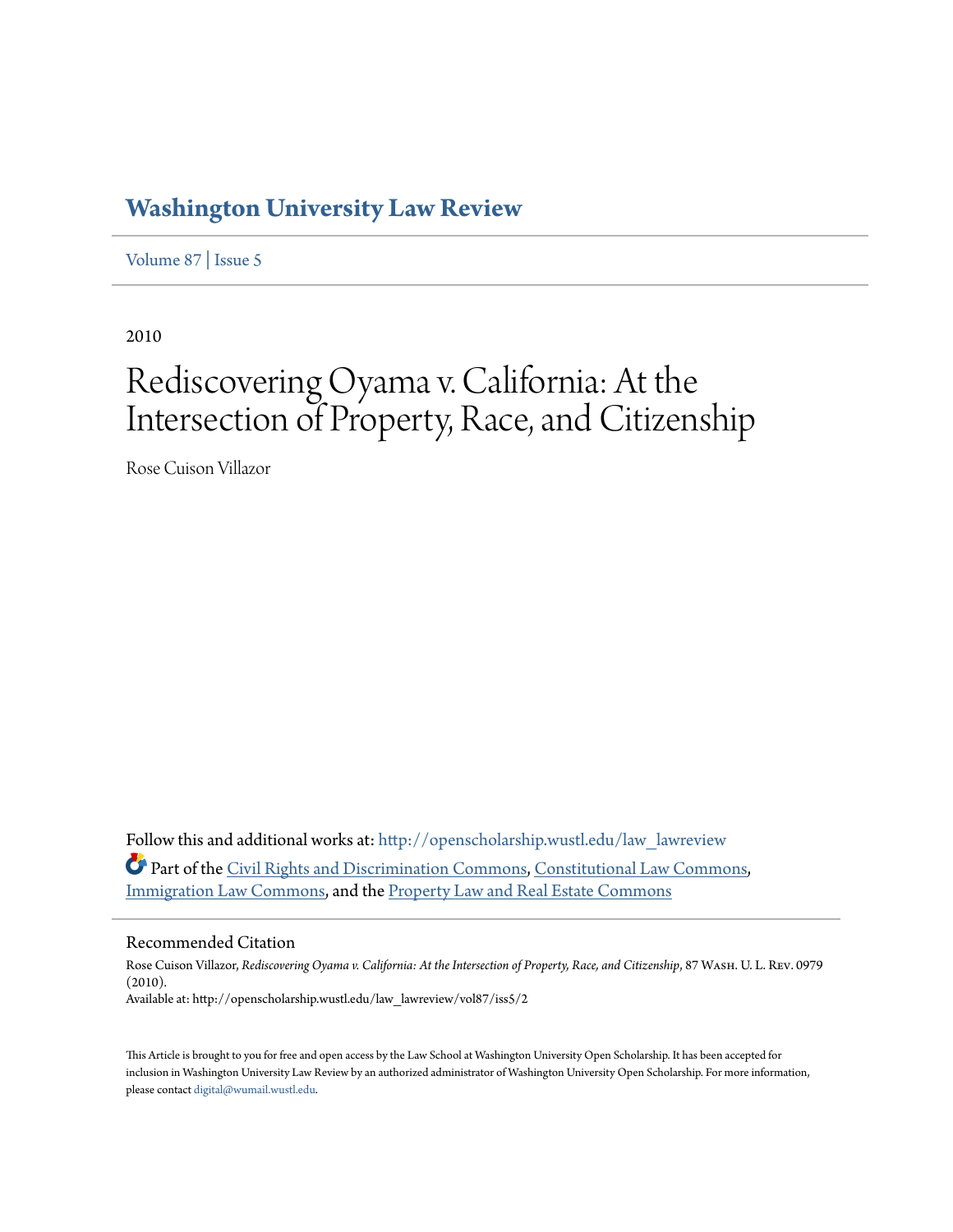# **REDISCOVERING** *OYAMA V. CALIFORNIA***: AT THE INTERSECTION OF PROPERTY, RACE, AND CITIZENSHIP**

#### **ROSE CUISON VILLAZOR**

#### **ABSTRACT**

Oyama v. California *was a landmark case in the history of civil rights. Decided in January 1948,* Oyama *held unconstitutional a provision of California's Alien Land Law, which allowed the state to take an escheat action on property given to U.S. citizens that had been purchased by their*  parents who were not eligible to become citizens. At the time, the *country's naturalization law prohibited Japanese nationals from becoming U.S. citizens. Thus, the Alien Land Law applied primarily to Japanese nationals and Japanese Americans. Critically, the Supreme Court in*  Oyama *recognized that the state's attempted taking of a citizen's property because his father was Japanese constituted a violation of his equal protection rights. In so doing,* Oyama *created a paradigm shift in the treatment of property rights of Japanese Americans.* 

*Despite its significance,* Oyama *has received surprisingly little attention in legal scholarship. Leading constitutional and property law casebooks have virtually ignored the case. This Article seeks to correct that oversight. As this Article argues,* Oyama *fills a neglected void in our collective historical understanding of race, property law, and citizenship. Equally important, it provides a timely normative and prescriptive response to contentious contemporary debates about the validity of state* 

Associate Professor of Law, Hofstra University School of Law. Columbia Law School, LL.M., American University Washington College of Law, J.D. I would like to thank Joseph Singer, Greg Robinson, Christina Duffy Burnett, Robert Chang, Gabriel J. Chin, Anthony Colangelo, Nathan Cortez, Jessica Dixon, Paul Finkelman, Jason Gillmer, Neil Gotanda, Ernesto Hernandez, Kevin Johnson, Olati Johnson, Jeff Kahn, Sonia Katyal, Stephen Lee, Hiroshi Motomura, Melissa Murray, Xuan-Thao Nguyen, Huyen Pham, Carla Pratt, Tom Romero, Victor Romero, Juliet Stumpf, Rick Su, Joshua Tate, Jenia Turner, Leti Volpp, and Rodney Villazor for commenting on earlier drafts of this Article. I also benefitted from feedback I received from participants at the Conference of Asian Pacific American Law Faculty (CAPALF), LatCrit XIII, Property Works-in-Progress Conference and faculty workshops at Hofstra University Law School, Lewis & Clark Law School, Pace Law School, SMU Dedman School of Law, Texas Wesleyan School of Law and Touro Law School. I especially extend my gratitude to Fred Yoshihiro Oyama, the named petitioner in *Oyama v. California*, 332 U.S. 633 (1948), who graciously allowed me to interview him for this Article. Finally, I thank Mark E. Vandermeulen (SMU '10) for outstanding research assistance. This Article received support from Hofstra Law School and the Southern Methodist University Dedman School of Law Clark J. Matthews II Faculty Research Endowment Fund. All errors are my own.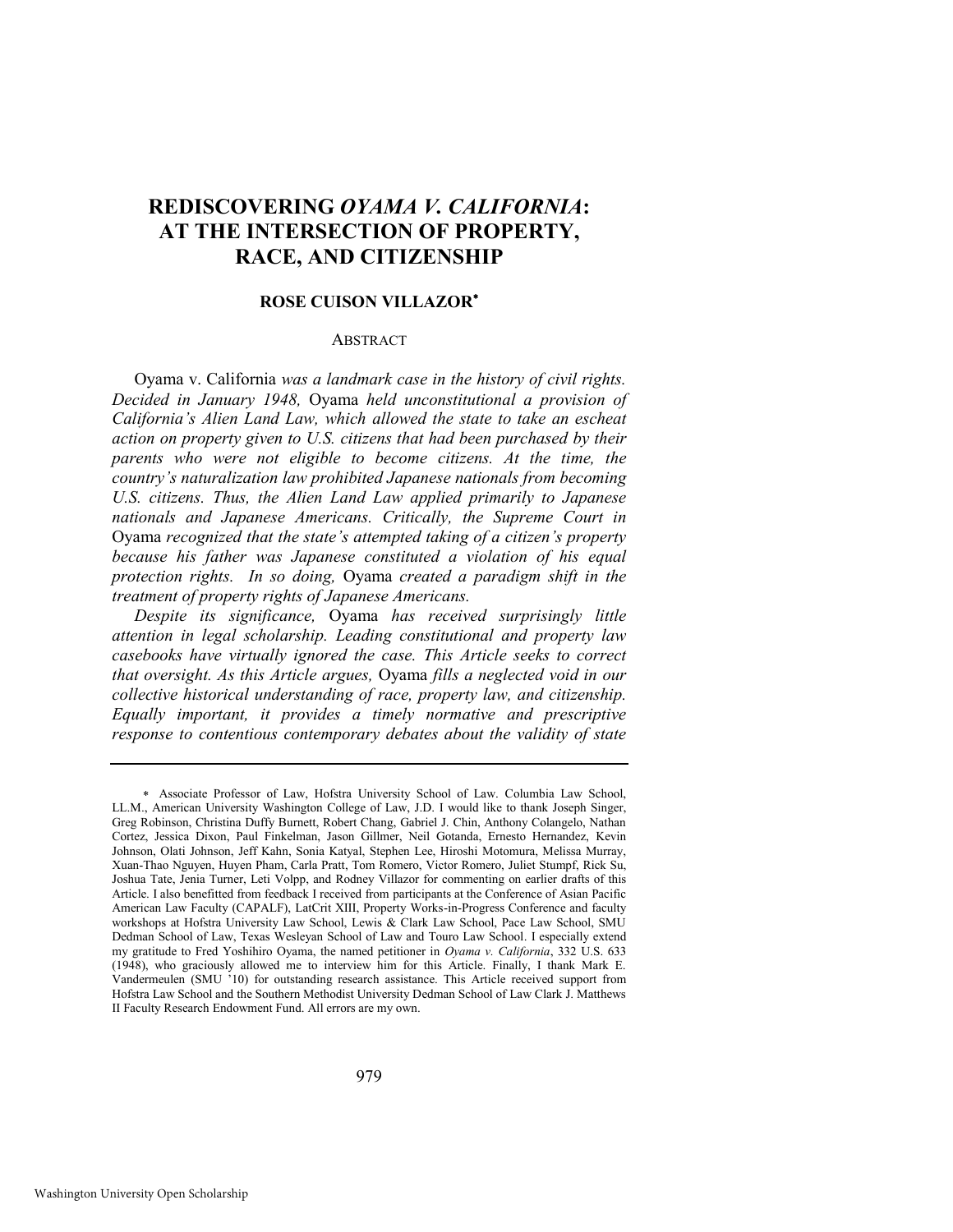*and local law restrictions on leaseholds against a select group of noncitizens, namely undocumented immigrants. By calling attention to the historical and contemporary contributions of this largely unnoticed case, this Article argues why* Oyama *should be included in the canons of property and constitutional laws.* 

# TABLE OF CONTENTS

| 981                                                                       |  |
|---------------------------------------------------------------------------|--|
| I. OYAMA V. CALIFORNIA AND THE CALIFORNIA ALIEN LAND LAW  990             |  |
| $A_{-}$                                                                   |  |
| В.                                                                        |  |
| C.                                                                        |  |
| II. EXPLORING OYAMA'S CONTRIBUTIONS TO THE INTERSECTION OF                |  |
|                                                                           |  |
| Property Rights as Core Citizenship Rights 1004<br>$A_{\cdot}$            |  |
| Restoring the Property Rights of the (Alien) Citizen 1004<br>$l_{\perp}$  |  |
| Ignoring the Noncitizen's Property Rights 1007<br>2.                      |  |
| Expanding the Narratives of Racialized Property Laws 1008<br>B.           |  |
| L.                                                                        |  |
| Immigration and Naturalization Law's Interjection  1011<br>2 <sup>1</sup> |  |
| <b>III. EXAMINING THE BOUNDARIES OF STATE POLICE POWERS IN</b>            |  |
| REGULATING NONCITIZENS' PROPERTY RIGHTS 1014                              |  |
| State Regulation of Noncitizens' Property Rights 1015<br>A.               |  |
| Comparison to the California Alien Land Law 1018<br>B.                    |  |
| Towards an Integrationist Theory of Property 1020<br>$\mathcal{C}$        |  |
| IV. IMPLICATIONS ON CONTEMPORARY STATE AND LOCAL "ANTI-                   |  |
|                                                                           |  |
| "Illegal" Immigrant Relief Acts—The New Alien Land<br>$A_{\cdot}$         |  |
|                                                                           |  |
| L                                                                         |  |
| Legislative History Demonstrates Racial Bias 1030<br>2.                   |  |
| B.                                                                        |  |
| $l_{\cdot}$                                                               |  |
| Promoting Equal Access to Property  1038<br>2.                            |  |
|                                                                           |  |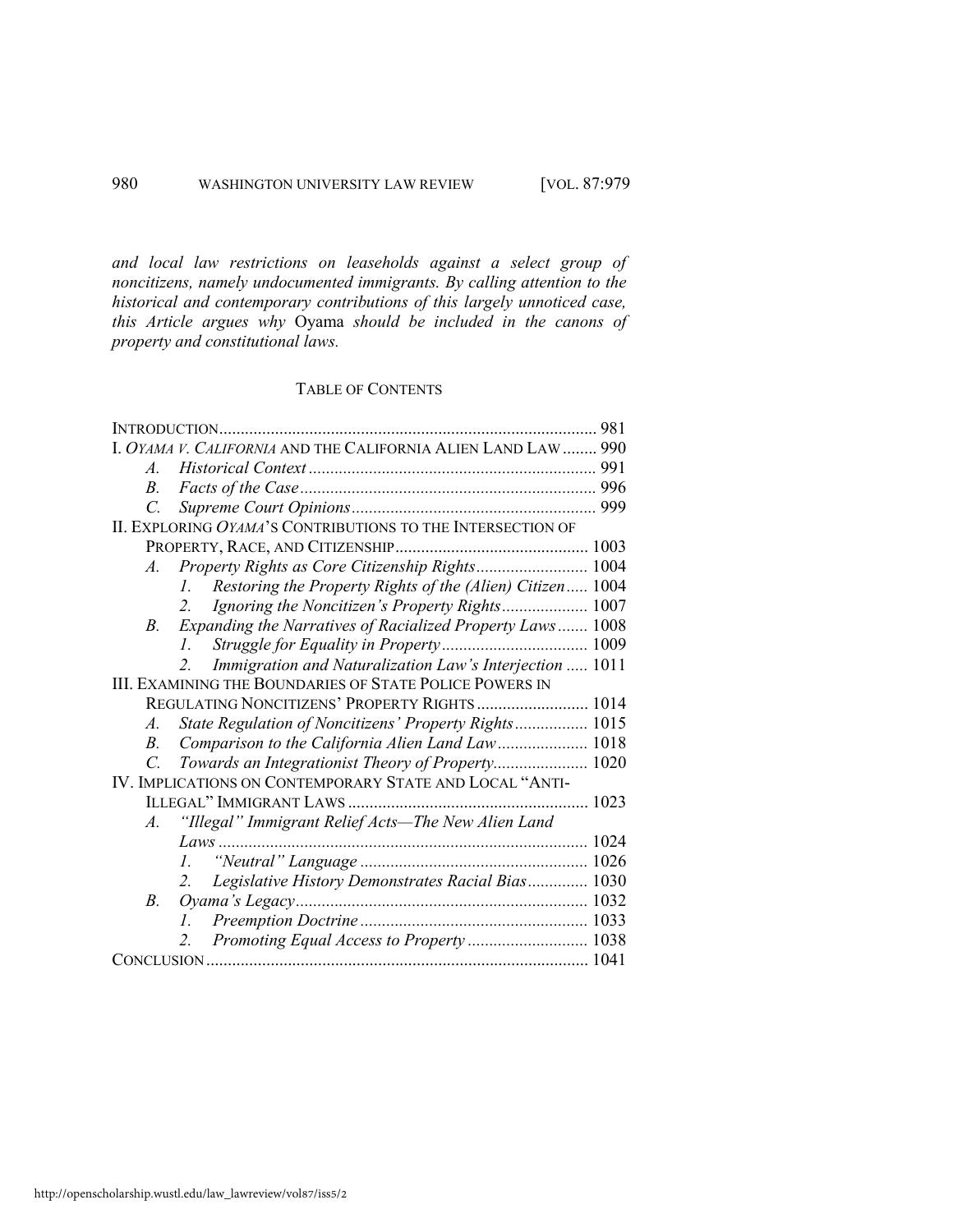#### **INTRODUCTION**

*I was aware that my rights were being violated but if that's what the President wanted us to do—then we must evacuated [sic]. It was my intention to prove my loyalty and looked forward to joining the service. That is—until the property was escheated. My desire to join the service was to defend my country and, more specifically, to defend my home. When they took our home, I changed my attitude completely. I could never be hostile to the U.S.A.—but I was bitterly disappointed and felt like a man without a country.* 

<span id="page-3-0"></span>—Fred Yoshihiro Oyama.<sup>1</sup>

Today, two seemingly disparate areas of law—property and immigration—are colliding. In the past several years, a number of municipalities have enacted local ordinances that prohibit the ability of undocumented immigrants<sup>2</sup> to enter into a residential lease in an apartment or residential building located within their borders.<sup>3</sup> Among these is the City of Farmers Branch's Ordinance 2952 ("Ordinance 2952"), which required all persons to declare that they are U.S. citizens or nationals or provide an identification number that establishes "lawful presence" in the United States in order to obtain a residential occupancy license before signing an apartment or other residential lease.<sup>4</sup> Stating that "persons who

<sup>1.</sup> Letter from Fred Oyama to Rose Cuison Villazor (July 30, 2008) (on file with *Washington University Law Review*) (Response to Question No. 6, "How did you feel about [the executive order that mandated the exclusion of all persons of Japanese ancestry from the West Coast]? How did you feel about leaving your home?").

<sup>2.</sup> This Article uses the phrase "unauthorized immigrants," "unauthorized noncitizens," "undocumented immigrants," and "undocumented noncitizens" interchangeably instead of the pejorative term "illegal alien" to refer to the population of immigrants who do not have valid immigration status in the United States. See Kevin R. Johnson, "Aliens" and the U.S. Immigration *Laws: The Social and Legal Construction of Nonpersons*, 28 U. MIAMI INTER-AM. L. REV. 263, 276 (1997) ("The most damning terminology for noncitizens is 'illegal alien' . . . Illegal aliens is a pejorative term that implies criminality, thereby suggesting that the persons who fall in this category deserve punishment, not legal protection.") (citation omitted).

<sup>3.</sup> *See, e.g.*, Farmers Branch, Tex., Ordinance No. 2952, § 1(B)(5) (Jan. 22, 2008) (limiting the right to obtain a license to lease a residence to U.S. citizens, U.S. nationals, or those who can show evidence of "lawful presence in the United States"); Farmers Branch, Tex., Ordinance No. 2903, § 3(2) (May 22, 2007) (requiring each member of a tenant family to submit evidence of "citizenship or eligible immigration status" prior to entering a lease); Riverside, N.J., Ordinance 2006-16, § 5 (July 27, 2006) (prohibiting renting property to "illegal aliens"); Escondido, Cal., Ordinance No. 2006-38 R, § 16E-1 (Oct. 10, 2006) (proscribing "harboring [of] illegal aliens"); Hazleton, Pa., Ordinance 2006-40, § 7 (Dec. 13, 2006) (same); County of Cherokee, Ga., Ordinance No. 2006-003, § 18-503 (Dec. 5, 2006) (same).

<sup>4.</sup> Farmers Branch, Tex., Ordinance No. 2952, § 1(B)(5)(i).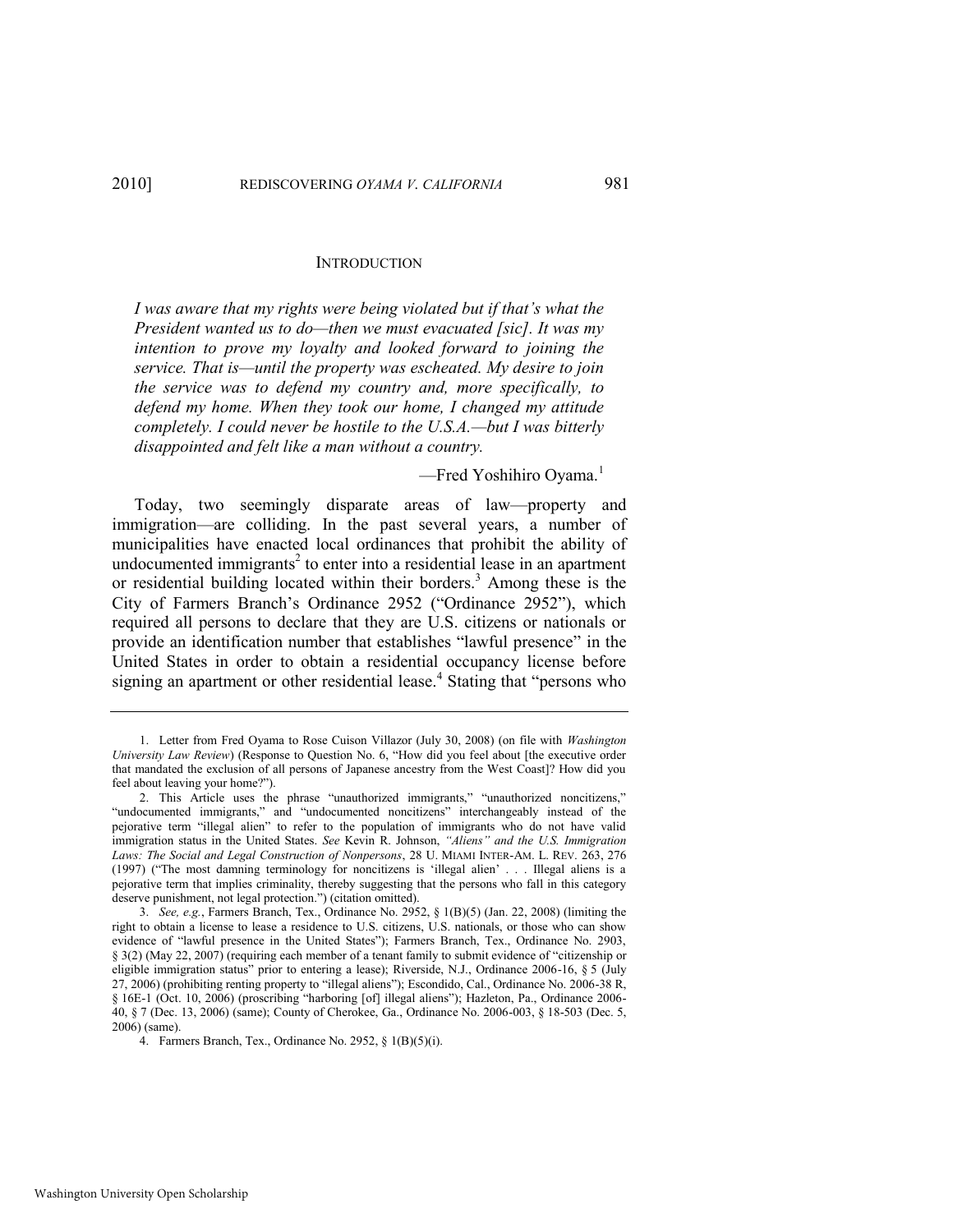are not lawfully present in the United States" are not eligible for certain state and local benefits including residential licenses,<sup>5</sup> Ordinance 2952 created a licensing scheme that required the city to verify a person's lawful immigration status with the federal government before that person could live within the city.<sup>6</sup>

<span id="page-4-0"></span>The attempts of Ordinance 2952 and similar local restrictive housing laws that use unauthorized immigration status to deny the ability of undocumented noncitizens to rent property have expectedly invited  $\alpha$  contentious litigation.<sup>7</sup> Central in these lawsuits is the question of whether

<sup>5.</sup> *Id.* pmbl. ("WHEREAS, pursuant to Title 8, United States Code Sections 1621, et seq., certain aliens not lawfully present in the United States are not eligible for certain State or local public benefits, including licenses . . . ."); *id.*  $\S 1(B)(1)$  ("Prior to occupying any leased or rented singlefamily residence, each occupant must obtain a residential occupancy license.").

<sup>6.</sup> *Id.* § 1(D) (explaining the procedures that the city's building inspector must follow to verify whether a tenant who failed to declare his or her citizenship is "an alien lawfully present in the United States").

<sup>7.</sup> *See, e.g.*, Villas at Parkside Partners v. City of Farmers Branch, Nos. 3:08-CV-1551-B, 3:03- CV-1615, 2010 WL 1141398 (N.D. Tex. Mar. 24, 2010) (*Villas* II) (lawsuit involving validity of Farmers Branch Ordinance 2952); Villas at Parkside Partners v. Farmers Branch, 577 F. Supp. 2d 85 (N.D. Tex. 2008) (lawsuit regarding validity of Ordinance 2903). On a broader scale, these local restrictive housing laws are part of larger state and local efforts to curb illegal immigration within their borders. By passing these laws, some sub-federal governments seek to challenge the long-held principle that the federal government has exclusive authority to regulate immigration law. *See* Cristina Rodríguez, *The Significance of the Local in Immigration Regulation*, 106 MICH. L. REV. 567, 570  $(2008)$  ("[T]he trend in state and local immigration regulation in the twenty-first century . . . [is] in significant tension with a doctrine articulated by the Supreme Court in the late nineteenth century that immigration control is the exclusive responsibility of the federal government  $\dots$ .  $\ddots$ ). The challenges to the federal exclusivity principle in immigration law have manifested in different forms. On the one hand are laws that rely on inherent state and local government police powers to exclude undocumented immigrants and, in so doing, aim to bolster the federal government's enforcement goals. See, e.g., Farmers Branch, Tex., Ordinance No. 2952 ("[I]t is the intent of the City of Farmers Branch to enact regulations that are harmonious with federal immigration law and which aid in its enforcement . . . ."); Legal Arizona Workers Act, ARIZ. REV. STAT. ANN. §§ 23-211-23-216 (2003) (prohibiting employers from hiring undocumented workers by relying on the federal immigration law's definition "unauthorized aliens"); Oklahoma Taxpayer and Citizen Protection Act of 2007, 2007 Okla. Sess. Law Serv., Ch. 112 § 2 (West) (proscribing employers from hiring undocumented workers because their continued employment "impede[s] and obstruct[s] the enforcement of federal immigration law" and thus, the law seeks to discourage "illegal immigration"). Despite their stated consistency with federal law, these laws have been subject to preemption challenges. *Compare*  Chamber of Commerce v. Edmondson, 594 F.3d 742, 766–67 (10th Cir. 2010) (holding that provisions of the Oklahoma Taxpayer and Citizen Protection Act of 2007 that imposed sanctions on employers who employ unauthorized noncitizens are preempted) *and Villas* II, 2010 WL 1141398 (holding that federal law preempts Farmers Branch Ordinance 2952) *with* Chicanos Por La Causa, Inc. v. Napolitano*,* 558 F.3d 856, 864 (9th Cir. 2009) (holding that Arizona's law that allowed for the revocation of business licenses by employers who hired undocumented workers was not preempted by federal law). *See also* Fonseca v. Fong, 84 Cal. App. Rptr. 3d 567 (Cal. Ct. App. 2008) (upholding state law requiring city police officers to notify the federal government when they have custody of a noncitizen suspected of violating drug laws). On the other hand are laws, also grounded on state and local government authority and autonomy, which seek to be more inclusive of undocumented immigrants. These types of laws have also been subjected to preemption lawsuits. *Compare* City of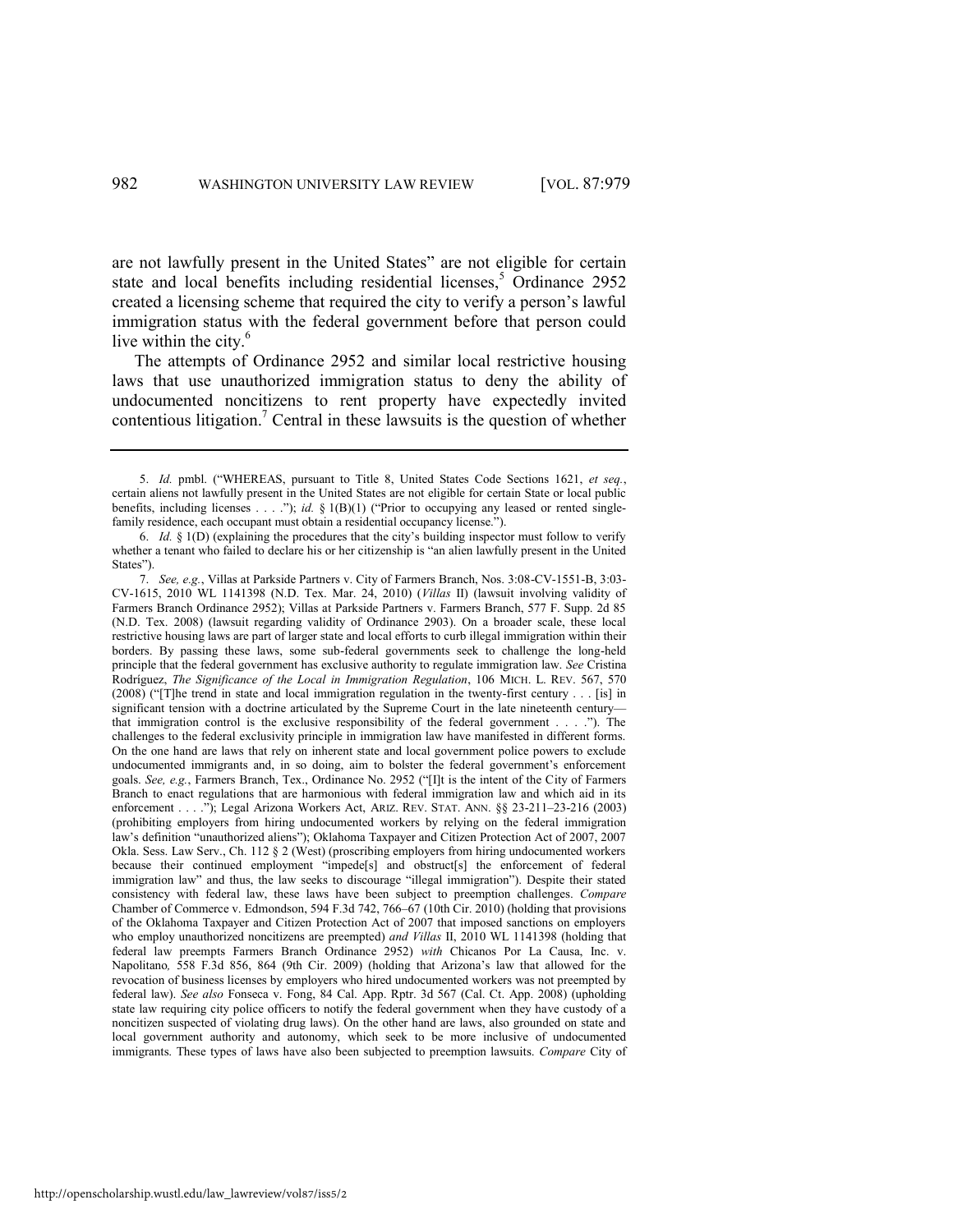the local laws are unlawfully regulating immigration law, which has long been held to fall under the exclusive domain of the federal government,<sup>8</sup> or whether the laws are regulating property and housing, which are areas that traditionally fall within the domain of state and local governments.<sup>9</sup> The lawsuits have also focused on the civil rights implications of the laws. Invoking the Equal Protection Clause of the Fourteenth Amendment,<sup>10</sup> plaintiffs have argued that the laws discriminate on the basis of race or national origin.<sup>11</sup> A number of scholars agree, commenting that many of these laws are problematic because they are directed primarily against Latina/os.<sup>12</sup> Indeed, evidencing fears of the "Browning" of their towns,<sup>13</sup> political leaders and supporters favoring these local housing restrictions have indicated their intent to exclude Latina/os from their neighborhoods regardless of their immigration status.<sup>14</sup> That is, although designed to limit

<span id="page-5-0"></span>New York v. United States, 179 F.3d 29 (2d Cir. 1999) (holding that New York City's noncooperation policy of not reporting the immigration status of individuals to federal officials was preempted) *and* Equal Access Educ. v. Merten, 305 F. Supp. 2d 585 (E.D. Va. 2004) (holding that state law that provided in-state tuition for undocumented college students was not preempted).

8. See Chae Chan Ping v. United States, 130 U.S. 581, 609 (1889) ("The power of exclusion of foreigners being an incident of sovereignty belonging to the government of the United States, as a part of those sovereign powers delegated by the Constitution, the right to its exercise at any time when, in the judgment of the government, the interests of the country require it, cannot be granted away or restrained on behalf of any one. The powers of government are delegated in trust to the United States, and are incapable of transfer to any other parties."); Rodríguez, *supra* note [7,](#page-4-0) at 570 (discussing the federal exclusivity principle in immigration law).

9. *See* Lucas v. South Carolina Coastal Council, 505 U.S. 1003, 1022–23 (discussing traditional police powers of states to regulate property); Hawaii Housing Auth. v. Midkiff, 467 U.S. 229, 242 (1984) (noting that regulation of property falls within the traditional police powers of states); D. Benjamin Barros, *The Police Power and the Takings Clause*, 58 U. MIAMI L. REV. 471, 476–78 (2004) (explaining that state and local governments enact property laws under their police powers).

10. U.S. Const., Amend. XIV, § 1.

11. *See, e.g.*, Complaint at 18, Reyes v. City of Farmers Branch, No. 3:08-cv-01615-O (N.D. Tex. Sept. 12, 2008), *available at* http://maldef.org/assets/pdf/ordinance2952\_complaint091208.pdf (challenging the constitutionality of Farmers Branch Ordinance 2952 on the grounds that it violates the Equal Protection Clause of the Fourteenth Amendment because the law had the "purpose and intent to discriminate against Latinos on the basis of race and national origin").

14. *See infra* Part III (discussing legislative history of Farmers Branch Ordinance 2903 and

<sup>12.</sup> See Karla Mari McKanders, Welcome to Hazleton! <sup>"</sup>"Illegal" Immigrants Beware: Local *Immigration Ordinances and What the Federal Government Must Do About It*, 39 LOY. U. CHI. L.J. 1, 9–11 (2007) (noting that the Hazleton ordinance targeted Latino immigrants); Huyen Pham, *When Immigration Borders Move*, 61 FLA. L. REV. 1115, 1126–27 (2009) (discussing that anti-immigrant ordinances have been passed in places that have experienced increased Latino migration); Tom I. Romero, II, *No Brown Towns: Anti-Immigrant Ordinances and Equality of Educational Opportunity for Latina/os*, 12 J. GENDER RACE & JUST. 13, 23 (2008) ("At the heart of many of the antiimmigration ordinances and related legislation is an attempt to control and concentrate the movement of specifically the Latino community, regardless of citizenship status.‖); Rigel C. Oliveri, *Between a Rock and a Hard Place: Landlords, Latinos, Anti-Illegal Immigrant Ordinances, and Housing Discrimination*, 62 VAND. L. REV. 55, 80–81 (2009) (explaining that anti-illegal immigrant ordinances are shown to be anti-Mexican).

<sup>13.</sup> *See* Oliveri, *supra* not[e 12,](#page-5-0) at 80–81; Romero, *supra* note [12,](#page-5-0) at 23–24.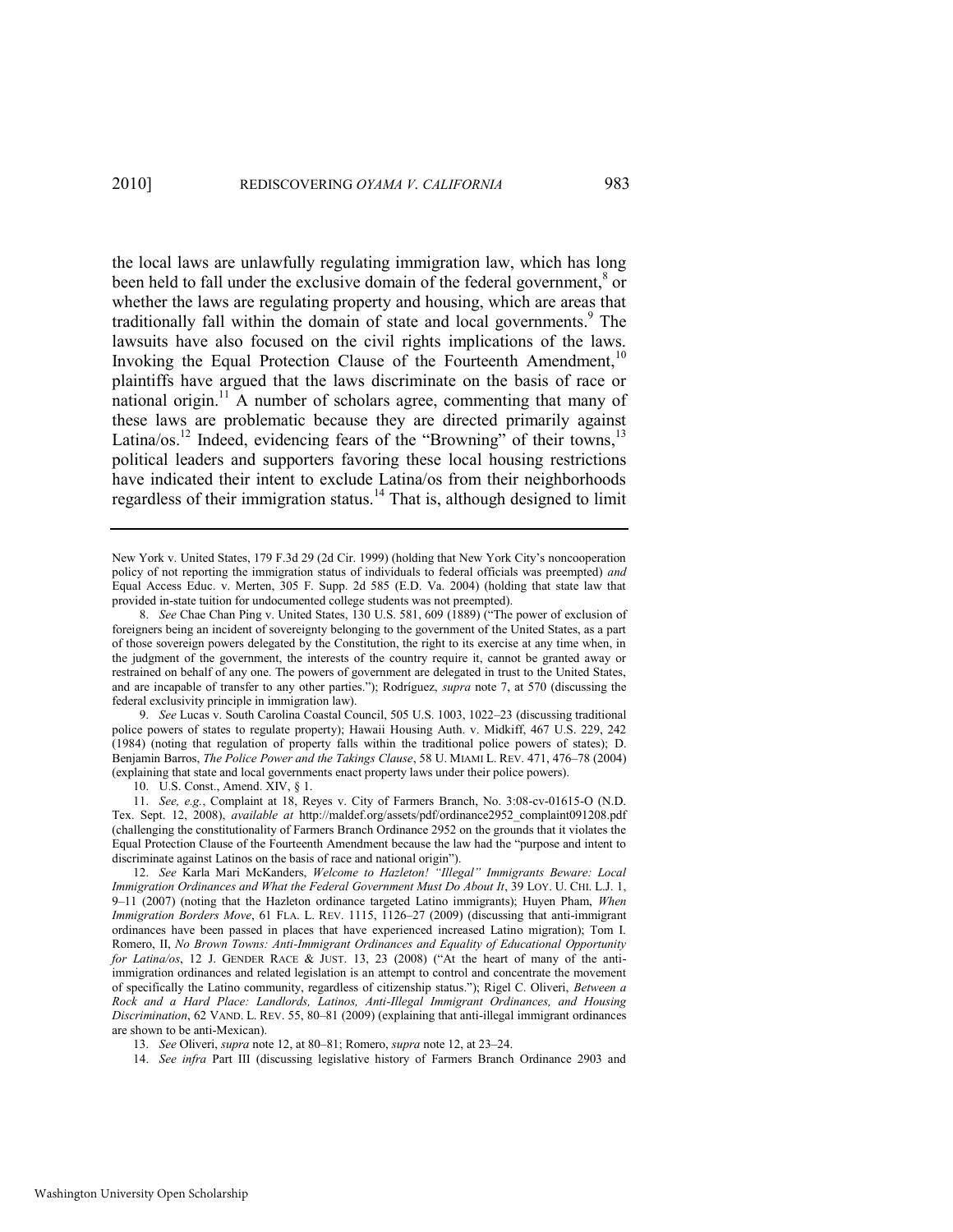undocumented noncitizens' right to property, the laws have the consequence of affecting the property rights of U.S. citizens as well.

Although fairly novel in recent memory, the intersection of property, race, immigration, and citizenship that these local ordinances reflect is far from new. In particular, the current discussion of these local housing ordinances has overlooked the ways in which these laws parallel alien land laws that states passed in the early twentieth century. These alien land laws, which prohibited noncitizens who were statutorily ineligible to apply for U.S. citizenship to own or lease property,<sup>15</sup> primarily targeted Japanese. In 1923, the Supreme Court upheld the validity of these laws on the grounds that states traditionally have authority to regulate the property rights of noncitizens.<sup>16</sup>

Ultimately, these state property laws succumbed to equality principles in *Oyama v. California*<sup>17</sup> when the Supreme Court struck down the application of California's Alien Land Law to U.S. citizens. As the Court noted, California's Alien Land Law did more than deny noncitizens who were not eligible to become citizens from owning land. The law also restricted the rights of U.S. citizens to own property if their noncitizen parents purchased the land on their behalf.<sup>18</sup> Accordingly, the Supreme Court invalidated the law as applied to Fred Oyama, a Japanese American, concluding that by denying him his right to own property because of his father's national origin, the state violated his right to equal protection and "privileges as an American citizen."<sup>19</sup>

This Article explores the interplay between property, race, and citizenship in *Oyama* and analyzes the case's historical, doctrinal, and theoretical contributions to the canons of property and constitutional laws.<sup>20</sup> Overall, the Article has two broad aims. Its primary goal is to fill a

Ordinance 2952 indicating racialized purposes of the law).

<sup>15.</sup> *See infra* Part I (discussing the passage of alien land laws).

<sup>16.</sup> Terrace v. Thompson, 263 U.S. 197, 222 (1923) (affirming Washington's alien land law); Porterfield v. Webb, 263 U.S. 225, 233 (1923) (upholding California's alien land law); Webb v. O'Brien, 263 U.S. 313, 322–24 (1923) (affirming California's alien land law); Frick v. Webb, 263 U.S. 326, 333–34 (1923) (affirming California's alien land law).

<sup>17. 332</sup> U.S. 633 (1948).

<sup>18.</sup> *See infra* Part I (explaining the racialized purpose of the alien land laws against Japanese).

<sup>19.</sup> *See Oyama*, 332 U.S. at 640.

<sup>20.</sup> This Article is part of a larger project of exploring how cases and laws that have been overlooked in property and immigration legal scholarship shed new light on our understanding of the legal construction of race and citizenship. *See, e.g.*, Rose Cuison Villazor, *Blood Quantum Land Laws and the Race Versus Political Identity Dilemma*, 96 CAL. L. REV. 801 (2008) (analyzing federal cases that upheld blood quantum land alienation restrictions in the U.S. territories and exploring their broader implications on the legal construction of race and political indigeneity); Rose Cuison Villazor, *Reading Between the (Blood) Lines*, 83 S. CAL. L. REV. 473 (forthcoming 2010) (exploring linkages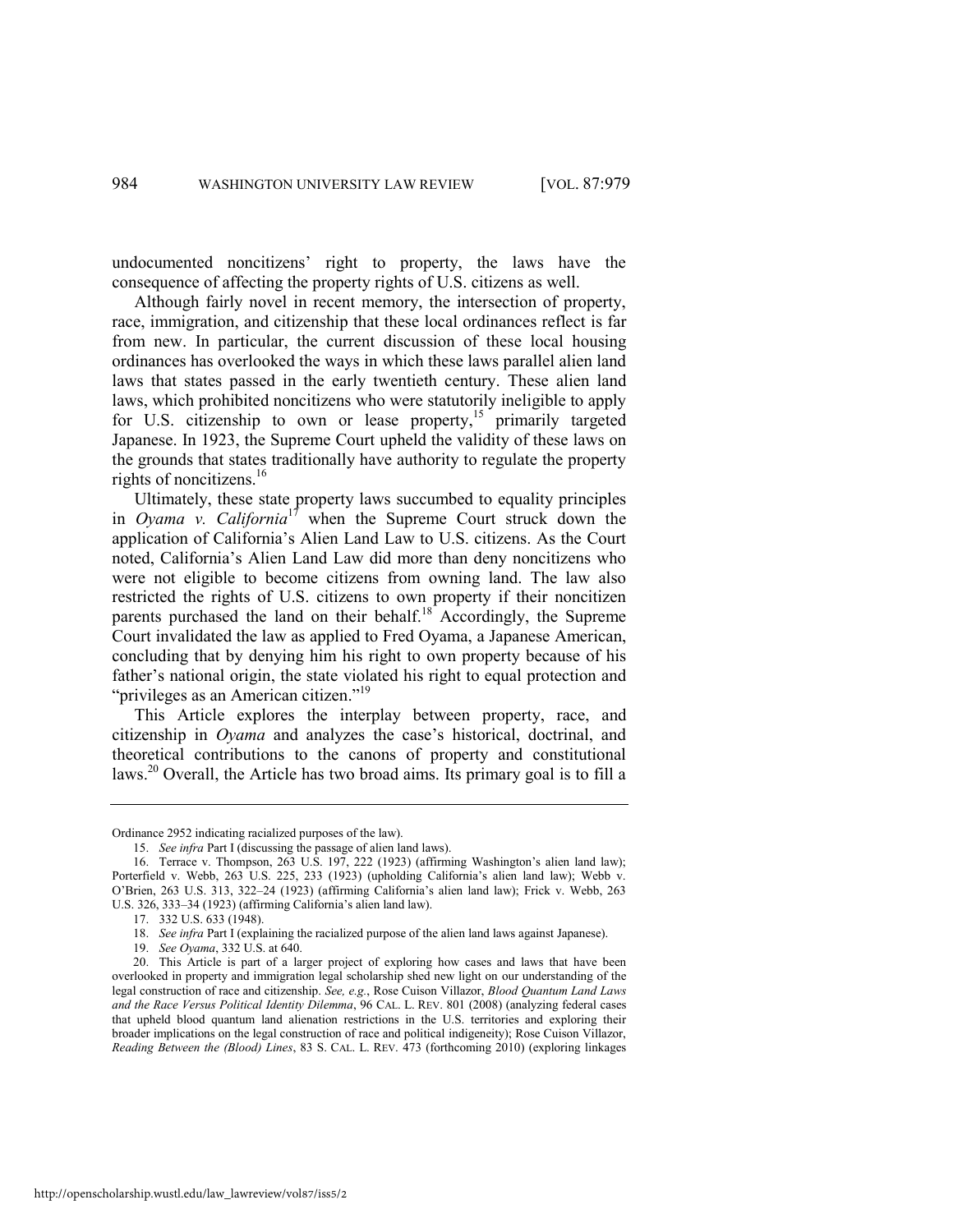gap in the historical narrative of property rights by highlighting how this largely unnoticed case deepens, as this Article argues, our understanding of property and equal protection. Secondarily, the Article seeks to link this overlooked history to contemporary housing restrictions against undocumented immigrants.

<span id="page-7-1"></span><span id="page-7-0"></span>*Oyama* was a landmark case in the history of equal protection and property rights in the United States.<sup>21</sup> Decided four years after *Korematsu v.* United States,<sup>22</sup> which upheld the constitutionality of E.O. 9066,<sup>23</sup> *Oyama* helped to turn the tide against ongoing public discrimination directed at the recently interned Japanese families. Specifically, although California enacted the Alien Land Law in the early 1900s, it did not significantly enforce it until well into the internment of Japanese and after their release from concentration camps.<sup>24</sup> This more vigorous enforcement of the law demonstrated the state's ongoing quest to expel Japanese from California through the use of a state property law. Thus, *Oyama*'s protection of a Japanese American's right to own property returned some measure of security against California's relentless efforts to exclude the Japanese community. Regrettably, *Oyama* did not address the question of

21. *See infra* Part I.

22. 323 U.S. 214 (1944).

23*. See id.* at 217–18. *Korematsu* is considered one of the worst Supreme Court opinions in the history of constitutional jurisprudence. *See* BERNARD SCHWARTZ, A BOOK OF LEGAL LISTS: THE BEST AND WORST IN AMERICAN LAW WITH 100 COURT AND JUDGE TRIVIA QUESTIONS 69 (1997); Samuel Issacharoff & Richard H. Pildes, *Emergency Contexts Without Emergency Powers: The United States' Constitutional Approach to Rights during Wartime*, 2 INT'L J. CONST. L. 296, 311 (2004) (―*Korematsu*  is excoriated as one of the two or three worst moments in American constitutional history."). The evacuation ultimately led to the internment of more than 20,000 Japanese. *See* GREG ROBINSON, BY ORDER OF THE PRESIDENT: FDR AND THE INTERNMENT OF JAPANESE AMERICANS 4 (2001); FRANK F. CHUMAN, THE BAMBOO PEOPLE: THE LAW AND JAPANESE-AMERICANS 161–63 (1976).

24. *See infra* Parts I and II and accompanying notes (explaining the enforcement of the Alien Land Law). As Keith Aoki eloquently explained, the enactment of the alien land laws in the early 1900s directly related to the internment of Japanese. *See* Keith Aoki, *No Right to Own?: The Early Twentieth-Century ―Alien Land Laws‖ as a Prelude to Internment*, 40 B.C. L. REV. 37, 68 (1998) (―The Alien Land Laws allowed, promoted and indeed encouraged a linkage between race, nationality and denial of civil rights that culminated in the internment of Japanese Americans. Accordingly, the denial of civil rights to Asian immigrants 'ineligible for citizenship' under Alien Land Laws paved the way for the denial of civil rights to Japanese-American citizens  $\dots$ ....

between blood quantum, race, property rights, and sovereignty in legal efforts to address the effects of racial subordination and colonial subjugation of indigenous peoples and considering import of territorial cases and laws in the Commonwealth of the Northern Mariana Islands on larger efforts to promote indigenous peoples' right to self-determination) (on file with *Washington University Law Review*); Rose Cuison Villazor, Racially Inadmissible Wives: Uncovering Immigration Law's Restrictions on Interracial Marriages (unpublished manuscript) (on file with author) (examining how the convergence of immigration law, the War Brides Act, and military regulations functioned like the federal counterpart of state antimiscegenation laws by restricting the ability of U.S. citizen soldiers to marry Japanese women during post-World War II period and the implications of their intersections on the meaning of citizenship).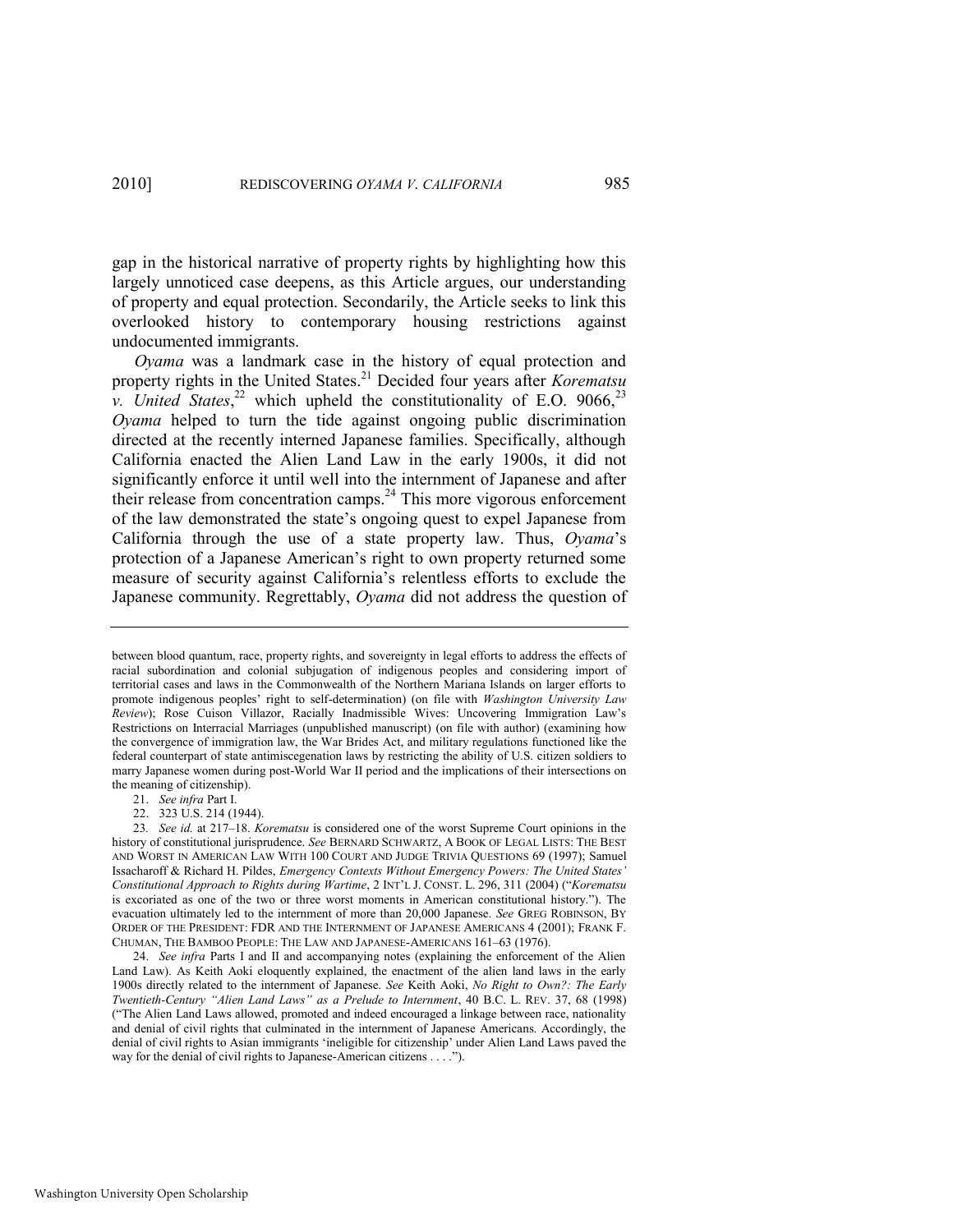whether the Alien Land Law violated the equal rights of noncitizen Japanese. In so doing, it left open the authority of state and local governments to continue to use their police powers to regulate noncitizens' access to property. <sup>25</sup> Nevertheless, *Oyama* stalled the state's continued discrimination against Japanese landholding.<sup>26</sup> Importantly, it provided support for the striking down of California's Alien Land Law a few years later.<sup>27</sup>

<span id="page-8-1"></span>More broadly, by recognizing the racialized effect of the Alien Land Law's differential treatment against U.S. citizen children of Japanese nationals, *Oyama* paved an important path towards fulfilling the promise of equality in property ownership that the Supreme Court later enshrined in *Shelley v. Kraemer*. <sup>28</sup> Indeed, *Shelley*, which was decided four months after *Oyama* by the same set of Supreme Court justices and also authored by Chief Justice Vinson, relied on *Oyama* for the proposition that the denial of equal enjoyment of property rights by a state on the basis of a person's race and ancestry constituted an equal protection violation.<sup>29</sup>

<span id="page-8-0"></span>Unlike *Korematsu* and *Shelley*, *Oyama*'s place within equal protection jurisprudence has been overlooked in pedagogical and scholarly literature.<sup>30</sup> For example, leading constitutional law and property law

<sup>25.</sup> *See infra* Part III (explaining that state and local governments may continue to regulate noncitizens' access to property as long as they do not discriminate based on race). Whether state and local government regulation of noncitizens' property rights constitute unlawful immigration regulation, however, is an entirely different issue than is preliminarily explored *infra.* A full analysis of determining the appropriate balance between federal immigration law and local property regulation is beyond the scope of this Article.

<sup>26.</sup> Namba v. McCourt, 204 P.2d 569, 577 (Or. 1949) (stating that *Oyama v. California* "in fact, ended the Alien Land Law"); Note, *Constitutional Law: Equal Protection of the Laws: Presumption of Intent to Evade Escheat in California Alien Land Law*, 36 CAL. L. REV. 320, 324 (1948) ("The Attorney General of California has interpreted [*Oyama*] as ending the practical utility of the alien land law, and has indicated his intention to dismiss all the escheat cases pending before the California courts.").

<sup>27.</sup> Fujii v. California, 242 P.2d 617 (Cal. 1952) (relying on *Oyama v. California* to invalidate the Alien Land Law).

<sup>28. 334</sup> U.S. 1 (1948) (holding that judicial enforcement of private racial covenants would violate the Equal Protection Clause of the Fourteenth Amendment).

<sup>29.</sup> *See id.* at 21 (citing *Oyama v. California*, 332 U.S. 633 (1948)).

<sup>30.</sup> There are notable exceptions. *See, e.g.*, Aoki, *supra* note [24,](#page-7-0) at 52–64; Gabriel J. Chin, *Citizenship and Exclusion: Wyoming's Anti-Japanese Alien Land Law in Context*, 1 WYO. L. REV. 497, 500–09 (2001); Brant T. Lee, *A Racial Trust: The Japanese YWCA and the Alien Land Law*, 7 ASIAN PAC. AM. L.J. 1, 18–20 (2001); Greg Robinson & Toni Robinson, Korematsu *and Beyond: Japanese Americans and the Origins of Strict Scrutiny*, 68 LAW & CONTEMP. PROBS. 29, 32–39 (2005); Natsu Taylor Saito, *Alien and Non-Alien Alike: Citizenship, "Foreignness," and Racial Hierarchy in American Law*, 76 OR. L. REV. 261, 274–75 (1997). These articles, however, did not conduct an extensive analysis of *Oyama* and its overall place within property and equal protection jurisprudence. As this Article argues, greater attention should be given to *Oyama* itself because of its unique contributions to our understanding of property, race, and citizenship. Other scholars have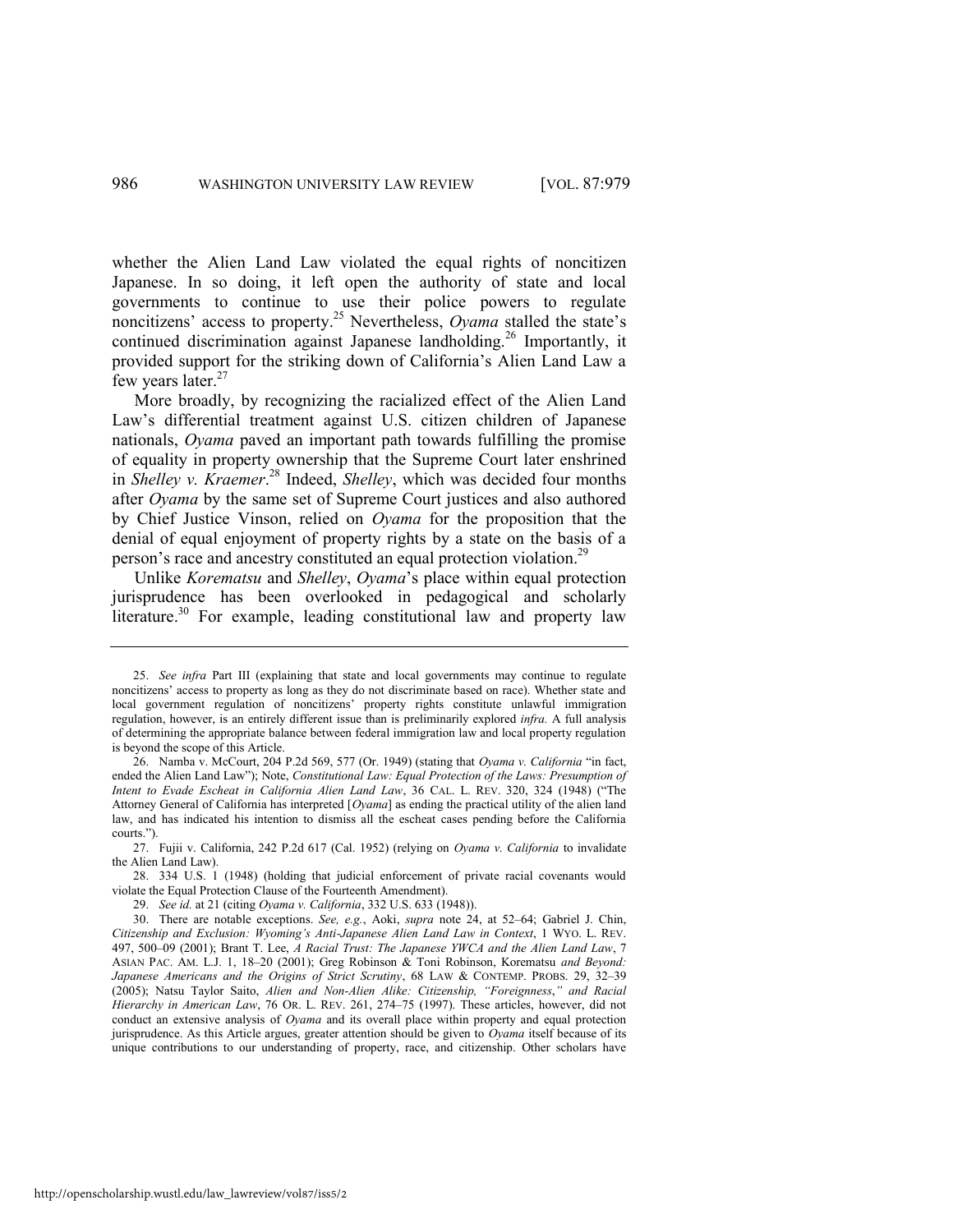<span id="page-9-1"></span>casebooks include both *Korematsu* and *Shelley* but do not even refer to *Oyama*. <sup>31</sup> This Article intends to correct this oversight. As this Article contends, *Oyama* has much to offer our collective knowledge of equal protection, property, immigration, and citizenship jurisprudence.

First, *Oyama* constitutes an important piece of the larger story of nonwhites' struggle for equal access to property in the early to mid-1900s. The conventional understanding of discrimination in property law is that racial barriers to property rights resulted in unequal citizenship. Both *Shelley* and *Buchanan* tell this dynamic of using equality principles in order to vindicate the equal citizenship rights of African Americans.<sup>32</sup>

<span id="page-9-0"></span>recently conducted deeper analyses of cases that have been marginalized in the scholarly literature that also revealed underappreciated conceptions of race, citizenship, and civil rights. *See, e.g.*, Devon W. Carbado, *Yellow by Law*, 97 CAL. L. REV. 633 (2009) (examining Ozawa v. United States, 260 U.S. 178 (1922)); Rachel D. Godsil, *Race Nuisance: The Politics of Law in the Jim Crow Era*, 105 MICH. L. REV. 505 (2006) (analyzing cases where white neighbors used nuisance doctrine to maintain residential segregation); Darrell A. H. Miller, *White Cartels, The Civil Rights Act of 1866, and the History of* Jones v. Alfred H. Mayer Co., 77 FORDHAM L. REV. 999 (2008) (examining Jones v. Alfred H. Mayer Co., 392 U.S. 409 (1968) and the application of the Civil Rights Act of 1866 in private discrimination of sale of property).

<sup>31.</sup> For constitutional law books that fail to include, refer, or cite *Oyama*, see RANDY E. BARNETT, CONSTITUTIONAL LAW: CASES IN CONTEXT (2008); PAUL BREST ET AL., CONSTITUTIONAL DECISIONMAKING (5th ed. 2006); ERWIN CHEMERINSKY, CONSTITUTIONAL LAW (2d ed. 2005); KATHLEEN M. SULLIVAN & GERALD GUNTHER, CONSTITUTIONAL LAW (16th ed. 2007). *But see*  LAURENCE H. TRIBE, AMERICAN CONSTITUTIONAL LAW 1315–16 (3d ed. 2000) (mentioning *Oyama*). The leading property casebook, JESSE DUKEMINIER ET AL., PROPERTY (6th ed. 2006), similarly does not include *Oyama. But see* JOSEPH WILLIAM SINGER, PROPERTY LAW: RULES, POLICIES, AND PRACTICES 20 (4th ed. 2006) (discussing *Oyama* in the notes). I note here that casebooks on race and the law do include *Oyama. See* JUAN F. PEREA ET AL., RACE AND RACES: CASES AND RESOURCES FOR A DIVERSE AMERICA 429 (2d ed. 2007); DERRICK BELL, RACE, RACISM, AND AMERICAN LAW 102 (5th ed. 2004). As I argue in this Article, however, *Oyama* should also be covered in "mainstream" pedagogical literature.

<sup>32.</sup> Told in this way, the relationship between property, race, and citizenship is explored from a mainly Black/White lens. See Juan F. Perea, *The Black/White Binary Paradigm of Race: The "Normal Science‖ of American Racial Thought*, 85 CAL. L. REV. 1213, 1215 (1997). This Article does not claim that discussions of race should not begin with an examination of how law constructed race along a Black/White binary construction. As Neil Gotanda explained, the "American racial classification practice has included a particular rule for defining the categories black and white." Neil Gotanda, *A Critique of ―Our Constitution is Color-Blind*,*‖ in* CRITICAL RACE THEORY, THE KEY WRITINGS THAT FORMED THE MOVEMENT 257, 258 (Kimberle Crenshaw et al. eds., 1995). But as Juan Perea has cautioned, the Black/White paradigm leads to the marginalization of concerns of other people of color. *See* Perea, *supra*, at 1215. To be sure, much about the meaning and criticism of the Black/White paradigm still needs to be unpacked. This Article's exploration of *Oyama* and the alien land laws seeks to be part of that larger conversation about the need to examine the ways in which the construction of race and racial subordination affected different groups. Notably, the Article underscores Bob Chang's call for further examination of the racialization of Asian Americans. *See* Robert S. Chang, *Toward An Asian American Legal Scholarship: Critical Race Theory, Post-Structuralism, and Narrative Space*, 81 CAL. L. REV. 1241, 1265 (1993) (pointing out the need to include the varied experiences of Asian Americans with discrimination within the larger discourse of race and the law); *see also* Carbado, *supra* not[e 30](#page-8-0), at 636 (noting law's role in constructing Asians as a racial group).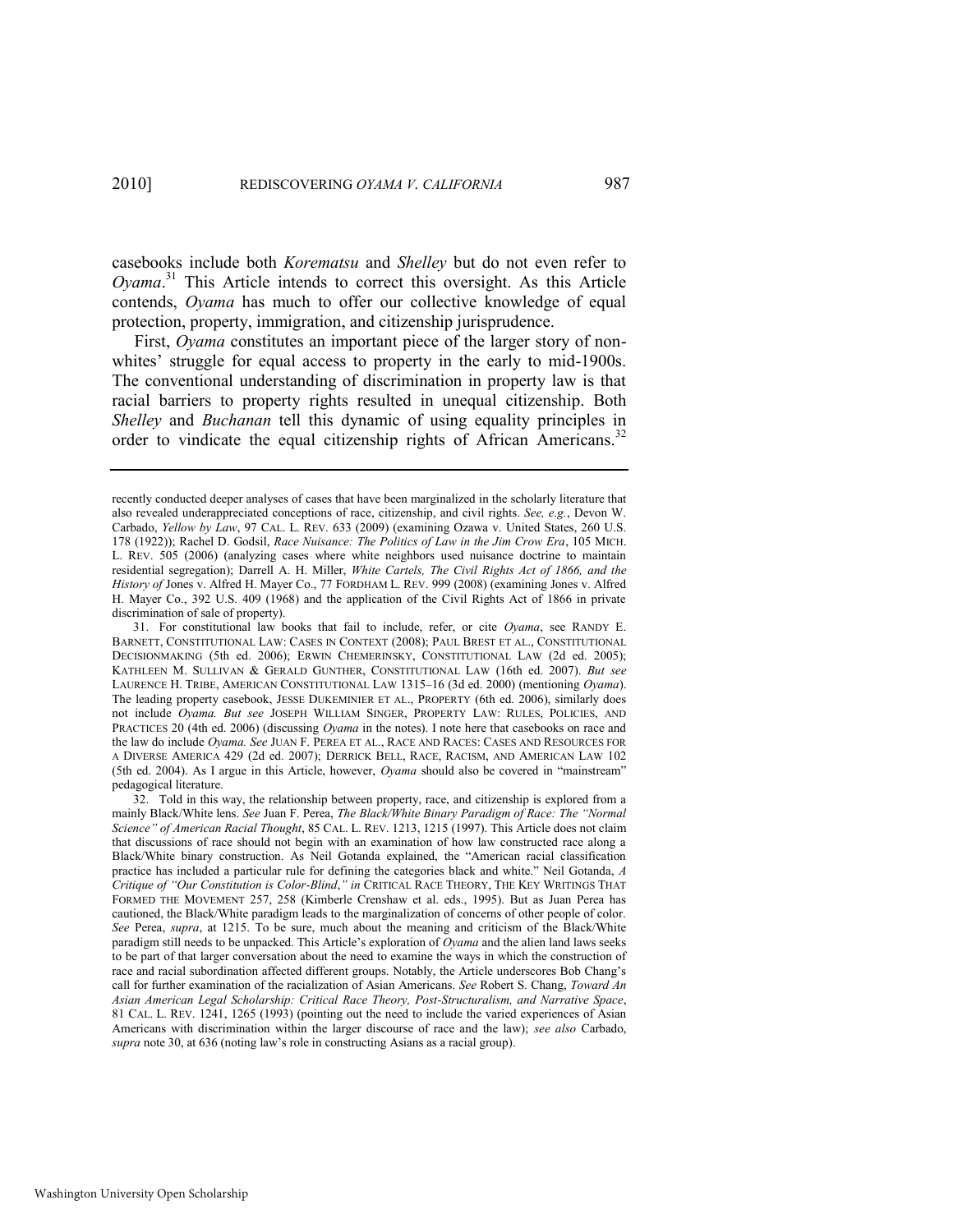*Oyama* reveals a different, yet equally compelling, story of the relationship between property, race, and citizenship. Specifically, *Oyama*  reconfigures the dynamic by illustrating how the Alien Land Law deployed citizenship to deny individuals, specifically Japanese, the right to own property. As *Oyama* acknowledged, racial equality ultimately proved to be the sword that cut through the subordination of persons through the use of racialized citizenship laws. Accordingly, examining *Oyama* and the dismantling of barriers to property faced by Japanese—resident aliens and U.S. citizens alike—thus expands our overall conception of the intersection between race, property ownership, and equal citizenship.

Second, *Oyama* facilitates revisiting the disjunction between citizenship and noncitizenship in land ownership and the broader limitations on state authority over the property rights of noncitizens. Although *Oyama* dictated that states might no longer enact laws that discriminated against citizens on the basis of race, it left unresolved the question of the extent to which states may restrict the ability of noncitizens to acquire a property interest. By evading this question in *Oyama*, the Supreme Court let stand its earlier opinions, which upheld the discriminatory treatment of Japanese ineligible noncitizens in land ownership.<sup>33</sup> Critically, it missed the opportunity to address two overlapping issues of that time: why citizenship should be a basis in the first instance in acquiring a property right and when a state limitation on a noncitizen's property rights has gone beyond the permissible boundaries of state police powers and shifted towards a form of unauthorized regulation of immigration law.

This latter point leads to the third reason why examining *Oyama*'s legacy is relevant today. The Supreme Court's failure to address the father's discrimination claim left untouched the power of states to regulate noncitizens' property rights. This broad power informs current claims by local governments that they have the authority to use their police powers to pass local housing restrictions that deny noncitizens, particularly those without authorized immigration status, the ability to rent property. When these laws are viewed through the lens of *Oyama*, the case reveals how these contemporary uses of local property laws—targeted mainly against Latina/o immigrants—may be understood to be the alien land laws of our time. *Oyama* forces a re-examination of the intersections of immigration,

<sup>33.</sup> Terrace v. Thompson, 263 U.S. 197, 220–21 (1923) (affirming Washington's alien land law); Porterfield v. Webb, 263 U.S. 225, 233 (1923) (upholding California's alien land law); Webb v. O'Brien, 263 U.S. 313, 322–24 (1923) (affirming California's alien land law); Frick v. Webb, 263 U.S. 326, 333 (1923) (affirming California's alien land law).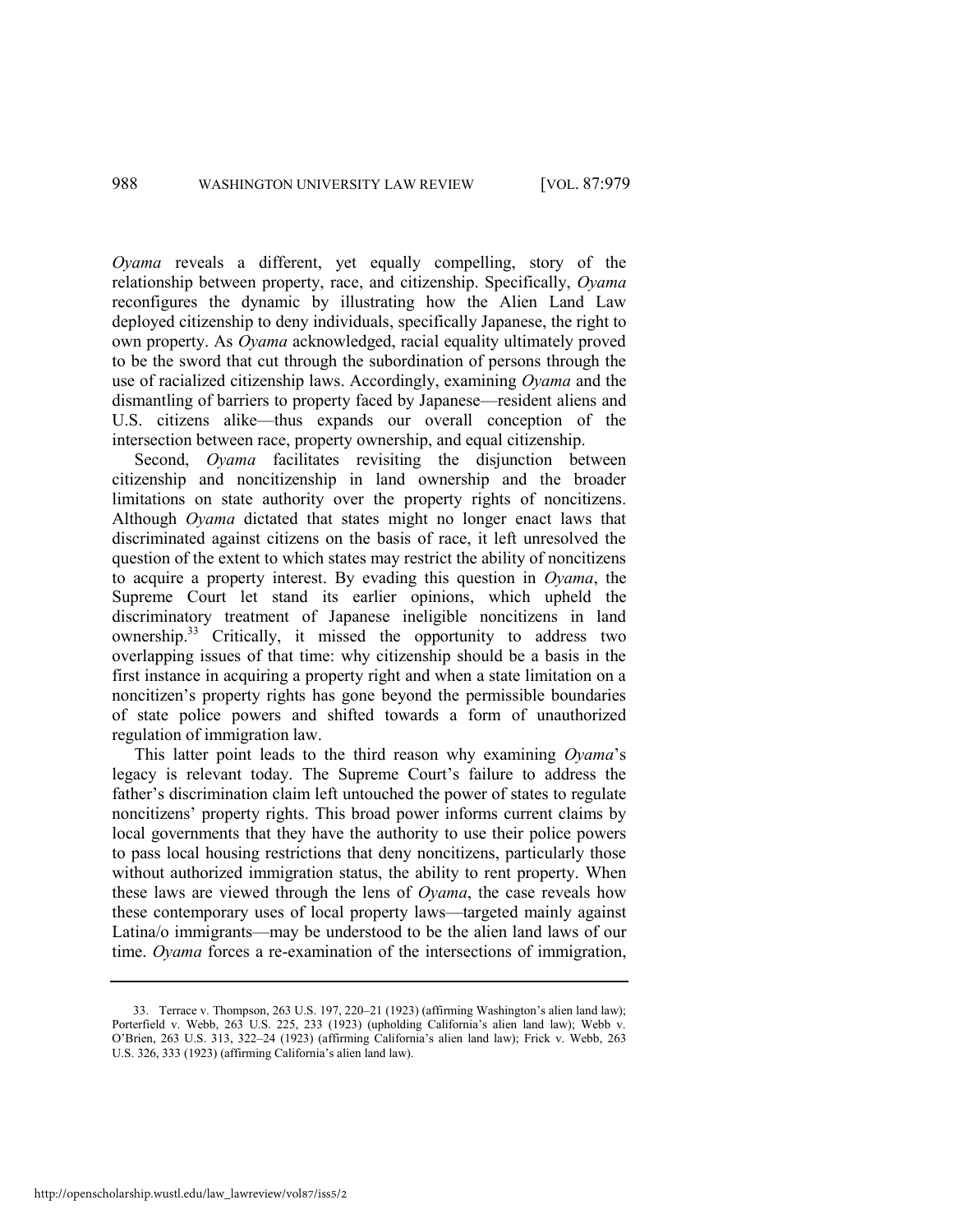citizenship law, race, and property law evident in these local housing ordinances and offers normative and prescriptive responses to them. At a minimum, *Oyama* shows the ease with which these contemporary property restrictions against noncitizens may become discriminatory against their U.S. citizen children. Even broader, the case offers an opportunity for courts to revisit what the Supreme Court neglected to do by determining whether states may continue to control noncitizens' property rights. Indeed, courts may choose to take the issues a step further by providing equal protection to the rights of unauthorized noncitizens to acquire a property interest, even if they are, technically, not members of the American polity.<sup>34</sup>

Accordingly, this Article calls for recognizing *Oyama*'s important historical and contemporary contribution to our understanding of race, property and citizenship. Acknowledging *Oyama*'s critical role in history fills some of the gaps in our pedagogical and scholarly understanding of the struggle for equality in property law and equal citizenship. More broadly, the Article's analysis of the citizen/noncitizen distinction in property rights attempts to demonstrate the need to not only reconsider firmly entrenched views about state regulation of property rights of noncitizens, but also to address their contemporary implications.

Part I examines the historical background, facts of the case, and Supreme Court opinion in *Oyama.* This Part explains where *Oyama* fits within the larger historical struggle for equal access to land ownership and how the case contributes to equal protection jurisprudence in property law. Part II analyzes the ways in which immigration and naturalization law shaped the development of property rights of noncitizens. This Part illustrates the neglected story of how the property rights of immigrants who were neither racially constructed as White or Black diminished as a result of laws that were, ironically, designed to expand the citizenship and property rights of racialized persons. Part III probes deeper into the heart of property law and analyzes the limits that *Oyama* imposed and liberated on the power of states to construct property rights. In so doing, this Part underscores the undertheorized citizen/noncitizen distinction in land rights and power of states to limit noncitizens' property rights that are implicated from the *Oyama* opinion. Part IV examines contemporary local ordinances against undocumented immigrants and explores the implications of

<sup>34.</sup> *See* MAE M. NGAI, IMPOSSIBLE SUBJECTS, ILLEGAL ALIENS AND THE MAKING OF MODERN AMERICA 5 (2004) (stating that the term "illegal alien" constitutes a "new legal and political subject, whose inclusion within the nation was simultaneously a social reality and a legal impossibility—a subject barred from citizenship and without rights").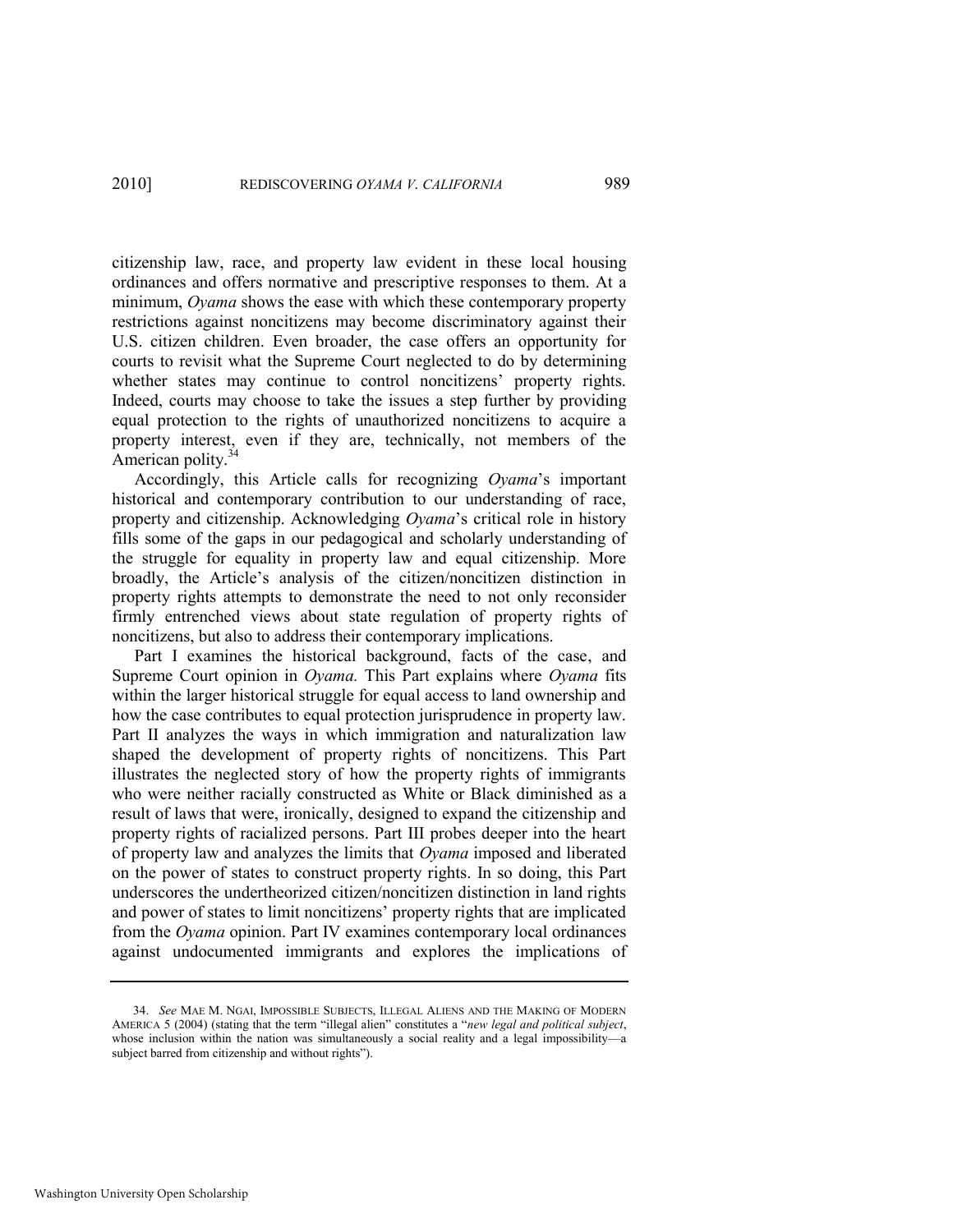*Oyama*'s prescription to equality in property on these ordinances. The Conclusion calls for greater pedagogical and scholarly attention to *Oyama*  in order to have a more robust understanding of how race and citizenship have shaped our historical and contemporary knowledge of property rights and equality.

#### <span id="page-12-1"></span>I. *OYAMA V. CALIFORNIA* AND THE CALIFORNIA ALIEN LAND LAW

Property law has long been understood to regulate relations among persons.<sup>35</sup> When viewed from the lens of U.S. racial history, this conception of property law would be incomplete without recognizing its critical role in the political, economic, and social ordering of people of color's prescribed place in society. For many who have been "raced,"<sup>36</sup> property law long constituted an important tool in their historical subordination, $37$  especially for those African Americans who were themselves considered property.<sup>38</sup> Cases such as *Buchanan v. Warley*<sup>39</sup> and *Shelley v. Kraemer*<sup>40</sup> illustrate starkly the ways in which the promise of equality in property rights have long been denied and the ways in which the Supreme Court has sought to remove unconstitutional barriers to the realization of equal rights to own, enjoy, use, and transfer property.<sup>41</sup>

<span id="page-12-0"></span>*Oyama v. California*<sup>42</sup> is a neglected yet important part of the historical narrative of the protracted struggle for equality in property law. As this

<sup>35.</sup> JOSEPH SINGER, INTRODUCTION TO PROPERTY 2 (2d ed. 2005) ("Property concerns relations *among people*, not relations between people and things.").

<sup>36.</sup> As critical race theorists have argued, race is socially and legally constructed. *See, e.g.*, IAN F. HANEY-LÓPEZ, WHITE BY LAW: THE LEGAL CONSTRUCTION OF RACE 10 (1996) ("[T]o say race is socially constructed is to conclude that race is at least partially legally produced. Put most starkly, law constructs race.‖); Gotanda, *supra* not[e 32,](#page-9-0) at 258.

<sup>37.</sup> *See* Frances Lee Ansley, *Race and the Core Curriculum in Legal Education*, 79 CAL. L. REV. 1511, 1523 (1991) (asserting that "race is at the heart of American property law"); Alfred L. Brophy, *Integrating Spaces: New Perspectives on Race in the Property Curriculum*, 55 J. LEGAL EDUC. 319, 321 (2005) (explaining the ways that property law has been shaped by race); Cheryl I. Harris, *Whiteness as Property*, 106 HARV. L. REV. 1707, 1714 (1993) (stating that property rights are ―contingent on, intertwined with, and conflated with race‖). Elsewhere, I have also argued how property laws facilitated racial and political subordination. *See* Rose Cuison Villazor*, Blood Quantum Land Laws and the Race Versus Political Identity Dilemma*, 96 CAL. L. REV. 801, 821–24 (2008).

<sup>38.</sup> Dred Scott v. Sandford, 60 U.S. 393 (1857).

<sup>39.</sup> Buchanan v. Warley, 245 U.S. 60 (1917).

<sup>40.</sup> Shelley v. Kraemer, 334 U.S. 1 (1948).

<sup>41.</sup> *See id.* at 1 (holding that court enforcement of private covenants designed to discriminate against persons of "Negro or Mongolian" descent constitutes state action in violation of the Equal Protection Clause of the Fourteenth Amendment), *Buchanan*, 245 U.S. at 82 (holding that a city ordinance prohibiting racial integration on neighborhood blocks violated the Fourteenth Amendment by denying citizens the equal right to acquire and enjoy property and equal protection of the law).

<sup>42.</sup> Oyama v. California, 332 U.S. 633 (1948).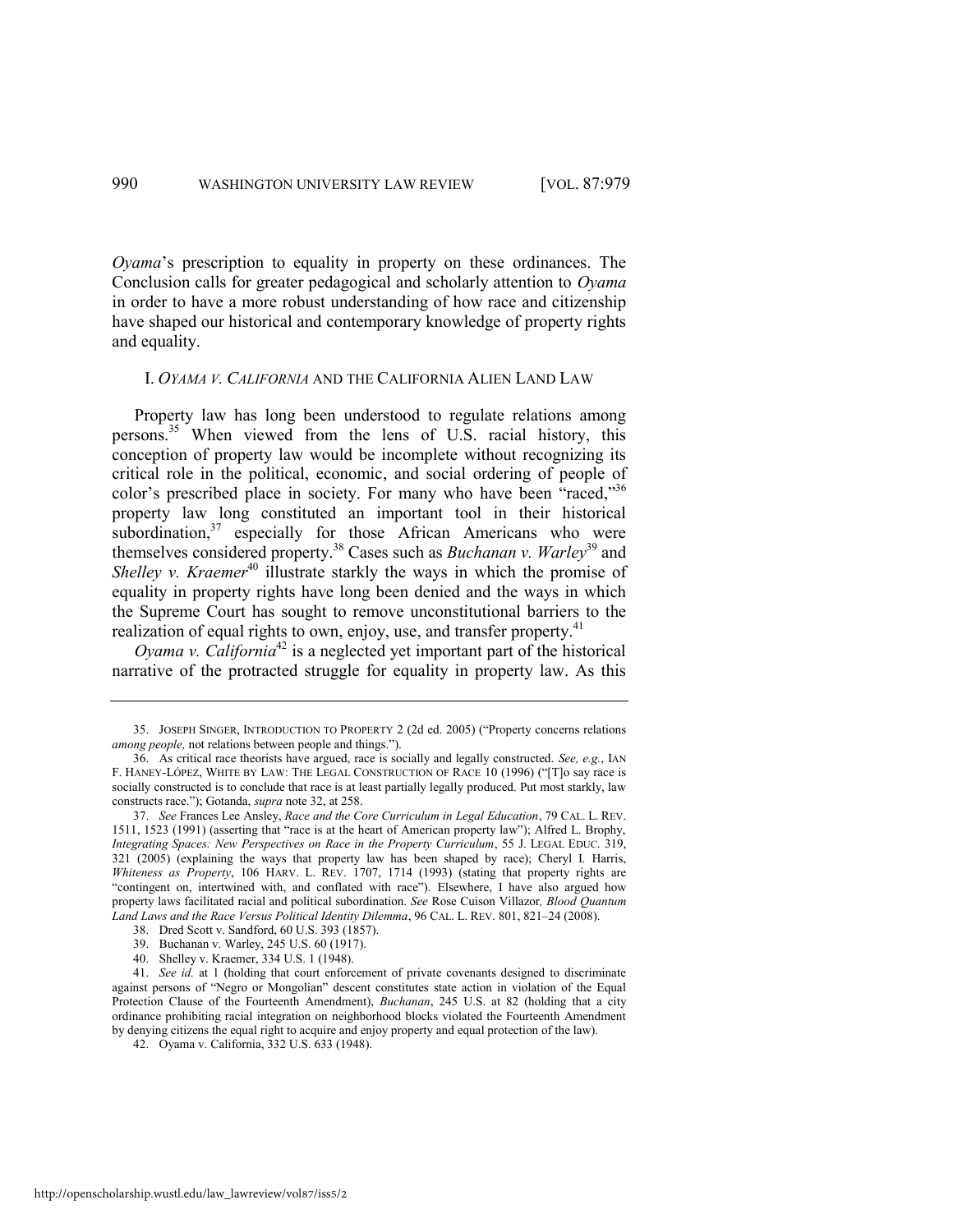Part elucidates, the case demonstrates how race, property, immigration, and citizenship law functioned to construct the meaning of equality in property rights and citizenship. By striking down the section of California's Alien Land Law that annulled a citizen's right to own property because of his father's ancestry, *Oyama* represents a triumphant victory against racially discriminatory property laws that coalesced with immigration and nationality law and treated Japanese Americans as second-class citizens.

#### *A. Historical Context*

Similar to many immigrants who have been cast as racially inferior,  $43$ Japanese encountered discrimination in various aspects of their life. On the federal level, numerous pieces of legislation plus executive actions made it difficult for Japanese to gain entry into this country.<sup>44</sup> In California, state laws hindered them from educating their children<sup>45</sup> and, as this Article examines, acquiring property.<sup>46</sup> Indeed, many Californians saw restrictions in property rights as a crucial method of deterring Japanese from coming to the state. In proposing the bill that ultimately became California's Alien Land Law of  $1913<sub>1</sub><sup>47</sup>$  the state attorney general stated:

<sup>43.</sup> *See Johnson, <i>supra* note [2](#page-3-0), at 281 (stating that although "[a]lienage status has not always been linked to race," the term "alien" has over time "become equated with racial minorities").

<sup>44.</sup> *See* CHUMAN, *supra* not[e 23,](#page-7-1) at 30–37 (detailing immigration laws that were passed between 1907 and 1924 to exclude Japanese from entering the country). For example, the Immigration Act of February 20, 1907, which led to the exclusion of contract workers, was directed at Japanese laborers. See id. at 30–33. The United States and Japan entered into what became known as "Gentlemen's Agreement," which required Japan to limit the number of Japanese migrating to the United States. *See id.* at 33–36. Moreover, in 1924, Congress passed the Immigration Quota Law, also known as the "Japanese Exclusion Act," which excluded those persons "ineligible to citizenship" from entering the country. *See* Immigration Act of 1924, ch. 190, 43 Stat. 153, *repealed by* Immigration and Nationality (McCarran-Walter) Act of 1952, ch. 477, tit. IV, § 403(a)(23), 66 Stat. 163, 279. During post-World War II, the exclusion of those ineligible for citizenship led to the denial of entry of Japanese wives of U.S. citizens who sought admission to the U.S. under the War Brides Act of 1945. *See* Bonham v. Bouiss, 161 F.2d 678 (1947) (upholding the exclusion of "a woman of one-half white, one-half Japanese blood" because, despite being a war bride, she was inadmissible under immigration law based on her ineligibility for citizenship).

<sup>45.</sup> *See* CHUMAN, *supra* not[e 23,](#page-7-1) at 20 (explaining that on October 11, 1906, the San Francisco Board of Education adopted a resolution to segregate Japanese students in the public school system).

<sup>46.</sup> *See id.* at 41 (noting that other anti-Japanese legislation that have been proposed included limiting their right to marry, vote and run for public office).

<sup>47.</sup> *See id.* at 46–48. Although the Alien Land Law was enacted in 1913, several proposals to limit land ownership by Japanese farmers were introduced a few years earlier. *See id.* at 41–43 (explaining, for instance, that the Alien Land Bill of 1909 which required noncitizens who purchased property to file for citizenship within five years or lose property was directed at Japanese because they were ineligible for citizenship).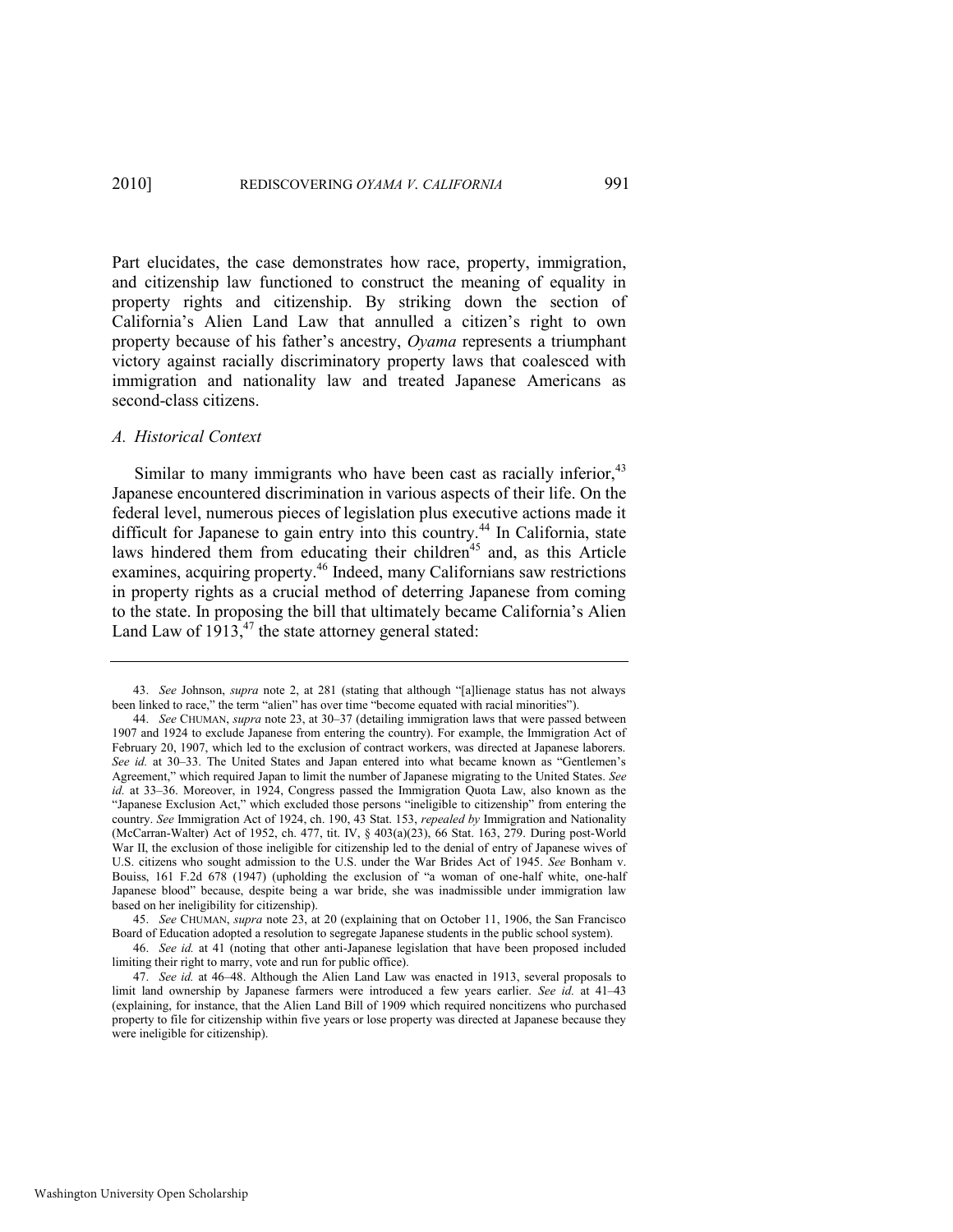It is unimportant and foreign to the question, whether a particular race is inferior. The simple and single question is, is the race desirable. . . . It [the law] seeks to limit their presence by curtailing their privileges which they may enjoy here; for they will not come in large numbers and long abide with us if they may not acquire land. $48$ 

Critically, white farmers specifically wanted to prevent the "Issei" or first-generation Japanese immigrants from owning land.<sup>49</sup> The law prohibited "aliens ineligible for American citizenship" from acquiring, owning, occupying, or leasing lands for more than three years or transferring agricultural land.<sup>50</sup> Since Japanese were not able to naturalize under the law, the phrase "aliens ineligible to citizenship" thus constituted a euphemism employed to cover up the law's underlying discriminatory intent $^{51}$ 

The Alien Land Law provided that land acquired by persons who were ineligible for citizenship would escheat, or transfer to the state, after the government proved that the land was in fact bought to evade the law.<sup>52</sup> Notably, all escheat actions undertaken by the state, albeit not a substantial number, were against Japanese, evidencing the Alien Land Law's intent to drive Japanese away from California.<sup>53</sup>

Despite the restriction on real property ownership, Japanese landholding increased. $54$  Legal loopholes in the law facilitated circumvention of its proscriptions and state authorities were disinclined to prosecute.<sup>55</sup> In 1920, however, a ballot initiative intended to strengthen the law overwhelmingly passed in California.<sup>56</sup> The 1920 voter initiative exemplifies the ways in which the initiative process can have a particularly subordinating effect on noncitizens because of their inability to participate

<sup>48.</sup> CHUMAN, *supra* not[e 23,](#page-7-1) at 48 (quoting a speech made by the state attorney general about the Alien Land Law of 1913).

<sup>49.</sup> *See* Aoki, *supra* not[e 24,](#page-7-0) at 39.

<sup>50.</sup> Oyama v. California*,* 332 U.S. 633, 636 (1948); CHUMAN, *supra* not[e 23,](#page-7-1) at 49.

<sup>51.</sup> CHUMAN, *supra* not[e 23,](#page-7-1) at 48.

<sup>52.</sup> *See id.* at 49.

<sup>53.</sup> *See id.* at 48.

<sup>54.</sup> *See* Aoki, *supra* not[e 24,](#page-7-0) at 56 (noting that ownership of lands by Japanese actually increased after 1913 because Japanese noncitizens placed purchased lands in trusts and guardianships for their U.S.-born children, formed corporations that owned land under its corporate name, or put lands under the names of friends or U.S. citizen relatives).

<sup>55.</sup> *See id*.; *see also* Robinson & Robinson, *supra* note [30,](#page-8-0) at 33 (explaining that legal loopholes enabled Japanese noncitizens to acquire property in some form).

<sup>56.</sup> *See* Aoki, *supra* not[e 24,](#page-7-0) at 57.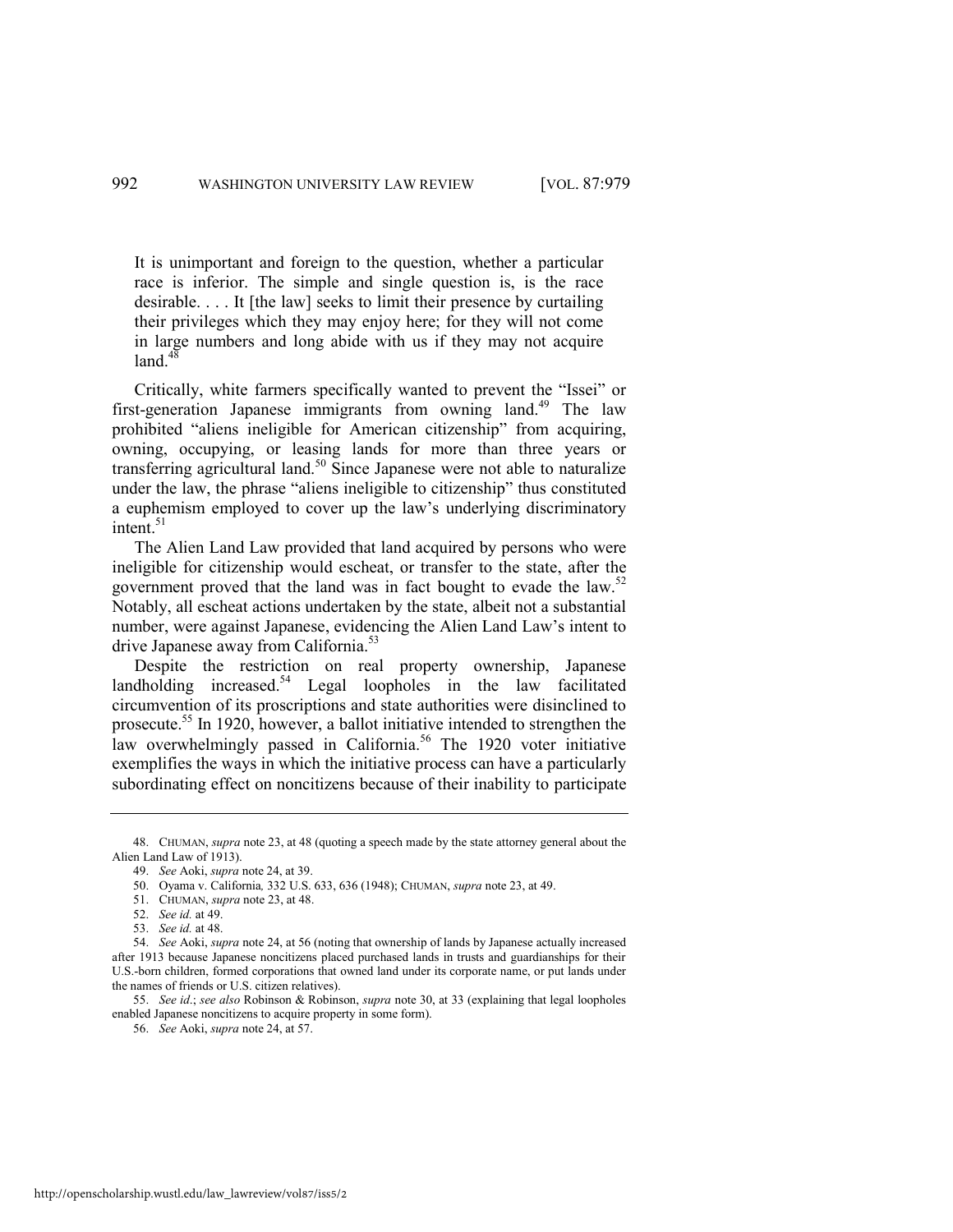<span id="page-15-3"></span><span id="page-15-1"></span>in the election process.<sup>57</sup> The law proscribed "aliens ineligible to citizenship" from being placed under guardianships or trusteeships,  $5<sup>5</sup>$ prevented all agricultural lands from being leased,<sup>59</sup> and prohibited corporations owned by a majority of persons who were ineligible to be naturalized from owning real property,<sup>60</sup> all of which had previously enabled Japanese noncitizens to acquire property.<sup>61</sup> The enhanced Alien Land Law led to the decrease of Japanese ownership of lands. $62$ 

<span id="page-15-2"></span><span id="page-15-0"></span>Without doubt, the Alien Land Law's differential treatment of persons ineligible for citizenship in general and Japanese noncitizens in particular implicated the Equal Protection Clause of the Fourteenth Amendment. Decades before the state passed the Alien Land Law, the Supreme Court decided *Yick Wo v. Hopkins*, <sup>63</sup> which established that the Equal Protection Clause protected persons, including noncitizens, against laws that may on their face appear neutral but are applied or administered in an unequal or discriminatory manner.<sup>64</sup> Moreover, as in *Yick Wo*, the alien land laws concerned property interests as well.<sup>65</sup> Despite *Yick Wo*'s pronouncement of equality, constitutional challenges to the Alien Land Law failed.<sup>66</sup> Specifically, in a series of cases decided within the same week, the Supreme Court held that the alien land laws of California and Washington did not violate the Equal Protection Clause of the Fourteenth Amendment.<sup>67</sup>

<sup>57.</sup> Kevin R. Johnson, *A Handicapped, Not "Sleeping," Giant: The Devastating Impact of the Initiative Process on Latina/o and Immigrant Communities*, 96 CAL. L. REV. 1259, 1268–71 (2008) (discussing how voter initiatives have a particularly negative impact on immigrants because they are unable to participate in the democratic process and thus they become susceptible to subordination).

<sup>58.</sup> *See* 1920 Alien Land Law, California Initiative (Nov. 2, 1920).

<sup>59.</sup> *See id.* 

<sup>60.</sup> *Id.* 

<sup>61.</sup> *See* Aoki, *supra* not[e 24,](#page-7-0) at 56–57.

<sup>62.</sup> *See* CHUMAN, *supra* note [23,](#page-7-1) at 49–50; Robinson & Robinson, *supra* note [30,](#page-8-0) at 34; Aoki, *supra* not[e 24,](#page-7-0) at 59.

<sup>63. 118</sup> U.S. 356 (1886).

<sup>64.</sup> *See id.* at 374 (holding that the San Francisco ordinance that was race-neutral was administered in a discriminatory manner against Chinese immigrants and was thus unconstitutional).

<sup>65.</sup> *See* Gabriel J. Chin, *Unexplainable on Grounds of Race: Doubts about* Yick Wo, 2008 U. ILL. L. REV. 1359, 1373 (explaining that *Yick Wo v. Hopkins* was a case that concerned the protection of property rights regardless of race that was protected by the Due Process Clause).

<sup>66.</sup> *See id.* at 1378–84 (exploring why *Yick Wo* has had limited impact on racial equality cases). *But see* Thomas W. Joo, Yick Wo *Revisited: Nonblack Nonwhites and Fourteenth Amendment History*, 2008 U. ILL. L. REV. 1427, 1436–40 (critiquing Chin's arguments).

<sup>67.</sup> Terrace v. Thompson, 263 U.S. 197 (1923) (holding that Washington's Anti-Alien Land Law, which prohibited all aliens ineligible for citizenship from leasing agricultural land for more than five years was constitutional); Porterfield v. Webb, 263 U.S. 225 (1923) (holding that California's prohibition on leaseholds of a term of five years by aliens ineligible for citizenship did not violate the Due Process Clause and Equal Protection Clause of the Fourteenth Amendment); Webb v. O'Brien, 263 U.S. 313 (1923) (holding that California's Alien Land Law prohibited sharecropping between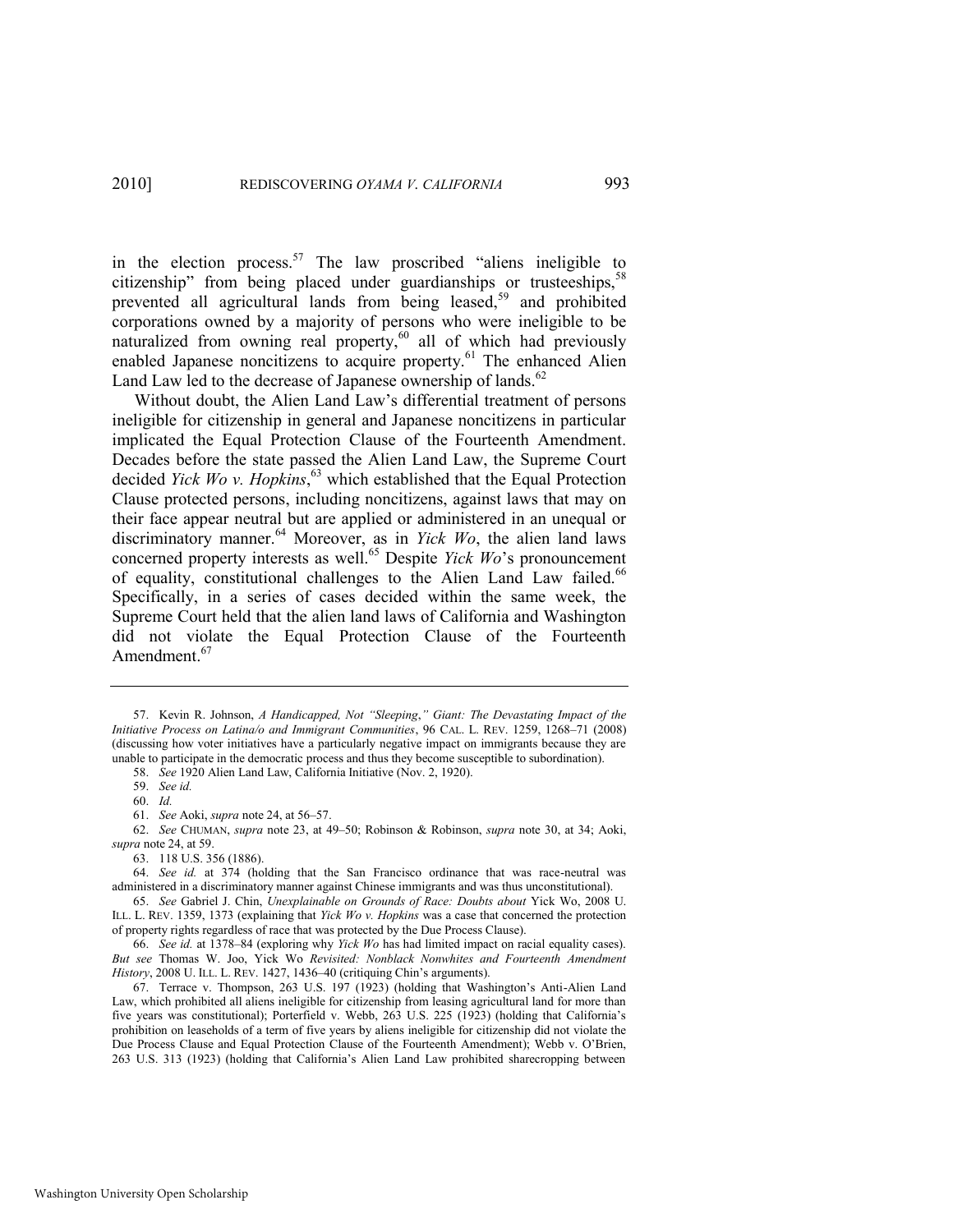Significantly, the Supreme Court's analyses in these cases emphasized federalism principles while simultaneously ignoring equal protection implications of the laws. The Fourteenth Amendment, according to the Court in *Terrace v. Thompson*,<sup>68</sup> did not "take away from the State those powers of police that were reserved at the time of the adoption of the Constitution,<sup> $569$ </sup> which include the power of the state to "deny to aliens the right to own land within its borders."<sup>70</sup> Indeed, as discussed in more detail in Part III *infra*, states have long been recognized to have the authority to regulate noncitizens' property rights. That states may not exercise this authority in a racially discriminatory matter was made clear in *Yick Wo.*<sup>71</sup> Yet, the Supreme Court's opinion in *Terrace* and its progeny ignored the racial implications of the laws. At the outset, the Court expressly recognized that the naturalization law limited the right to become citizens to "free white persons and persons of African nativity or descent."<sup>72</sup> Noting this, the Court acknowledged that although immigrants from European countries were eligible for citizenship, those from Japan and China were not.<sup>73</sup> Yet, the Court emphasized that states could appropriately rely on such classifications as Congress might enact in exercising its state police powers in allocating property rights.<sup>74</sup> That the property restrictions impacted Japanese and thus were race-based was, according to the Supreme Court, "without foundation."<sup>75</sup> Because the law applied to "[a]ll persons of whatever color or race who have not declared their intention in good faith to become citizens,"<sup>76</sup> the law did not offend the Equal Protection Clause.<sup>77</sup> Thus, through *Terrace* and its progeny, the Supreme Court enabled the alien land laws to continue to restrict land ownership to Japanese.

citizen and Japanese farmer); Frick v. Webb, 263 U.S. 326 (1923) (holding that California's Alien Land Law, which prohibited aliens ineligible for citizenship from owning shares of stock of corporation was consistent with the Fourteenth Amendment); *see also* Part III.B *infra* and accompanying notes (providing a more in-depth discussion of these cases).

<sup>68.</sup> *Terrace*, 263 U.S. at 197.

<sup>69.</sup> *Id.* at 217.

<sup>70.</sup> *Id.* 

<sup>71.</sup> *See* Yick Wo v. Hopkins, 118 U.S. 356, 374 (1886) ("[T]he denial of equal justice is still within the prohibition of the Constitution.").

<sup>72.</sup> *Terrace*, 263 U.S. at 220.

<sup>73.</sup> *Id*.

<sup>74.</sup> *Id.* at 220–21; *see* Chin, *supra* note [65,](#page-15-0) at 1383 (explaining that the alien land laws were upheld on the principle that because Congress can discriminate based on race, so too can the states). 75. *Terrace*, 263 U.S. at 220.

<sup>76.</sup> *Id.*

<sup>77.</sup> *Id.* at 221.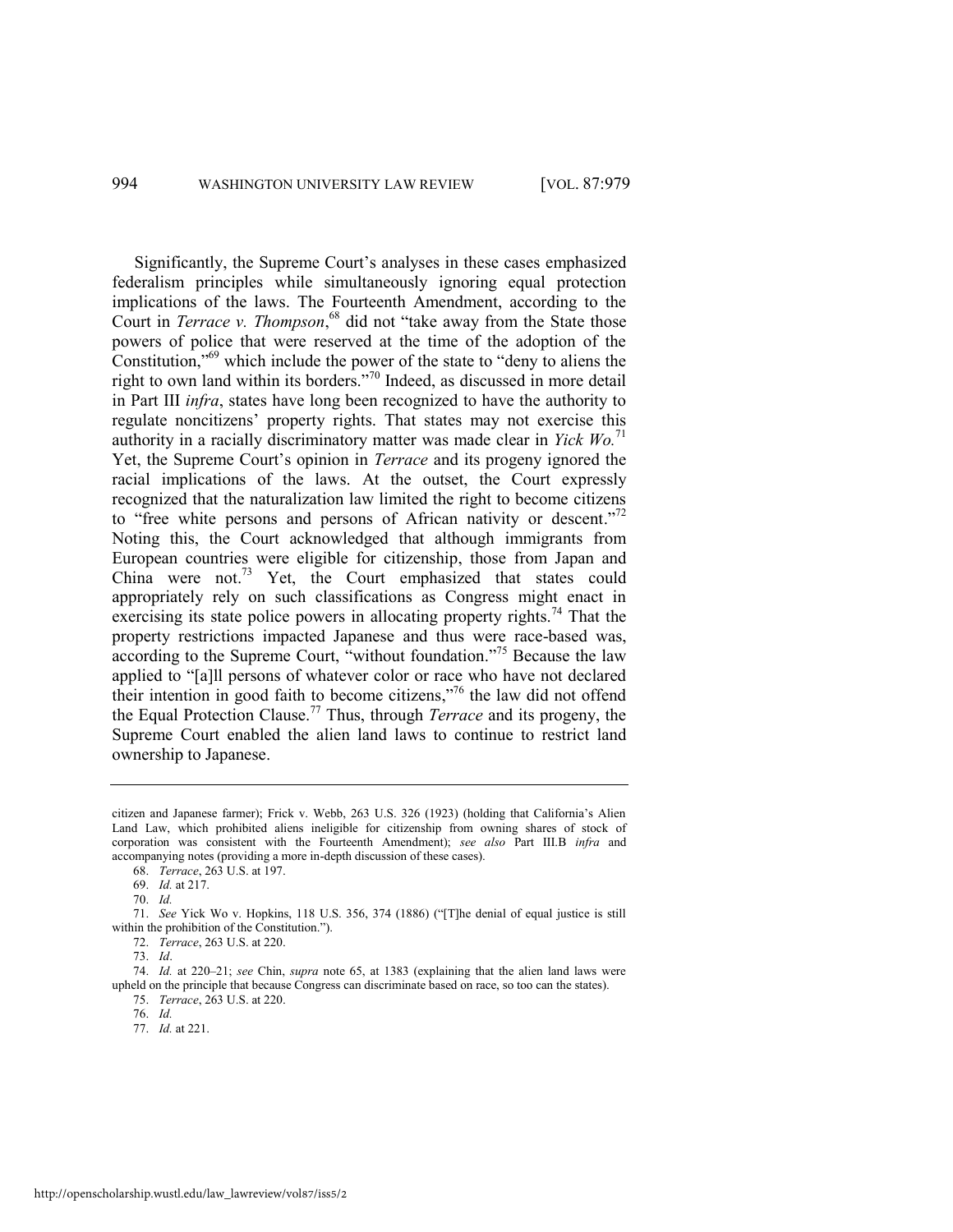In California, as well as other states, the formal restriction on Japanese landholding did not necessarily halt all land transactions that involved Japanese buyers. Private sale of land continued<sup>78</sup> and the state minimally enforced the law. In fact, between 1913 and 1942, the state undertook only fourteen escheat actions, $\frac{79}{2}$  illuminating that both private and public actors openly ignored the law. This is not to say, of course, that the Alien Land Law did not impact the nature of one's ownership. To the contrary, the law had the practical effect of putting a cloud on the title of property owned by Japanese Americans. In particular, the Alien Land Law turned property that would normally be held in fee simple into one that became subject to an escheat action by the state.<sup>80</sup> Moreover, Japanese Americans had the burden of disproving the presumption that the purchase of the property was not done in violation of the law. $81$ 

After the bombing of Pearl Harbor and the evacuation of Japanese from California and other states, California sought to more forcefully enforce the Alien Land Law. As a result of legislative initiative to fund escheat suits, the Attorney General filed more escheat actions than before 1942. Specifically, five years after 1942, it undertook fifty-nine escheat actions.<sup>82</sup> Importantly, all these actions—similar to the ones prior to 1942—involved lands owned by Japanese.<sup>83</sup> Many of these escheat actions were filed at the behest of white farmers who argued for more vigorous enforcement of the law.<sup>84</sup> This is a crucial point because it demonstrates a methodical public and private approach to rid the state of Japanese that the internment ultimately failed to do. Specifically, as the facts of the case illustrate, the state utilized property law to ensure the exclusion of Japanese from its borders.

83. *See id.* 

<sup>78.</sup> Indeed, a California appellate court had held that land transactions entered into by private parties were not necessarily void under the Alien Land Law. *See* Suwa v. Johnson*,* 203 P. 414, 415 (Cal. Dist. Ct. App. 1921) (rejecting attempt by lessor to invalidate a lease he entered into with lessee because the lease violated California's Alien Land Law holding that only the Attorney General of the state may void the transaction).

<sup>79.</sup> *See* ROBINSON, *supra* not[e 23,](#page-7-1) at 33.

<sup>80.</sup> *See* 1920 Alien Land Law, *supra* note [58.](#page-15-1) 

<sup>81.</sup> *See id.* 

<sup>82.</sup> *See* Oyama v. California, 332 U.S. 633, 661 (1948) (Murphy, J., concurring).

<sup>84.</sup> *See* Aoki, *supra* not[e 24,](#page-7-0) at 59 n.59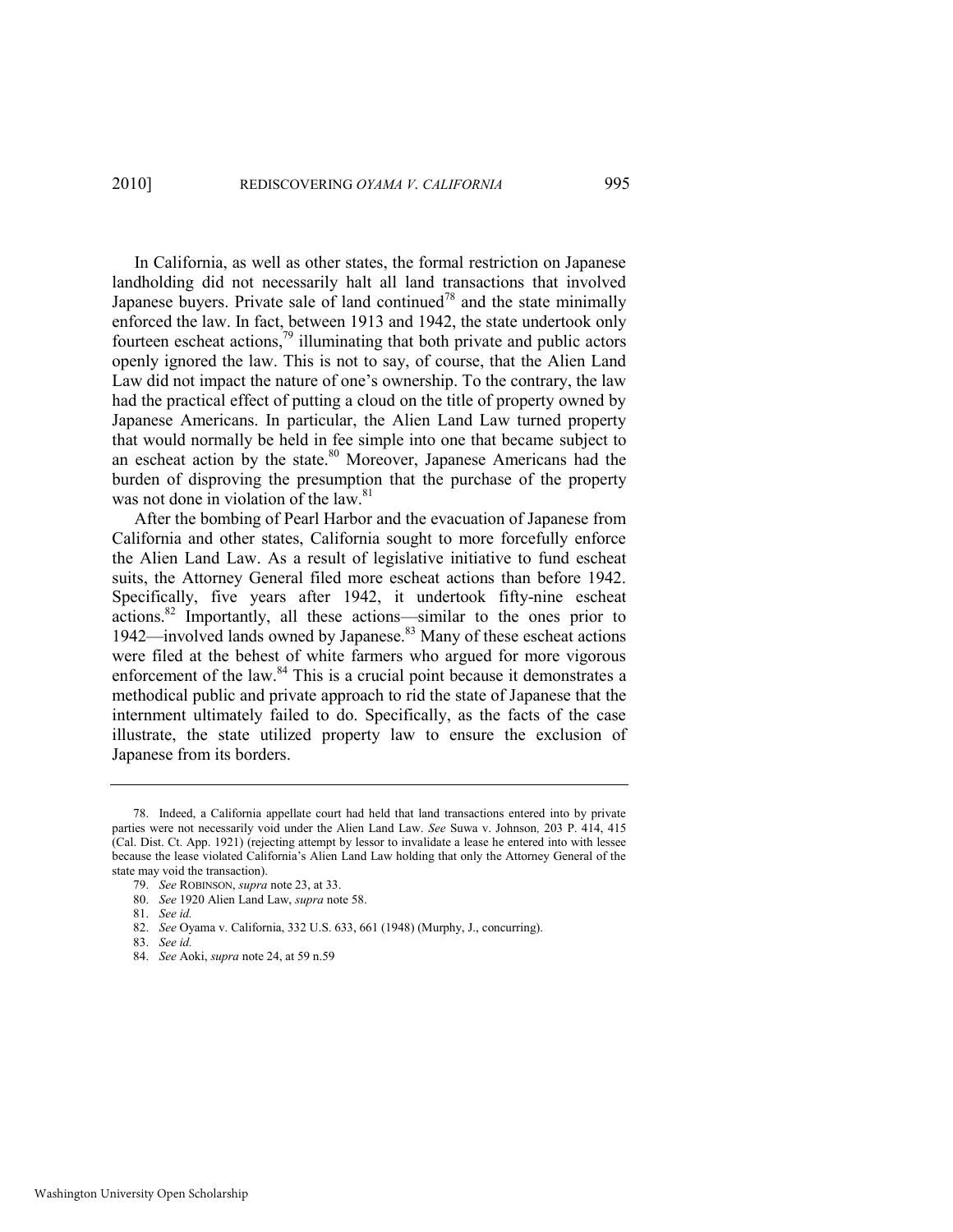#### *B. Facts of the Case*

In 1934, Kajiro Oyama purchased six acres of agricultural land and placed the title of the land in his son Fred's name.<sup>85</sup> At the time, Fred was only six years-old. $86$  Similar to other ineligible alien parents who bought property for their children, Kajiro petitioned a local court to become Fred's guardian in order for him to have legal authority to manage the property. The court granted his guardianship application.<sup>87</sup> When Fred was nine-years-old, his father purchased another two acres of land in his name.<sup>88</sup>

Buying agricultural property for young children may seem odd to many, but for Japanese families like the Oyamas, it was the only way that they could own land. Notably, such purchases were far from clandestine. Kajiro's purchases displayed the public manner with which some land transactions were made in the 1930s. Both land transactions were not only known but approved by the court. Kajiro's petition for guardianship after acquiring six acres in 1934 demonstrated that the local court understood that Fred's "ownership" was a legal fiction. Kajiro was the de facto owner, even if the law did not recognize him as the legal owner. It also shows that the court acquiesced to the purchase by approving the guardianship petition.<sup>89</sup>

Moreover, as noted previously, the Alien Land Law did not prevent all Japanese from acquiring property. Kajiro Oyama, for example, purchased both properties well past the enactment of the 1920 law. The subsequent purchase occurred in 1937 and was similarly placed under Fred's name. Like the earlier transaction, this one was noted in public newspapers and hearings.<sup>90</sup> Thus, despite the apparent violations of the Alien Land Law, local government officials were not only aware, but condoned, the private transactions. $91$ 

<span id="page-18-0"></span>Eventually, the Oyama property became subject to escheat proceedings. In August of 1944, the state petitioned to acquire the properties on the ground that the purchases were done with intent to

<sup>85.</sup> *See Oyama,* 332 U.S. at 636.

<sup>86.</sup> *Id.*

<sup>87.</sup> *Id.* at 637. 88. *Id.*

<sup>89.</sup> *Id.* at 636–37.

<sup>90.</sup> *Id.* at 637.

<sup>91.</sup> *See id*; *see also* Comment, *The Alien Land Laws: A Reappraisal*, 56 YALE L.J. 1017, 1024 (1947) ("The courts themselves on occasion winked at devices clearly designed to avoid the stringency of the laws.‖) [hereinafter Comment, *Alien Land Laws*].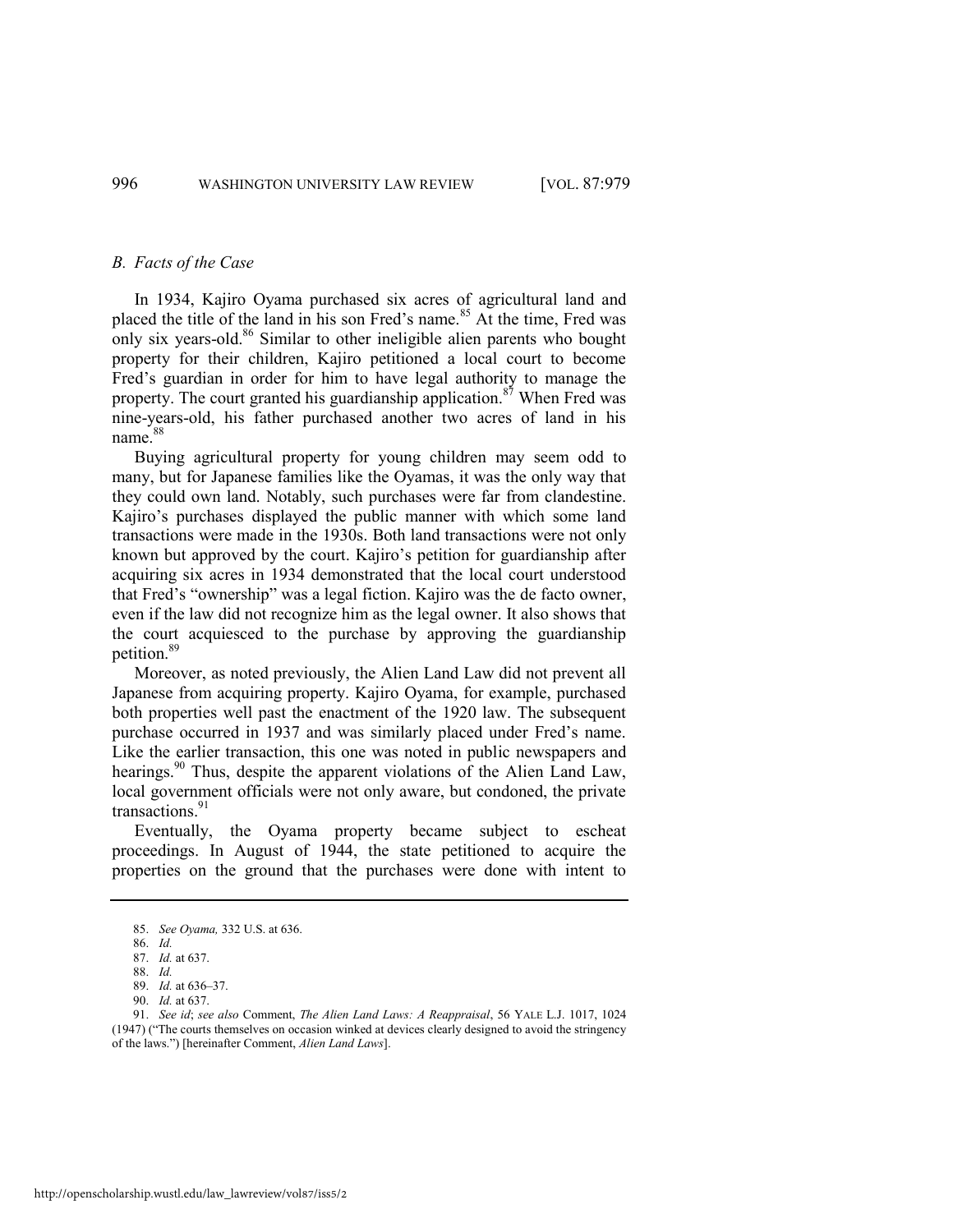violate and evade the Alien Land Law.<sup>92</sup> By this time, E.O. 9066 had gone into effect and the Oyamas had been residing in Utah for about two years.<sup>93</sup> Although Fred had title to the land, both he and Kajiro were named defendants to the escheat action.<sup>94</sup>

Through their counsel, both defendants argued against the constitutionality of the law. First, they argued that the Alien Land Law deprived Fred Oyama of his right as an American citizen to equal protection of the law.<sup>95</sup> Second, they contended that the law also denied Kajiro, despite being a noncitizen, of the equal protection of the law.<sup>96</sup> Finally, they asserted violation of the Due Process Clause on the grounds that the state had brought an action to take property after the expiration of the statute of limitations.<sup>97</sup>

The California Superior Court, however, agreed with the state and eventually upheld the validity of the relevant provisions of Alien Land Law.<sup>98</sup> Specifically, it found that Kajiro had the beneficial use of the land, and that the conveyances were "subterfuges effected with intent to prevent, evade or avoid escheat."<sup>99</sup> It based its findings in part on the the testimony of two witnesses.<sup>100</sup> First, a white neighbor of the Oyamas, who ended up taking care of the property while the Oyamas were away, testified for the state that Kajiro "was running the boy's business."<sup>101</sup> Second, the state called a court clerk to testify about the records that had been filed with the court regarding the conveyance of the two properties.<sup>102</sup>

Notably, neither the court nor Oyama's lawyer called Kajiro to the stand to testify.<sup>103</sup> Kajiro had driven in from Utah and was in fact present at the hearing.<sup>104</sup> When asked by the court as to whether Kajiro would

104. *See id.* 

<sup>92.</sup> *Oyama*, 332 U.S. at 637; *see also* Comment, *Alien Land Laws*, *supra* note [91,](#page-18-0) at 1017 ("The states, inspired by war strengthened anti-Japanese sentiment, have undertaken a revitalized campaign to enforce the prohibitions against the holding of agricultural land by aliens ineligible for citizenship which, in effect, means the Japanese.").

<sup>93.</sup> *See Oyama*, 332 U.S. at 637 (noting that the Oyama family was evacuated in 1942).

<sup>94.</sup> In addition to Fred Oyama and his father, Kajiro Oyama, another named defendant was June Kushino. *See id.* at 635.

<sup>95.</sup> *Id.*

<sup>96.</sup> *Id.*

<sup>97.</sup> *Id.* at 635–36.

<sup>98.</sup> *Id.* at 638–39.

<sup>99.</sup> *Id.*

<sup>100.</sup> *Id.* at 638.  $101 \frac{Id}{I}$ 

<sup>102</sup>*. Id.*

<sup>103.</sup> *See* Transcript of Record at 98, Oyama v. California, 332 U.S. 633 (1948) (No. 44-371).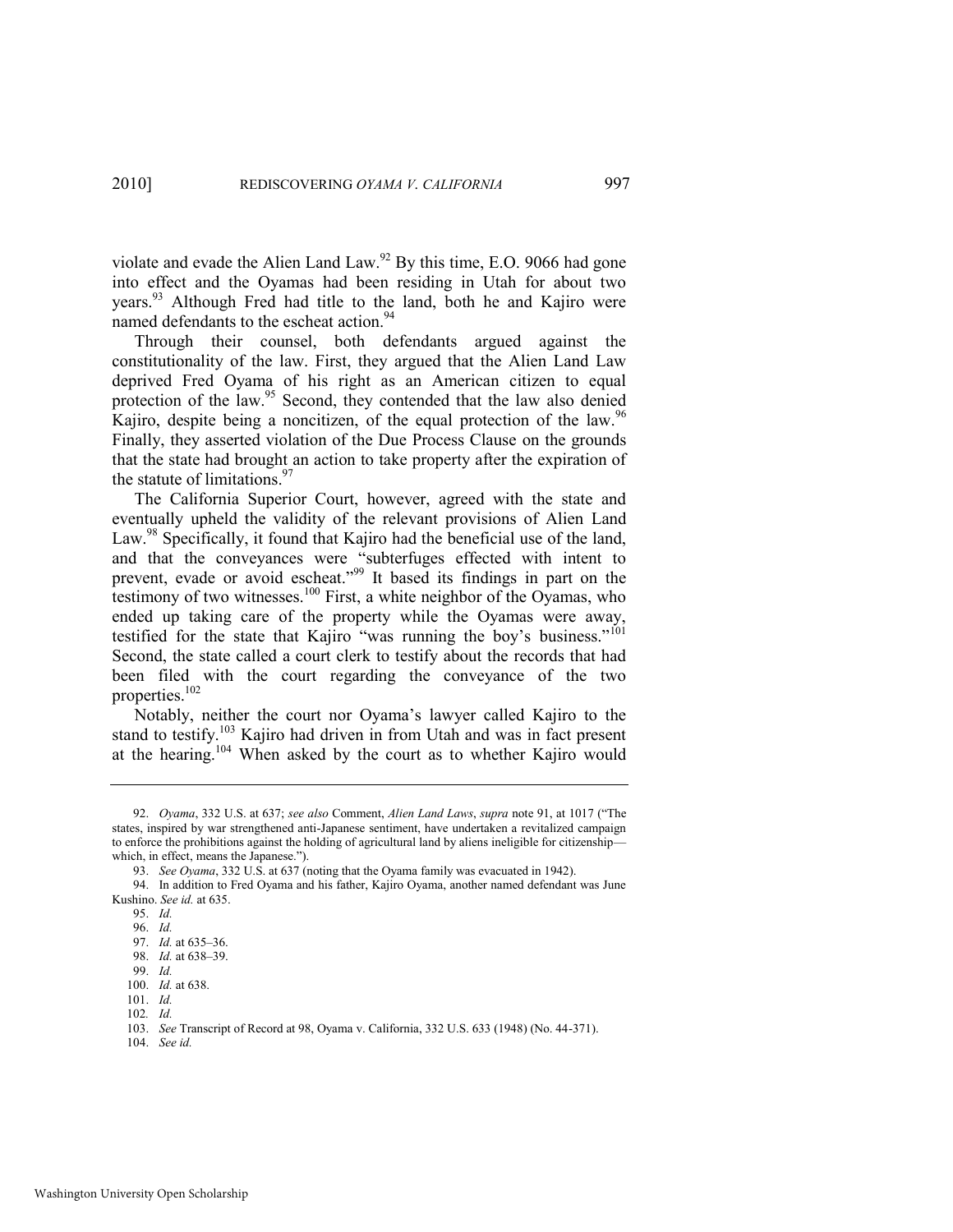testify, his lawyer explained that he did not speak English well and thus could not provide testimony.<sup>105</sup> Not knowing what Kajiro might have said, it is difficult to know with certainty whether his testimony could have helped to rebut the presumption that he intended to evade the Alien Land Law.<sup>106</sup> The trial judge inferred, however, that Kajiro's "testimony would have been adverse to his son's cause."<sup>107</sup>

The California Supreme Court subsequently affirmed the lower court.<sup>108</sup> It held, among other things, that the state could "constitutionally exclude ineligible aliens from any interest in agricultural land."<sup>109</sup> As to Fred's property rights, the court did not find any constitutional violation, contending that the property never vested in him and had passed directly to the state. $110$ 

The Oyamas and their organizational supporters, particularly the Japanese American Citizens League, then decided to launch another challenge to California's Alien Land Law by petitioning for certification by the U.S. Supreme Court.<sup>111</sup> Although the Supreme Court had previously upheld the constitutionality of the Washington and California alien land laws decades before, they hoped to extend the new reasoning that the Supreme Court had developed in recent cases involving Japanese Americans to the area of property ownership. Ironically, both *Korematsu*  and *Hirabayashi v. United States*, <sup>112</sup> which upheld the validity of the military's exclusion and curfew orders against Japanese,<sup>113</sup> led to a more restrictive analysis of classifications that are based on race.<sup>114</sup> Because of the correlation between ancestry and property restrictions, the Alien Land Law's constitutionality ultimately went before the Supreme Court again.

110. *See id.* at 640.

112. 320 U.S. 81 (1943).

<sup>105.</sup> *See id.* 

<sup>106.</sup> Additionally, Fred Oyama himself could have testified, but his father did not ask him to attend. *See* Letter of Fred Oyama to Rose Cuison Villazor (July 30, 2008) (Response to Question No. 12, "Do you recall being asked to attend [the escheat] trial?"); Telephone Interview with Fred Yoshihiro Oyama, July 12, 2008.

<sup>107.</sup> *Oyama*, 332 U.S. at 639.

<sup>108.</sup> *Id.* at 639–40 (primarily relying on the trial court's findings and inferences).

<sup>109.</sup> *Id.* at 639 (relying primarily on *Terrace* and and progeny).

<sup>111.</sup> *Oyama v. California* was in fact a test case. According to Fred Oyama, the Japanese American Citizens League and American Civil Liberties Union "reviewed hundreds of cases, if not thousands, and felt that our particular legal profile had the best chance of winning." Letter of Fred Oyama to Rose Cuison Villazor (July 30, 2008) (Response to Ouestion No. 13, "How did your father obtain a lawyer to represent him and you at [the escheat] trial?").

<sup>113.</sup> Korematsu v. United States, 323 U.S. 214, 217–18 (1944); *Hirabayashi*, 320 U.S. at 92.

<sup>114.</sup> *See* Robinson & Robinson, *supra* note [30,](#page-8-0) at 30–31 (contending that both *Hirabayashi* and *Korematsu* provided the foundation for the doctrine of strict scrutiny).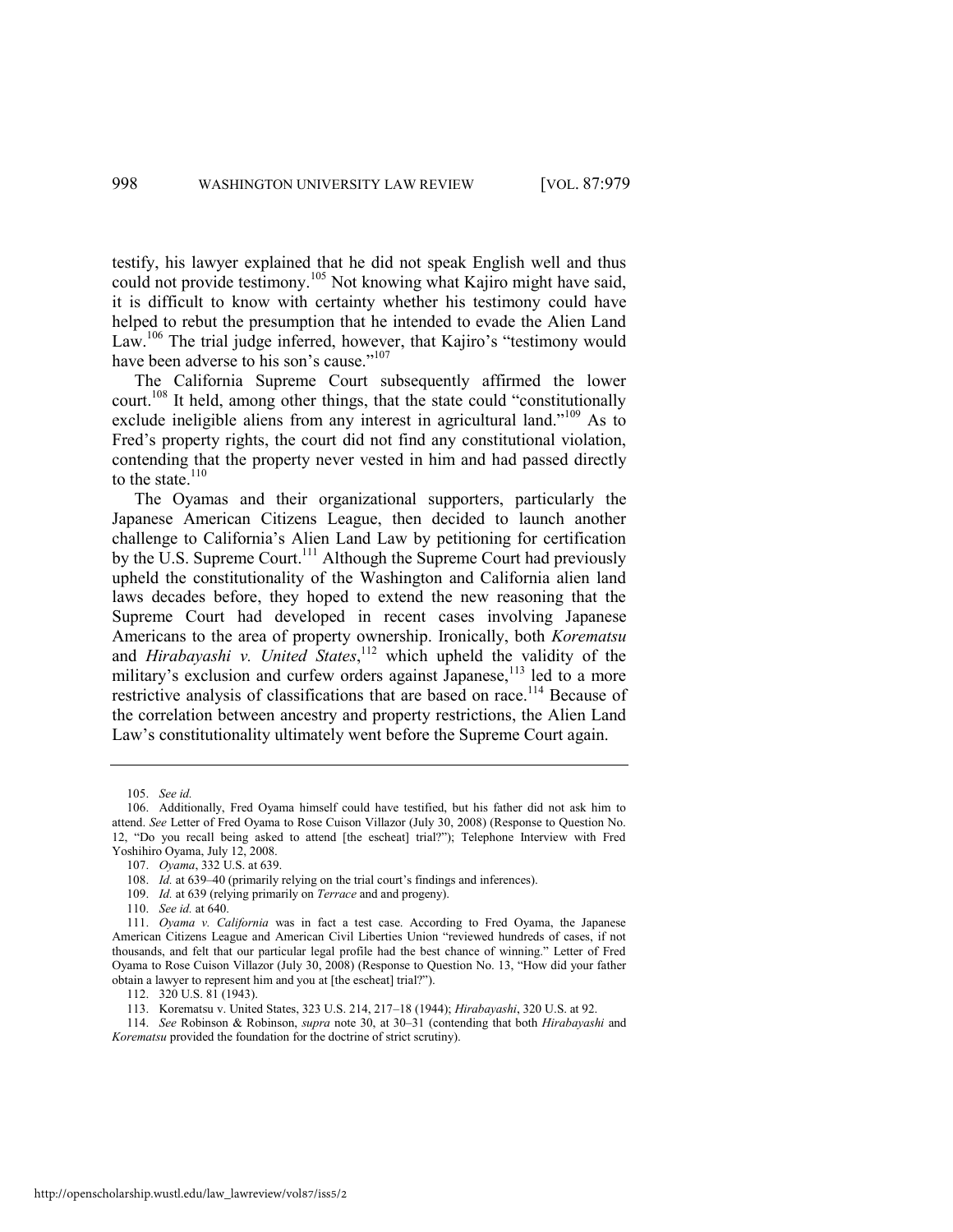#### *C. Supreme Court Opinions*

Collectively, there were five separate opinions in *Oyama—*the majority, two concurring opinions, and two dissenting opinions. The petitioners appealed and the parties briefed the same three constitutional issues they raised in the lower courts.<sup>115</sup> In the end, the *Oyama* opinions expressed the Justices' conception of the intersections among race, citizenship, and property, but in varying degrees and significance.

The majority opinion, authored by Chief Justice Vinson, only addressed the first issue raised on appeal. Specifically, it held that the state discriminated against Fred "solely on his parents' country of origin" and that there was no "compelling justification" to support such discrimination.<sup>116</sup> The use of this "constitutional test" was crucial, for it was an early application of what later emerged to be strict scrutiny.<sup>117</sup>

Chief Justice Vinson based the conclusion on a "federal statute" that was "enacted before the Fourteenth Amendment, but vindicated by it."<sup>118</sup> Citing  $42 \text{ U.S.C. }$  § 1982, the majority held that states must "accord to all citizens the right to take and hold real property."<sup>119</sup> In the instant case, the state violated the equal protection rights of Fred, an American citizen, in a number of ways. First, unlike other U.S. citizen children in California, Fred had to overcome a statutory presumption that the land purchased for him by his father and placed under his name did not constitute a bona fide gift to him at all.<sup>120</sup> Other U.S. citizen children did not have such a burden and, in fact, had the opposite benefit of having their gifts deemed presumptively valid, requiring the right to property to be disproved by whoever was attacking its validity. $121$ 

Second, under the law in question, Fred's father's ineligibility for citizenship counted as further evidence that the purchase was done in violation of the law.<sup>122</sup> By contrast, other U.S. citizens' gifts were deemed valid gifts regardless of their parents' eligibility for citizenship.<sup>123</sup> Third, Fred had to disprove evidence that his father failed in his duties as the guardian of the property.<sup>124</sup> Overall, Chief Justice Vinson wrote that the

124. *Id.* at 642–43.

<sup>115.</sup> *Oyama*, 332 U.S. at 635–36.

<sup>116.</sup> *Id.* at 640.

<sup>117.</sup> *See* Robinson & Robinson, *supra* not[e 30,](#page-8-0) at 30–31.

<sup>118.</sup> *Oyama*, 332 U.S. at 640.

<sup>119.</sup> *Id.* 

<sup>120.</sup> *Id.* at 642.

<sup>121.</sup> *Id.* at 641.

<sup>122.</sup> *Id.* at 642.

<sup>123.</sup> *Id.*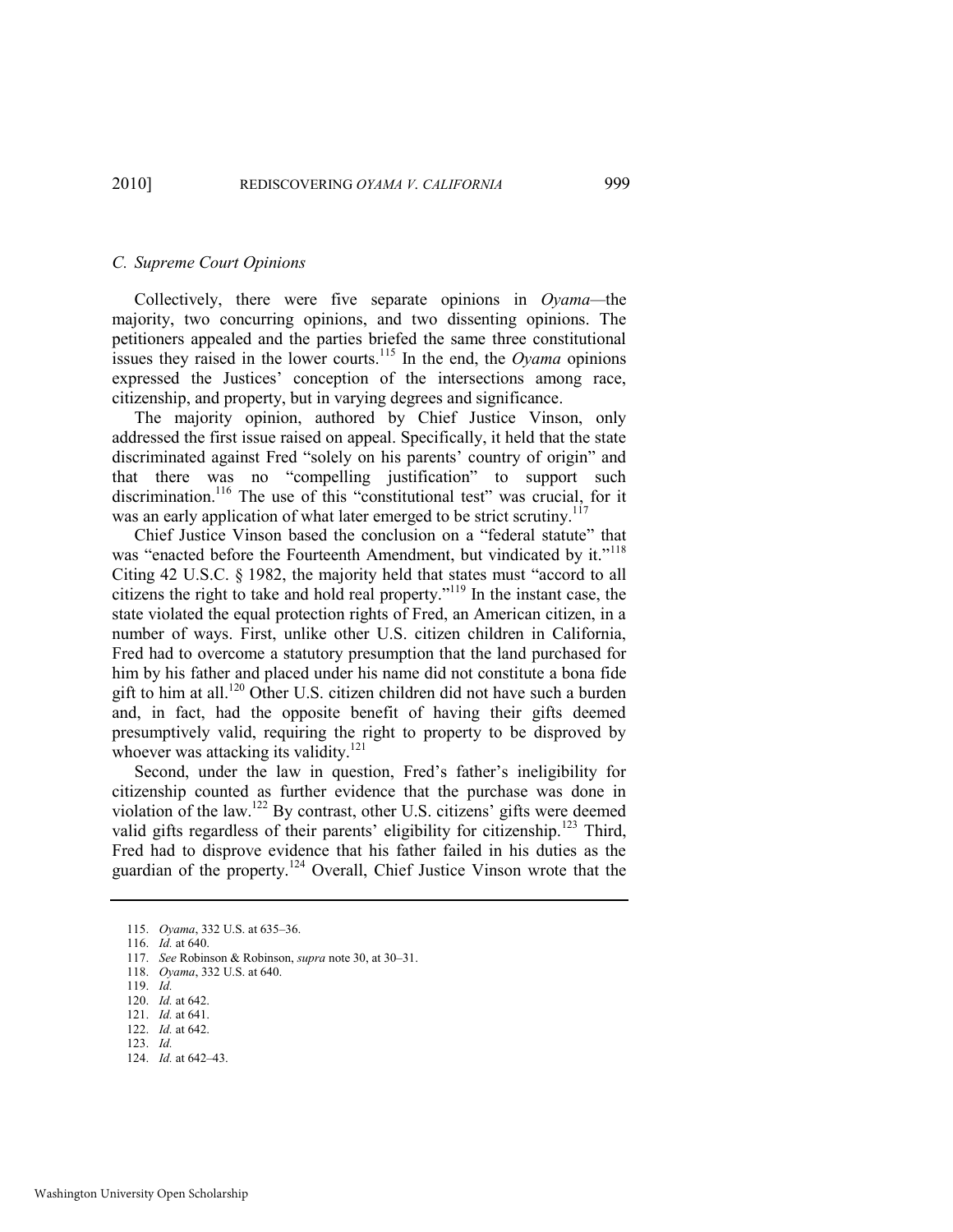"cumulative effect . . . was clearly to discriminate against Fred Oyama" because "[h]e was saddled with an onerous burden of proof which need not be borne by California children generally."<sup>125</sup>

Critically, Chief Justice Vinson wrote that the only basis for the discriminatory treatment of Fred was the fact that his father was Japanese.<sup>126</sup> Land purchased for children of foreigners who were not Japanese resulted in indefeasible estates; by contrast, land bought by Japanese parents had a type of a determinable estate.<sup>127</sup> Paradoxically, the majority opinion relied on what is now a famous quote from *Hirabayashi v. United States* to support its conclusion: "Distinctions between citizens" solely because of their ancestry are by their very nature odious to a free people whose institutions are founded upon the doctrine of equality."<sup>128</sup> Ultimately, the majority held that when a state's landholding policy conflicts with the rights of an American citizen to own land, "the rights of a citizen may not be subordinated merely because of his father's country of origin."<sup>129</sup> Having decided the first issue, the majority opted not to address the two remaining issues concerning the property rights of noncitizens and the allegation of an unconstitutional taking.

Unlike the majority opinion, the concurring opinions separately written by Justices Black and Murphy directly addressed the equal protection argument of Kajiro Oyama. Justice Black, joined by Justice Douglas, opined that the Alien Land Law constituted a blatant violation of the Equal Protection Clause of the Fourteenth Amendment.<sup>130</sup> According to Justice Black, the Fourteenth Amendment prohibits states from denying to "some" groups on account of their race or color, any rights, privileges, and opportunities accorded to other groups."<sup>131</sup> Indeed, he would have overturned the previous cases that upheld the Alien Land Laws.<sup>132</sup> Moreover, Justice Black believed that the state was infringing on Congress's "exclusive power over immigration."<sup>133</sup> Explaining that the California Supreme Court recognized that the Alien Land Law was intended to discourage Japanese from entering California, Justice Black

<sup>125.</sup> *Id.* at 644.

<sup>126.</sup> *Id.*

<sup>127.</sup> *Id.* at 645.

<sup>128.</sup> *Id.* at 646 (quoting Hirabayashi v. United States, 320 U.S. 81, 100 (1943)).

<sup>129.</sup> *Id.* at 647.

<sup>130.</sup> *Id.* (Black, J., concurring) ("The California law in actual effect singles out aliens of Japanese ancestry  $\dots$ "). Justice Black also contended that the Alien Land Law violated the U.S.-Japanese Treaty of 1911. *See id.* at 648.

<sup>131.</sup> *Id.* at 649.

<sup>132.</sup> *Id.*

<sup>133.</sup> *Id.*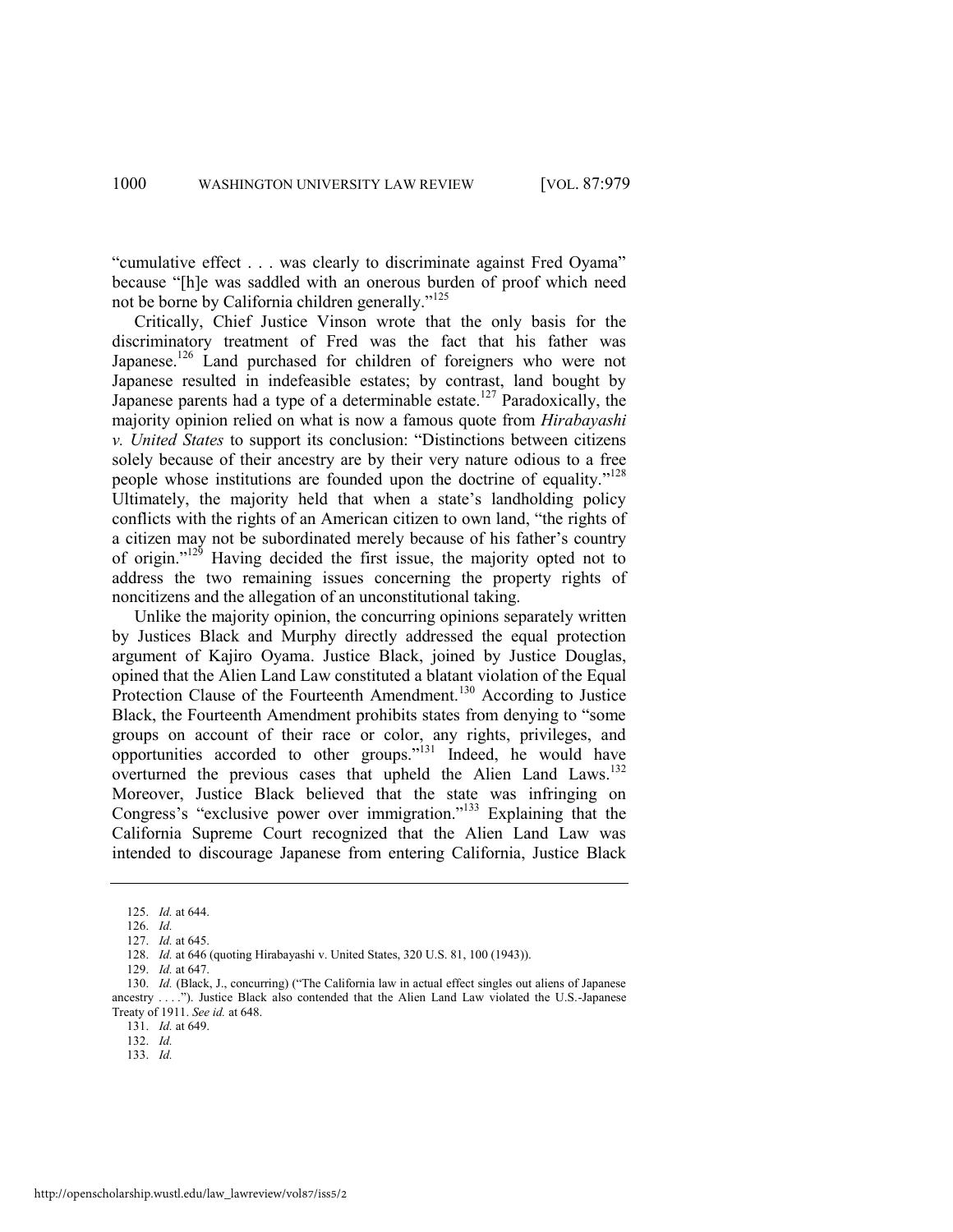stated that the law created barriers "designed to prevent the immigration of people whom Congress has authorized to come into and remain in the country."<sup>134</sup> Finally, Justice Black argued that the law was inconsistent with the U.S. pledge to human rights under the U.N. Charter.<sup>135</sup>

<span id="page-23-0"></span>Justice Murphy, joined by Justice Rutledge, also agreed that the Alien Land Law should be overturned, but his opinion more vigorously criticized the racist purpose of the law to discriminate against Japanese.<sup>136</sup> Importantly, he expressed the view that the protection against racial discrimination was not contingent on citizenship status. His lengthy opinion highlighted the relationships among nativism, racism, citizenship, and property law that were designed to "discourage the Japanese from entering California and to drive out those who were already there."<sup>137</sup> Moreover, he focused on the way in which the state was able to utilize the racialized federal naturalization law to "exclude Japanese aliens from the ownership and use of farm land."<sup>138</sup> Importantly, Justice Murphy emphasized that the Equal Protection Clause of the Fourteenth Amendment protected *any* person, including Japanese immigrants who were ineligible for citizenship, from discrimination by the states.<sup>139</sup>

136. *Id.* at 651 (Murphy, J., concurring) ("The California statute in question, as I view it, is nothing more than an outright racial discrimination."). For a fuller examination of Justice Murphy's powerful and lengthy concurrence, see Randall Kennedy, *Justice Murphy's Concurrence in* Oyama v. California*; Cussing Out Racism*, 74 TEX. L. REV. 1245 (1996).

137. *Oyama*, 332 U.S. at 657 (Murphy, J., concurring).

138. Id. at 660 ("Congress supplied a ready-made vehicle for discriminating against Japanese aliens, a vehicle which California was prompt to grasp and expand to purposes quite beyond the scope or object of the Congressional statute.").

<sup>134.</sup> *Id.* (citing Hines v. Davidowitz, 312 U.S. 52, 68 (1941)).

<sup>135.</sup> *Id.* at 649–50. Justice Black's invocation of the U.N. Charter in his concurrence marked the first time that the charter made an appearance in a Supreme Court opinion. *See* Judith Resnick, *Law's Migration: American Exceptionalism, Silent Dialogues, and Federalism's Multiple Ports of Entry, 115* YALE L.J. 1564, 1600–04 (2006) (discussing litigation efforts to use the U.N. Charter as legal basis for invalidating racially restrictive covenants and California's Alien Land Law).

<sup>139.</sup> *Id.* at 663. Justice Murphy expressed six specific reasons that the Alien Land Law failed to meet the Constitutional standards of equal protection: 1. California's supposed adoption of Congress's racial distinctions with regard to citizenship for use in property ownership was unreasonable, 2. use of eligibility for citizenship was irrational in determining loyalty, as evidenced by the lengthy duration of many ineligible aliens' presence in the United States, 3. the idea that ineligible Japanese could take over all agricultural land in California was "statistically absurd," *id.* at 667, and therefore not a rational justification for racial discrimination, 4. highly efficient farming and a lower standard of living were not rational justifications for such discrimination because of the inherent characteristic of competition in the American marketplace and the need for more than a lower standard of living as a justification for perpetuating such a low standard, 5. the use of half-truths and misrepresentations about Japanese have been exposed and "form no rational basis" for statutory regulation, and 6. the cultural, physical and linguistic differences between Japanese and Americans did not evidence some racial characteristic making them unfit to own agricultural land. *Id.* at 663–72. It should be noted that Justice Murphy also agreed that the Alien Land Law violated the U.N. Charter. *See id.* at 674 (stating that the Alien Land Law contravenes the nation's pledge "through the United Nations Charter, to promote respect for, and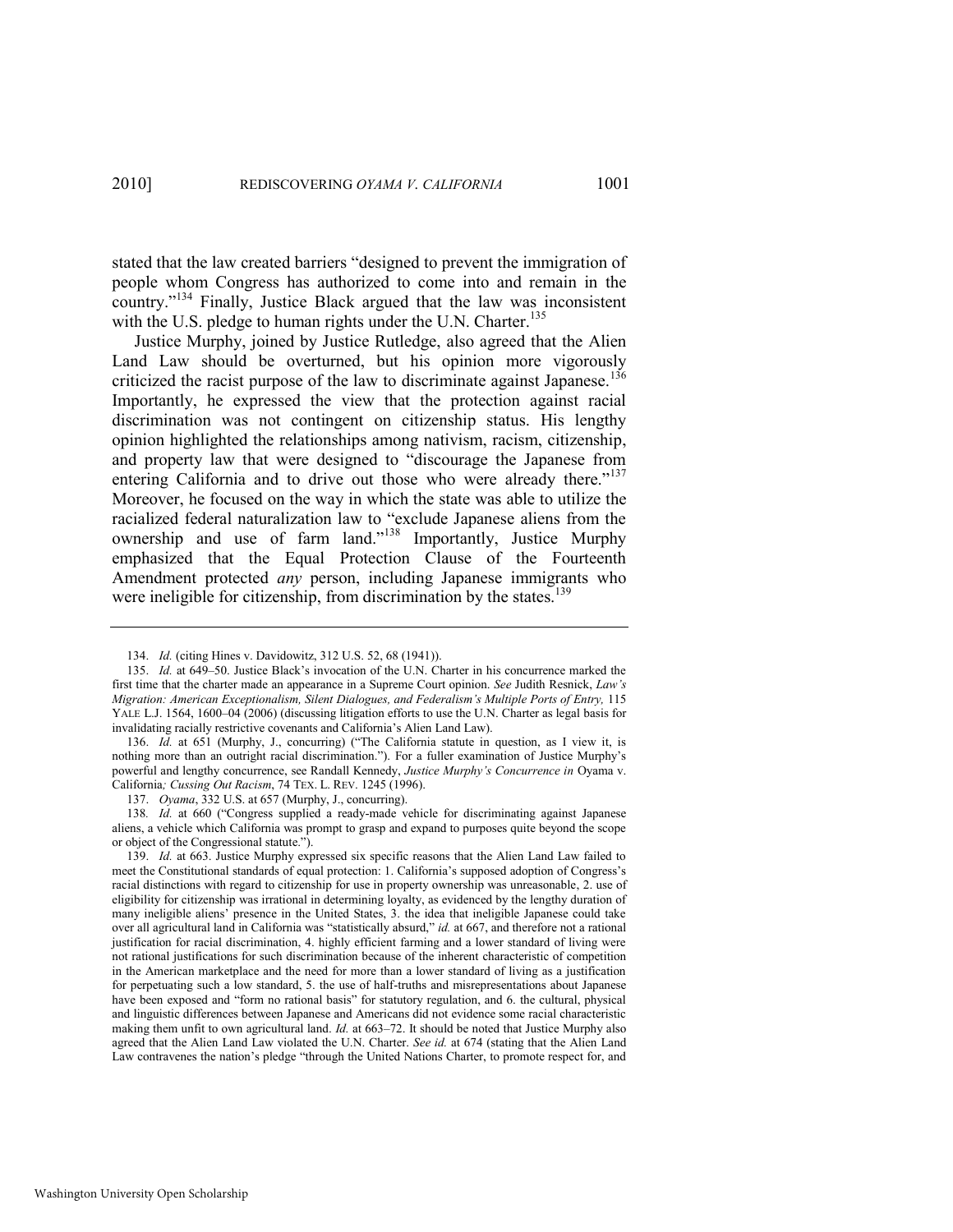The dissents, written by Justices Reed and Jackson, opined that the Alien Land Law did not violate equal protection principles. Justice Reed believed that the state was validly exercising its police power to restrict the landownership rights of noncitizens.<sup>140</sup> He opined that the Court could not set aside the judgment without invalidating the Alien Land Law.<sup>141</sup> Justice Jackson contended that he did not think that the judgment was correct unless the Court was prepared to invalidate the Alien Land Law.<sup>142</sup>

In sum, the Supreme Court held that the State of California's attempted taking of Fred Oyama's property by enforcing the Alien Land Law against him because of his father's ancestry constituted a form of race discrimination. In so doing, it immediately led to the end of the enforcement of the Alien Land Law<sup>143</sup> and became part of a historical shift in the treatment of Japanese in California. Specifically, several months after the Supreme Court decided *Oyama*, voters rejected a proposed initiative that would have amended the Alien Land Law.<sup>144</sup> *Oyama* also led to the invalidation of the alien land law in Oregon the following year.<sup>145</sup> Eventually, the California Supreme Court declared the Alien Land Law unconstitutional in *Sei Fujii v. California*. 146

Beyond the *Oyama* opinion's invalidation of property barriers that denied Japanese Americans their right to equal access to property, *Oyama*  also more broadly contributed to nullifying discriminatory property laws that similarly precluded other people of color, particularly African Americans, from owning property. Specifically, four months after the Supreme Court decided *Oyama,* the Court handed down its decision in *Shelley v. Kraemer.*<sup>147</sup> In *Shelley*, the Supreme Court relied on *Oyama* to invalidate private racial covenants that prohibited the occupancy of property by "any person not of the Caucasian race."<sup>148</sup> The Court explained that it had recently held in *Oyama* that state laws that "denied

observance of, human rights and fundamental freedoms for all without distinction as to race, sex, language and religion").

<sup>140.</sup> *Id.* at 674.

<sup>141.</sup> *Id.* at 684.

<sup>142.</sup> *Id.*

<sup>143.</sup> *See Constitutional Law: Equal Protection of the Laws: Presumption of Intent to Evade Escheat in California Alien Land Law, supra* not[e 26](#page-8-1), at 324 ("The Attorney General of California has interpreted it as ending the practical utility of the alien land law, and has indicated his intention to dismiss all the escheat cases pending before the California courts.").

<sup>144.</sup> Aoki, *supra* not[e 24,](#page-7-0) at 64.

<sup>145.</sup> *See* Namba v. McCourt, 204 P.2d 569, 575–79 (Or. 1949) (relying in part on *Oyama v. California* to invalidate Oregon's alien land law).

<sup>146. 242</sup> P.2d 617, 630 (Cal. 1952).

<sup>147. 334</sup> U.S. 1 (1948).

<sup>148.</sup> *Id.* at 5.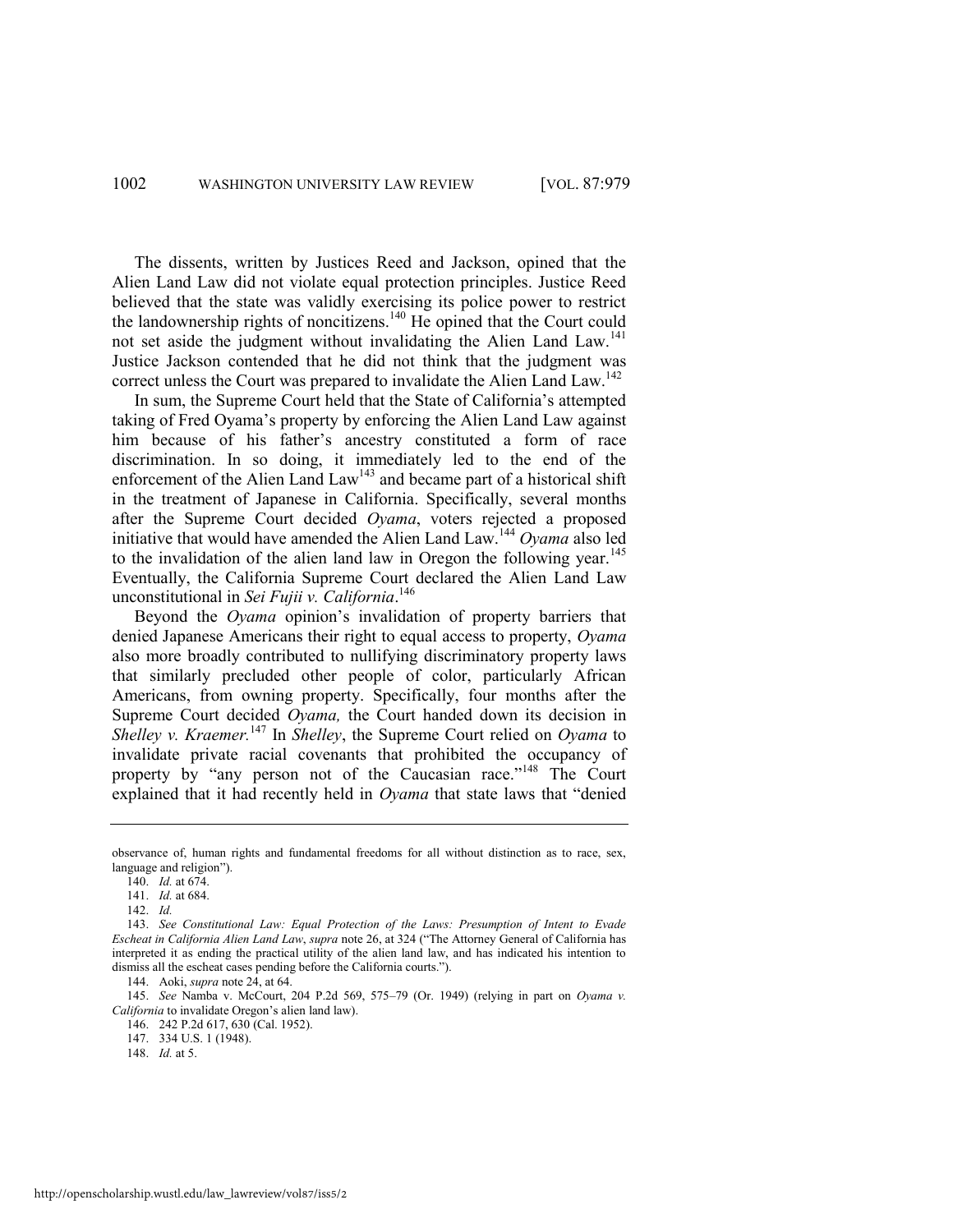equal enjoyment of property rights to a designated class of citizens of specified race and ancestry" constituted a violation of the Equal Protection Clause.<sup>149</sup> *Oyama* thus played a central role in ensuring that private discrimination would not find legal manifestation through judicial enforcement of these racial covenants.<sup>150</sup>

In short, *Oyama* affirmed the constitutional and statutory guarantees of equal access to property regardless of race. California's Alien Land Law demonstrated the potent way that race, property law, immigration, and citizenship operated to subordinate persons on account of their ancestral and racial background. *Oyama* thus generally served to restore the constitutional mandate of equality in property law and specifically halted the enduring discrimination faced by Japanese families even after they were released from their internment. More broadly, it provided important precedent in civil rights law.<sup>151</sup>

## II. EXPLORING *OYAMA*'S CONTRIBUTIONS TO THE INTERSECTION OF PROPERTY, RACE, AND CITIZENSHIP

As the foregoing analysis highlighted, California's Alien Land Law demonstrates the ways in which race, property, immigration, and citizenship law intersected to determine the meaning of equal access to land ownership. This Part aims to unpack the complicated interrelations among these areas of law recognized in *Oyama*. In so doing, it asserts *Oyama*'s unique contributions to doctrinal and theoretical understanding of property rights, citizenship, and race. First, it adds to current discussions of the positive and negative attributes of relying on citizenship as a basis of rights. By protecting the rights of Fred Oyama, the U.S. citizen son, the Supreme Court unequivocally affirmed the importance of citizenship.<sup>152</sup> Yet, the Court's failure to address the equal protection claim

<span id="page-25-0"></span><sup>149.</sup> *Id.* at 21.

<sup>150.</sup> *See id.*; Robinson & Robinson, *supra* note [30,](#page-8-0) at 39–45 (positing the influence of *Oyama v. California* on *Shelley v. Kraemer* and subsequent civil rights cases).

<sup>151.</sup> *Shelley v. Kraemer* has been described as one of the most important civil rights cases before *Brown v. Board of Education*. *See* Dennis J. Hutchinson, *Introduction:* Brown *in the Supreme Court*, 6 J. APP. PRAC. & PROCESS 11, 13 (2004) (describing *Shelley v. Kraemer* as the "most important case to that point involving racial discrimination after World War II").

<sup>152.</sup> The significance, if any, of citizenship has long been a contested topic of discussion. *See, e.g.*, ALEXANDER M. BICKEL, THE MORALITY OF CONSENT 53–54 (1975) (commenting that "we live under a Constitution to which the concept of citizenship matters very little"); Saito, *supra* note [30,](#page-8-0) at 272 ("The importance of citizenship depends on one's perspective. On the one hand, in a world of nation states, being a citizen of some state is extremely important, and rendering a person stateless is considered a violation of the most basic of human rights. On the other hand, the U.S. Constitution extends many protections to 'persons' rather than citizens . . . ."). For recent work that examines the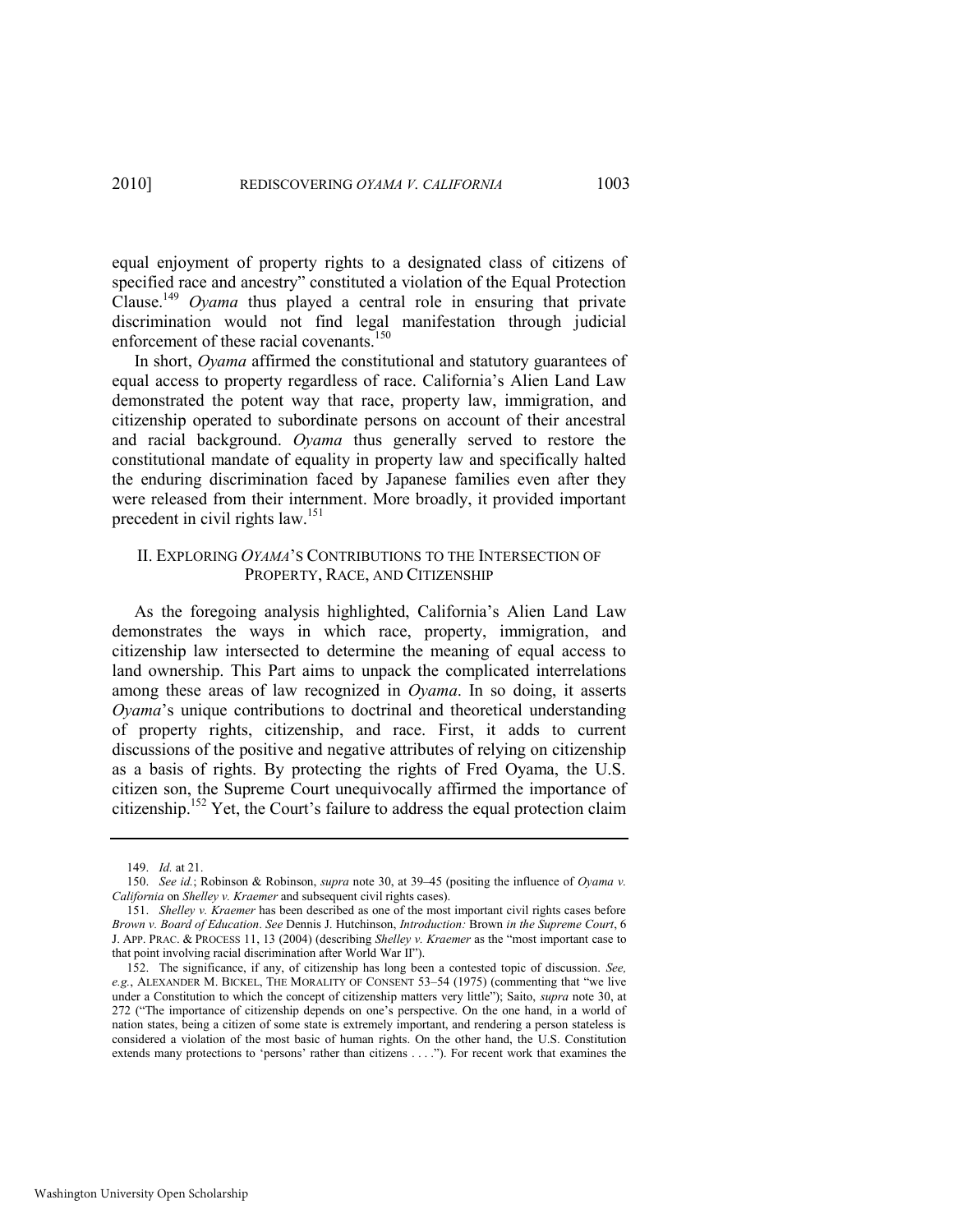of Kajiro Oyama, Fred's noncitizen father, conveys the drawbacks of grounding one's rights on citizenship.

Second, *Oyama* deepens our understanding of the historical struggle for equality in property law faced by racialized persons. Scholars have long explored how racism operated in property law in ways that denied people of color equal citizenship. This account of the development of property rights, however, provides only a partial story of the way in which the property and citizenship rights of Asian Americans in general, and Japanese Americans in particular, were constructed. In the end, *Oyama*  illustrates that a more robust account of the relationships among property, citizenship, and racism can be made when we examine how immigration and nationality law interjected in the development of equality in property rights.

#### *A. Property Rights as Core Citizenship Rights*

## *1. Restoring the Property Rights of the (Alien) Citizen*

No doubt that the most important doctrinal lesson from *Oyama* is the affirmation of equal access to property as a right of citizenship regardless of one's race or ancestry.<sup>153</sup> The case demonstrates the powerful way in which the racist Alien Land Law erased Japanese Americans' membership within the polity and turned them into what Mae Ngai calls "alien citizens."<sup>154</sup> The "alien citizen," Professor Ngai explains, "is an American citizen by virtue of her birth in the United States but whose citizenship is suspect, if not denied, on account of the racialized identity of her immigrant ancestry."<sup>155</sup> Here, the Alien Land Law ascribed the foreigner status of Japanese Americans' parents to their children and subsequently erased their formal citizenship and an important right of citizenship—the right to equal access to property.<sup>156</sup>

importance of citizenship, see PETER J. SPIRO, BEYOND CITIZENSHIP: AMERICAN IDENTITY AFTER GLOBALIZATION 81 (2008) ("[I]n fact, citizenship makes very little difference."); LINDA BOSNIAK, THE CITIZEN AND THE ALIEN: DILEMMAS OF CONTEMPORARY MEMBERSHIP 19 (2006) (discussing various definitions of citizenship); Jonathan Weinberg, *The End of Citizenship?*, 107 MICH. L. REV. 931 (2009) (challenging Peter Spiro's claim that citizenship is in decline).

<sup>153.</sup> *See* Oyama v. California, 332 U.S. 633, 647 (1948) ("[T]he rights of a citizen may not be subordinated merely because of his father's country of origin.").

<sup>154.</sup> Mae M. Ngai, *Birthright Citizenship and the Alien Citizen*, 75 FORDHAM L. REV. 2521, 2521 (2007).

<sup>155.</sup> *Id.* ("Racism thus creates a problem of misrecognition for the citizen of Asian or Latino descent and, more recently, the citizen who appears to be 'Middle Eastern, Arab or Muslim.'").

<sup>156.</sup> *See* Saito, *supra* note [30,](#page-8-0) at 307–10 (explaining the construction of Asian Americans as "perpetual outsiders").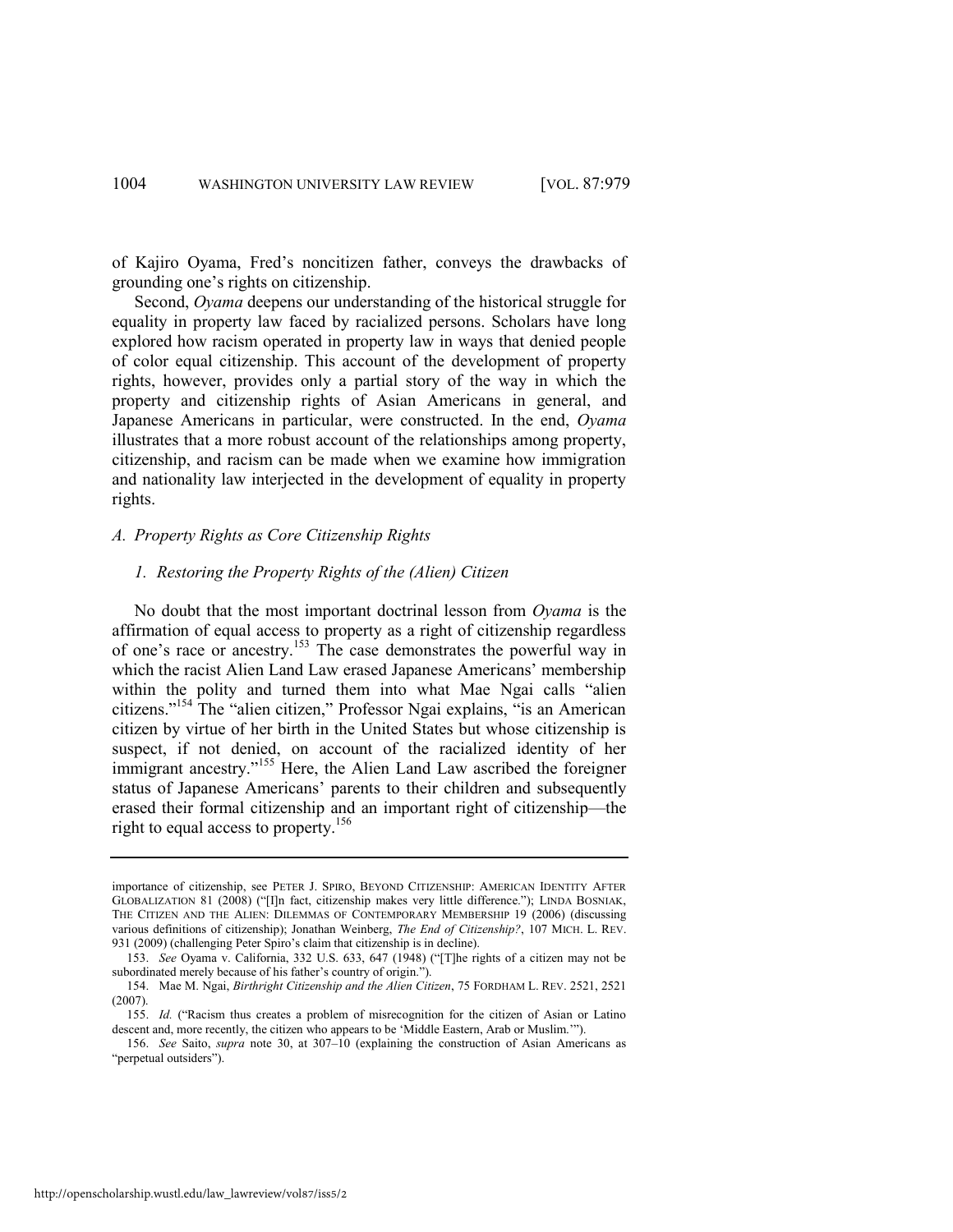<span id="page-27-0"></span>The nonrecognition of Japanese Americans' citizenship was not without cost. As Keith Aoki noted, the imposition of alien status made it possible for them to be removed from their homes and placed in concentration camps in the 1940s.<sup>157</sup> From the context of the Alien Land Law, the law's ascription of foreignness on Japanese Americans<sup>158</sup> made it easy for the government to deny them their rights to equal access to own property and enjoy the benefits of property ownership that other American children enjoyed. When compared to other U.S. citizens, many Japanese Americans were unable to benefit from the transfer of wealth typically associated with land ownership that was available to other American children as a result of their parents' inability to purchase property.<sup>159</sup> Additionally, for those Japanese Americans like Fred Oyama whose parents had chosen to buy property for them, the nature of their property ownership also showed their unequal citizenship status. Unlike other American citizens whose parents were eligible for citizenship and consequently able to purchase land for them as gifts and confer them with property in the nature of fee simple absolute, Japanese Americans' parents could only give them what amounted to some type of a defeasible fee. Specifically, it appears that Fred Oyama had a property interest that was akin to a fee simple subject to a condition subsequent because, although the purchase of the property initially appeared to be a fee simple absolute, it was one that could be taken away by the state through an escheat action. As the facts of *Oyama* evidenced, any property could in principle be escheated by the state at any time, no matter how long a Japanese American had owned the property.<sup>160</sup>

Indeed, the state's ability to take ownership of the property through the escheat action may arguably be described as a form of expatriation or loss of citizenship.<sup>161</sup> Scholars have long pointed out how the loss of one's

<sup>157.</sup> Aoki, *supra* note [24](#page-7-0), at 68 ("The "Alien Land Laws provided a bridge that sustained the virulent anti-Asian animus that linked the Chinese Exclusion Act of 1882 with the internment of Japanese-American citizens pursuant to Executive Order 9066.").

<sup>158.</sup> *Id.* at 66 ("The Alien Land Laws ideologically affirmed the 'foreign-ness,' and hence, 'disloyalty' of the Issei and their American citizen children . . . .").

<sup>159.</sup> *See* Daria Roithmayr, *Them That Has, Gets*, 27 MISS. C. L. REV. 373, 382–84 (2008) (explaining that intergenerational transfer of wealth is tied to property ownership and that ongoing racial disparities in poverty relates to racial inequities in home ownership).

<sup>160.</sup> *See* Oyama v. California, 332 U.S. 633, 637 (1948).

<sup>161.</sup> Under the Immigration and Nationality Act, there are at least two ways by which one could lose her citizenship. One way is through the revocation of one's citizenship obtained by naturalization. *See* 8 U.S.C. § 1451(a) (2006). The other is through a citizen's voluntary act that she intends to relinquish her citizenship, which applies to both "native-born or naturalized citizens." *See* 8 U.S.C. § 1481 (2006).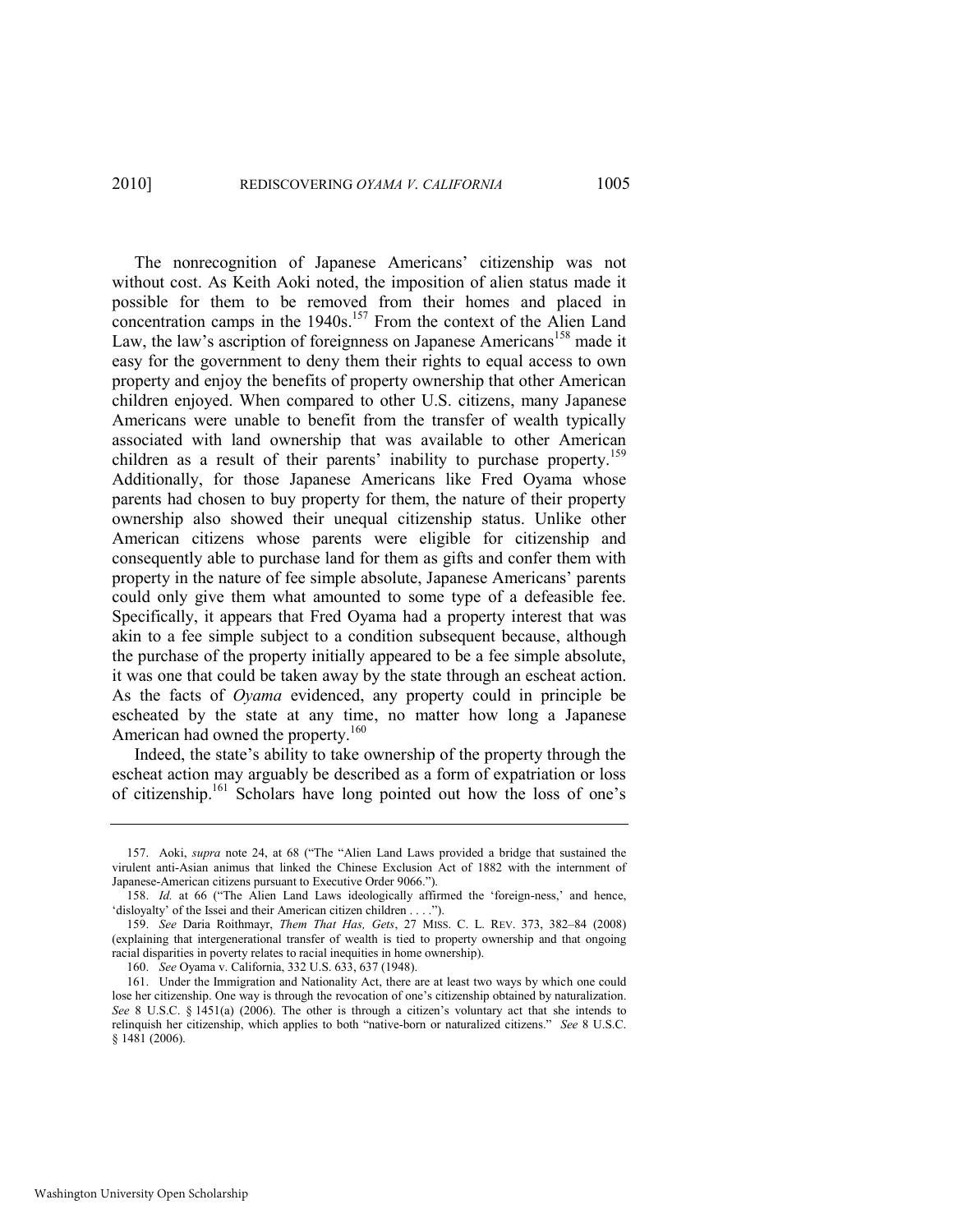<span id="page-28-0"></span>property may constitute a loss of one's self.<sup>162</sup> In this instance, the loss of Fred Oyama's property as a result of the escheat action constituted a form of taking of his own citizenship. When asked about his reaction to the state's escheat action, Fred Oyama explained that he felt like a "man without a country."<sup>163</sup> Coming from an American who at the time had to leave his home state as a result of E.O.  $9066$ <sup>164</sup> Fred's statement about the loss of his property powerfully evinced his view of the correlation between the denial of property rights and removal of one's formal membership to the polity. Indeed, when placed within the context of the tremendous loss of property precipitated by E.O.  $9066$ ,  $^{165}$  the state's heightened enforcement of the Alien Land Law through the escheat actions while Japanese Americans were interned and upon their return<sup>166</sup> further demonstrated their functional loss of citizenship.<sup>167</sup> The state's coordinated action to drive them away from their homes conveyed that, despite being Americans, they did not belong.

The *Oyama* Court's protection of the property rights of U.S. citizens of Japanese ancestry thus constituted the affirmation of formal and substantive right of equal citizenship that had been denied to Japanese Americans by California. As the Supreme Court aptly explained, where there is a "conflict between the State's right to formulate a policy of landholding within its bounds and the right of American citizens to own land anywhere in the United States. . . . [T]he rights of a citizen may not be subordinated merely because of his father's country of origin."<sup>168</sup> By

<sup>162.</sup> Margaret Jane Radin, *Property and Personhood*, 34 STAN. L. REV. 957, 959 (1982) ("One may gauge the strength or significance of someone's relationship with an object by the kind of pain that would be occasioned by its loss. On this view, an object is closely related to one's personhood if its loss causes pain that cannot be relieved by the object's replacement. If so, that particular object is bound up with the holder.").

<sup>163.</sup> Letter from Fred Oyama to Rose Cuison Villazor (July 30, 2008) (on file with Washington University Law Review) (Response to Question No. 6, "What was your reaction to [the order to intern all persons of Japanese ancestry]? How did you feel about leaving your home?").

<sup>164.</sup> *See supra* Part I (explaining that the Oyama family left California for Utah).

<sup>165.</sup> *See* CHUMAN, *supra* note [23,](#page-7-1) at 242–43 (approximating that the total economic loss due to the internment was about \$700,000,000); Aoki, *supra* not[e 24,](#page-7-0) at 64 n.67.

<sup>166.</sup> More than sixty percent of the Japanese interned were U.S. citizens. *See* ROBINSON, *supra*  note [23,](#page-7-1) at 4.

<sup>167.</sup> Admittedly, expatriation is not an exact analogy because this process of losing one's citizenship presumes one's voluntary desire to do so and Fred Oyama did not want to lose his property. Under the regulations, the loss of one's citizenship must be done affirmatively with the specific intention to lose one's citizenship. *See* 8 U.S.C. § 1481 (2006). The other way in which one can lose citizenship—denaturalization—is similarly inapposite here because that procedure relates to persons who have been naturalized U.S. citizens and not to a person who acquired citizenship by birth. *See* 8 U.S.C. § 1451(a) (2006). My only point here is to show how the taking of one's property can be tantamount to a loss of some form of one's sense of citizenship or belonging.

<sup>168.</sup> Oyama v. California, 332 U.S. 633, 647 (1948).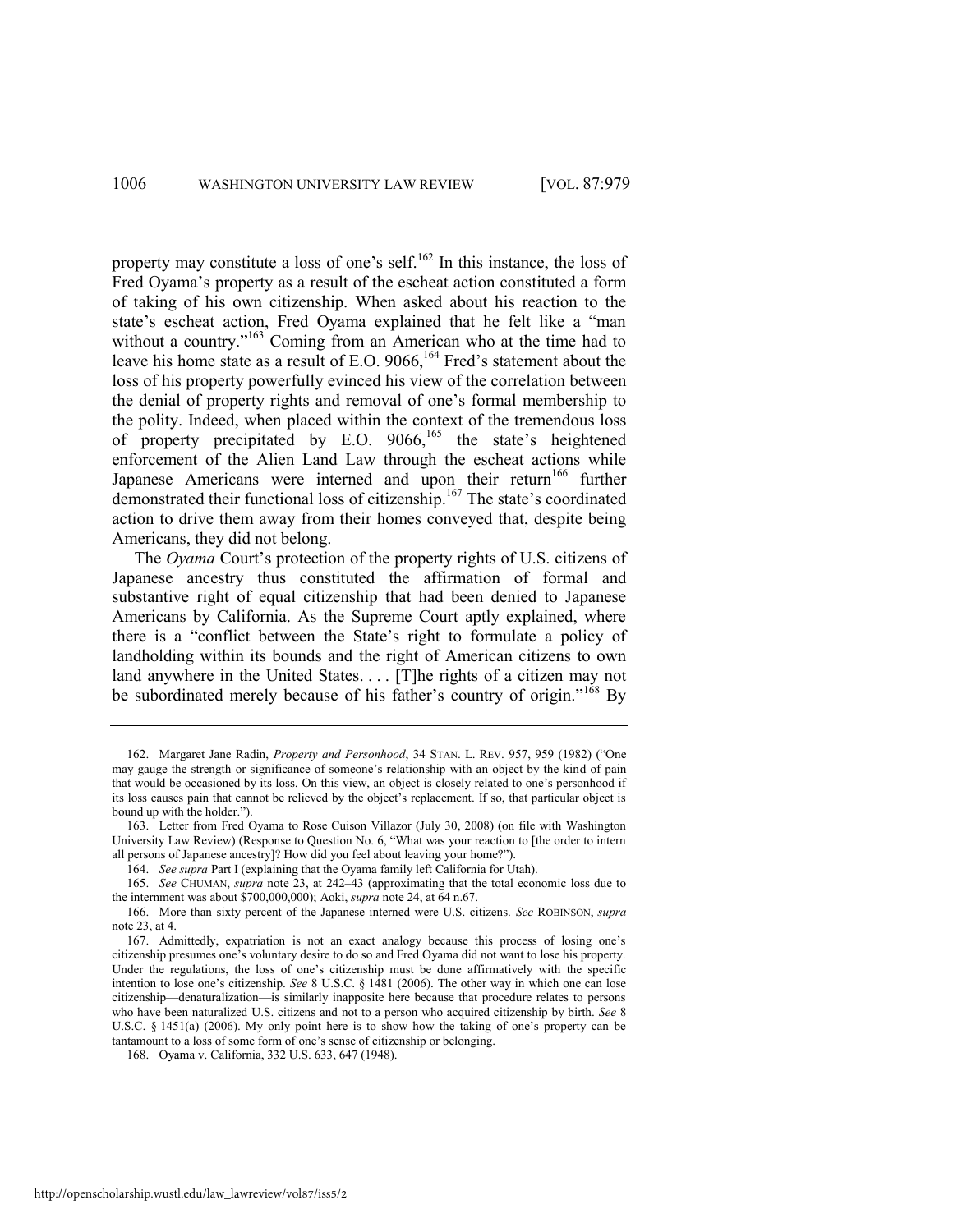invalidating the Alien Land Law as applied to them, *Oyama* removed the mask that covered Japanese Americans' citizenship and marked them as "foreign" U.S. citizens. Indeed, as at least one scholar noted, the *Oyama* opinion was arguably the Supreme Court's way of atoning for its mistake in *Korematsu.*<sup>169</sup>

#### *2. Ignoring the Noncitizen's Property Rights*

Although the *Oyama* Court boldly restored the citizenship rights of Japanese Americans, it missed the critical opportunity to invalidate the racially discriminatory treatment of noncitizens of Japanese ancestry by opting not to address the equal protection claim of Kajiro, the noncitizen father. In so doing, the *Oyama* opinion demonstrates the troubling consequences effected by relying on citizenship as a basis for rights. As citizenship scholars have noted, the concept of citizenship presumes the validity of noncitizenship and, by extension, the validity of laws that treat them unequally.<sup>170</sup> Recognizing one's right as a privilege of citizenship on the one hand means that, on the other hand, another person may be appropriately denied the same right due to her lack of formal memership status.<sup>171</sup>

A theoretical examination of the citizen/noncitizen distinction in property ownership reveals a complex relationship between citizenship and equality. On the one hand, grounding one's rights based on citizenship is normatively questionable, as revealed in *Oyama.* By recognizing equality in property rights as a privilege of U.S. citizenship<sup>172</sup> and not personhood as guaranteed in the Fourteenth Amendment, the *Oyama*  Court facilitated discriminatory property laws against Japanese noncitizens to continue.<sup>173</sup> Although escheat actions stopped in cases involving lands owned by U.S. citizens, noncitizen Japanese were still prohibited from owning their own land.<sup>174</sup> It took a few more years before the Alien Land Law as applied to noncitizens was held unconstitutional.<sup>175</sup>

<sup>169.</sup> *See* Robinson & Robinson, *supra* note [30,](#page-8-0) at 39 n.50 (citing C. HERMAN PRITCHETT, THE ROOSEVELT COURT: A STUDY IN JUDICIAL POLITICS AND VALUES, 1937–1947, at 283 (1948)).

<sup>170.</sup> *See BOSNIAK, supra* not[e 152](#page-25-0), at 3 ("If citizenship is treated as the highest measure of social and political inclusion, can people designated as *noncitizens* as a matter of status be among the universe of the included?").

<sup>171.</sup> *See id.* 

<sup>172.</sup> *See Oyama*, 332 U.S. at 647.

<sup>173.</sup> Indeed, the California Alien Land Law as applied to noncitizen Japanese was not repealed until several years after *Oyama*.

<sup>174. 1</sup> CAL. GEN. LAWS, Act 261 § 1 (Deering 1944).

<sup>175.</sup> Fujii v. California, 242 P.2d 617, 620 (Cal. 1952).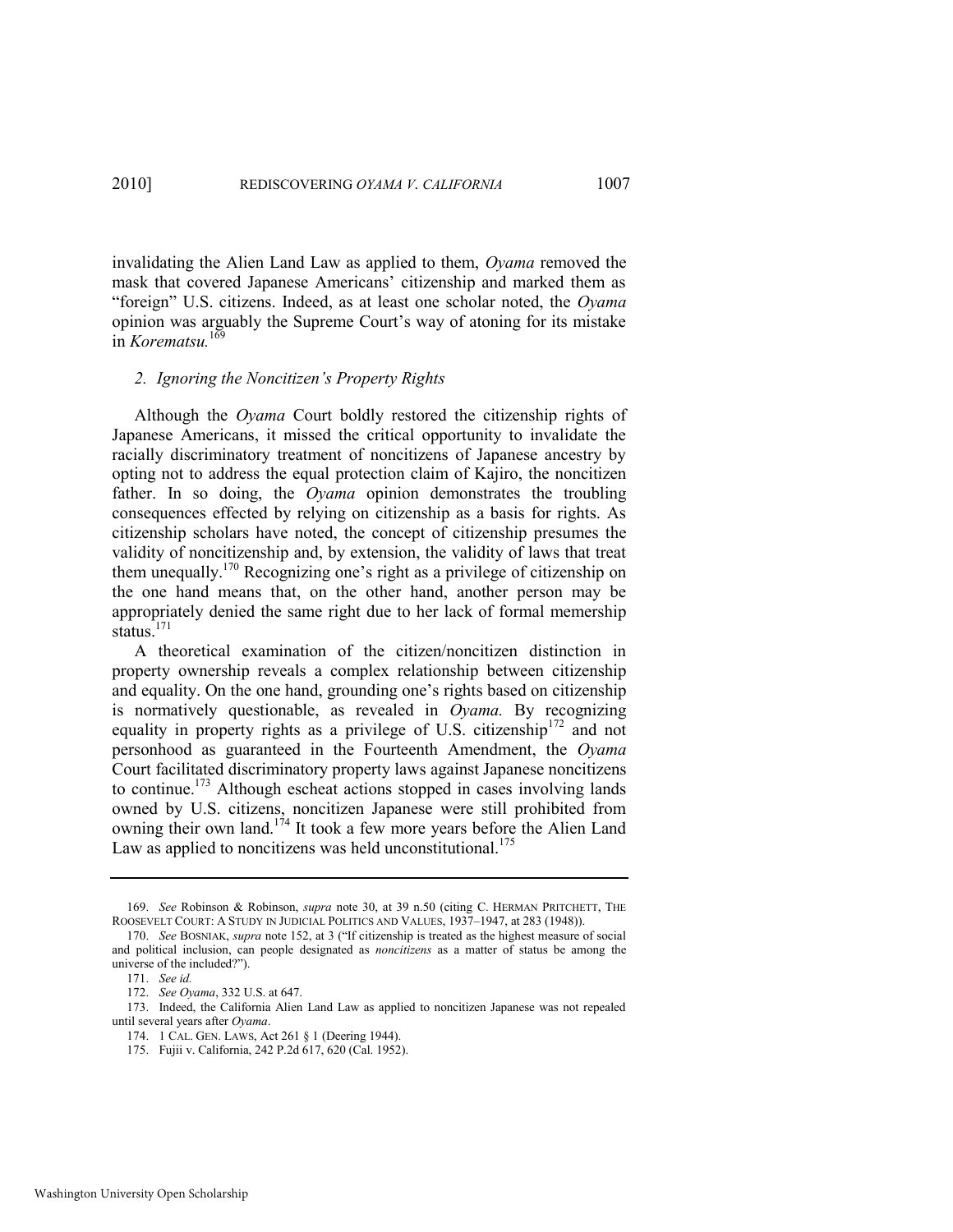Indeed, Justice Murphy's concurrence conveyed precisely why the Supreme Court needed to address the equal protection rights of Fred Oyama's noncitizen father. As he pointed out, the California Alien Land Law was "nothing more than an outright racial discrimination" that deserved "constitutional condemnation."<sup>176</sup> It was irrelevant to him that the Alien Land Law affected noncitizens. In his view, the law's denial of the right to property was "racist in its origin, purpose or effect," which offended the Fourteenth Amendment.<sup>177</sup>

Thus, while *Oyama* should be heralded as an important civil rights story, this celebratory recognition must be tempered by the Supreme Court's failure to provide protection for noncitizens who continued to encounter racism in property law.<sup>178</sup> Under this critical view of *Oyama,* equal protection principles would be meaningless if they only applied to U.S. citizens. The right of persons to equal access to property, regardless of citizenship status, recognizes that the right to property—right to a home, right to shelter—is a right of personhood.<sup>179</sup> The result in *Oyama*  thus provides a cautionary example of conditioning property rights on a status such as citizenship.

### *B. Expanding the Narratives of Racialized Property Laws*

In addition to ushering a nuanced undertanding of citizenship's role in property law, *Oyama* also offers a more complete picture of the broader struggle for racial equality in property ownership in legal history. Property law has long been a site for the relegation of people of color to secondclass citizenship. Yet, to fully understand property law's role in the history of racial subordination, it is important to ensure that narratives about racialized experiences take into account the varied ways in which race operated to subjugate people of color. Examining the link between the denial of equal property rights and second-class citizenship through the lens of *Oyama*, for instance, reveals the neglected story of how the subordination of the property rights of Japanese Americans differed from other racialized groups.<sup>180</sup> Ultimately, *Oyama* expands not only our

<sup>176.</sup> *Oyama*, 332 U.S. at 650 (Murphy, J., concurring).

<sup>177.</sup> *Id.*

<sup>178.</sup> Although the attorney general of California stopped all enforcement of the Alien Land Law after the Supreme Court decided *Oyama*, the law nonetheless prevented ineligible noncitizens to own property.

<sup>179.</sup> Radin, *supra* not[e 162,](#page-28-0) at 959.

<sup>180.</sup> Indeed, the intersection of property law, citizenship, and immigration law is an underattended area of law that ought to be explored further.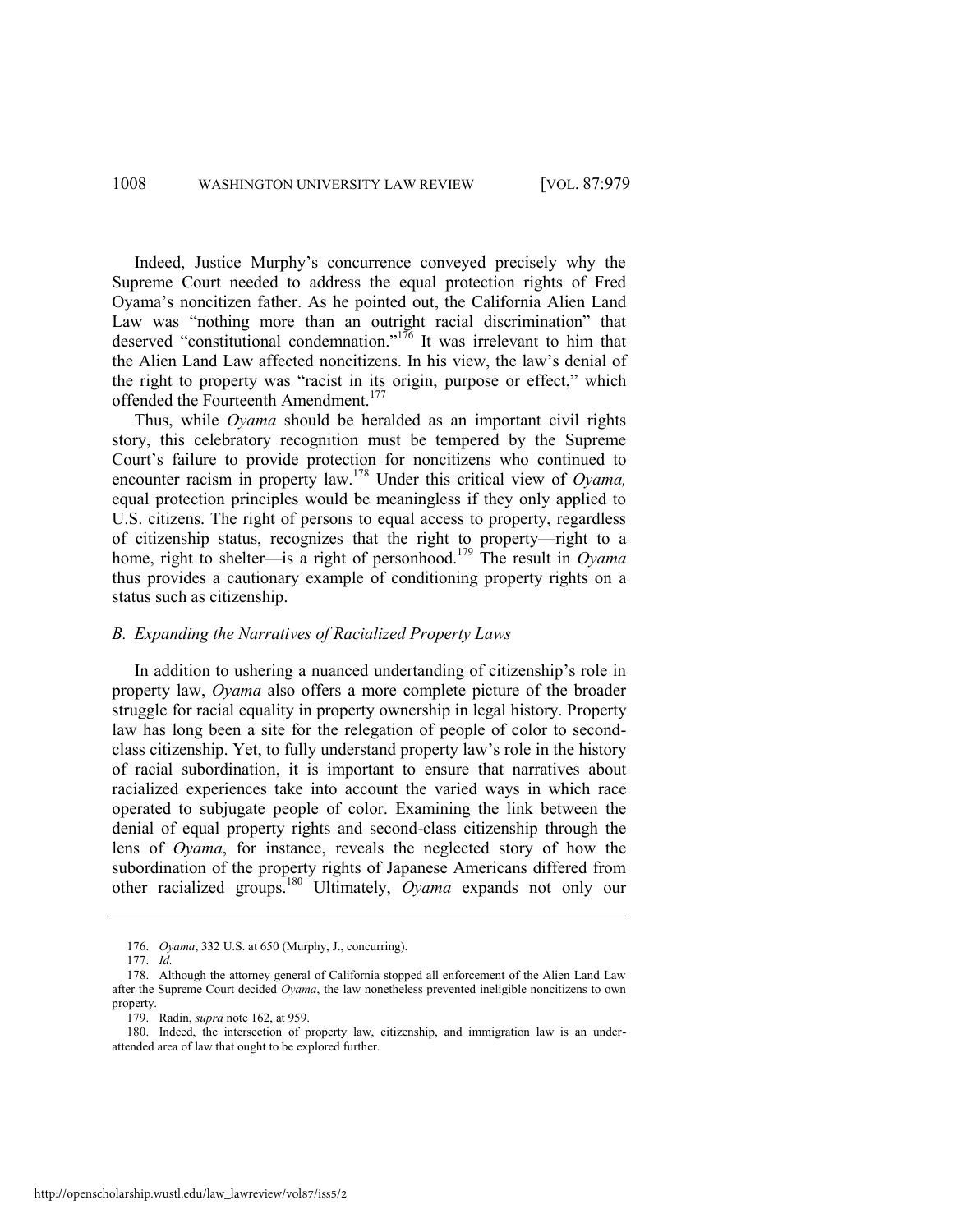understanding of the development of property rights but also law's construction of race and citizenship.

#### *1. Struggle for Equality in Property*

History illuminates law's crucial role in foreclosing the right of equal citizenship and property to African Americans and other people of color. The Supreme Court demonstrated this point starkly in *Dred Scott v.*  Sandford<sup>181</sup> when it rejected the citizenship and property claim of Dred Scott, maintained his slave status and, in the same vein, recognized John Sandford as the citizen master with the protected property right of Mr. Scott.<sup>182</sup> Ultimately, Congress expressly reversed *Dred Scott* by enacting the Thirteenth Amendment,<sup>183</sup> which abolished slavery, and the Fourteenth Amendment<sup>184</sup> to the U.S. Constitution, which conferred citizenship upon the former slaves.

In recognition of the importance of property ownership as a citizenship right, Congress also enacted the Civil Rights Act of 1866, which is presently codified in 42 U.S.C.  $\S$  1982,<sup>185</sup> to ensure that all citizens of the United States in any state have the same right to purchase property as is enjoyed by white citizens.<sup>186</sup> As scholars have noted, the historical background to this law demonstrates that it was originally intended to protect the citizenship rights of the newly freed slaves by ensuring their right to enter into a contract and purchase property like white citizens.<sup>187</sup>

<sup>181. 60</sup> U.S. 393 (1856).

<sup>182.</sup> *Id.* at 426, 452–54.

<sup>183.</sup> U.S. CONST. amend. XIII.

<sup>184.</sup> U.S. CONST. amend. XIV.

<sup>185.</sup> Civil Rights Act of 1866, ch. 31, 14 Stat. 27 (1866) (codified as amended at 18 U.S.C. § 242 (2006) and [42 U.S.C. §§ 1981](https://web2.westlaw.com/find/default.wl?tf=-1&rs=WLW10.05&fn=_top&sv=Split&docname=42USCAS1981&tc=-1&pbc=567263F2&ordoc=0342123858&findtype=L&db=1000546&vr=2.0&rp=%2ffind%2fdefault.wl&mt=208)–[1982 \(2000\)\)](https://web2.westlaw.com/find/default.wl?tf=-1&rs=WLW10.05&fn=_top&sv=Split&docname=42USCAS1982&tc=-1&pbc=567263F2&ordoc=0342123858&findtype=L&db=1000546&vr=2.0&rp=%2ffind%2fdefault.wl&mt=208). The law was subsequently reenacted in 1870 after the Fourteenth Amendment to further protect the civil rights of African Americans. *See* 42 U.S.C. § 1982 (2006) (reenacting § 1978 of the Revised Statutes which codified § 1 of the Civil Rights Act of 1866); Jones v. Alfred H. Mayer, Co., 392 U.S. 409, 422–23 (1968) (explaining that 42 U.S.C. § 1982 originated from the Civil Rights Act of 1866). *See also* Miller, *supra* not[e 30,](#page-8-0) at 1032–38 (providing a historical discussion of the Civil Rights Act of 1866).

<sup>186.</sup> Buchanan v. Warley, 245 U.S. 60, 78 (1917). The entire text of 42 U.S.C. § 1982 provides that, "[a]ll citizens of the United States shall have the same right, in every State and Territory, as is enjoyed by white citizens thereof to inherit, purchase, lease, sell, hold, and convey real and personal property."

<sup>187.</sup> Robert J. Kaczorowski, *Congress's Power To Enforce Fourteenth Amendment Rights: Lessons From Federal Remedies the Framers Enacted*, 42 HARV. J. ON LEGIS. 187, 206–07 (2005) (discussing the intention of the 1866 Civil Rights Act to apply to African Americans); William M. Carter, Jr., *Race, Rights, and the Thirteenth Amendment: Defining the Badges and Incidents of Slavery*, 40 U.C. DAVIS L. REV. 1311, 1367 n.210 (2007); James W. Fox, Jr., *Citizenship, Poverty, and Federalism: 1787–1882*, 60 U. PITT. L. REV. 421, 495 (1999); Douglas L. Colbert, *Liberating the Thirteenth Amendment*, 30 HARV. C.R.-C.L. REV. 1, 11–14 (1995).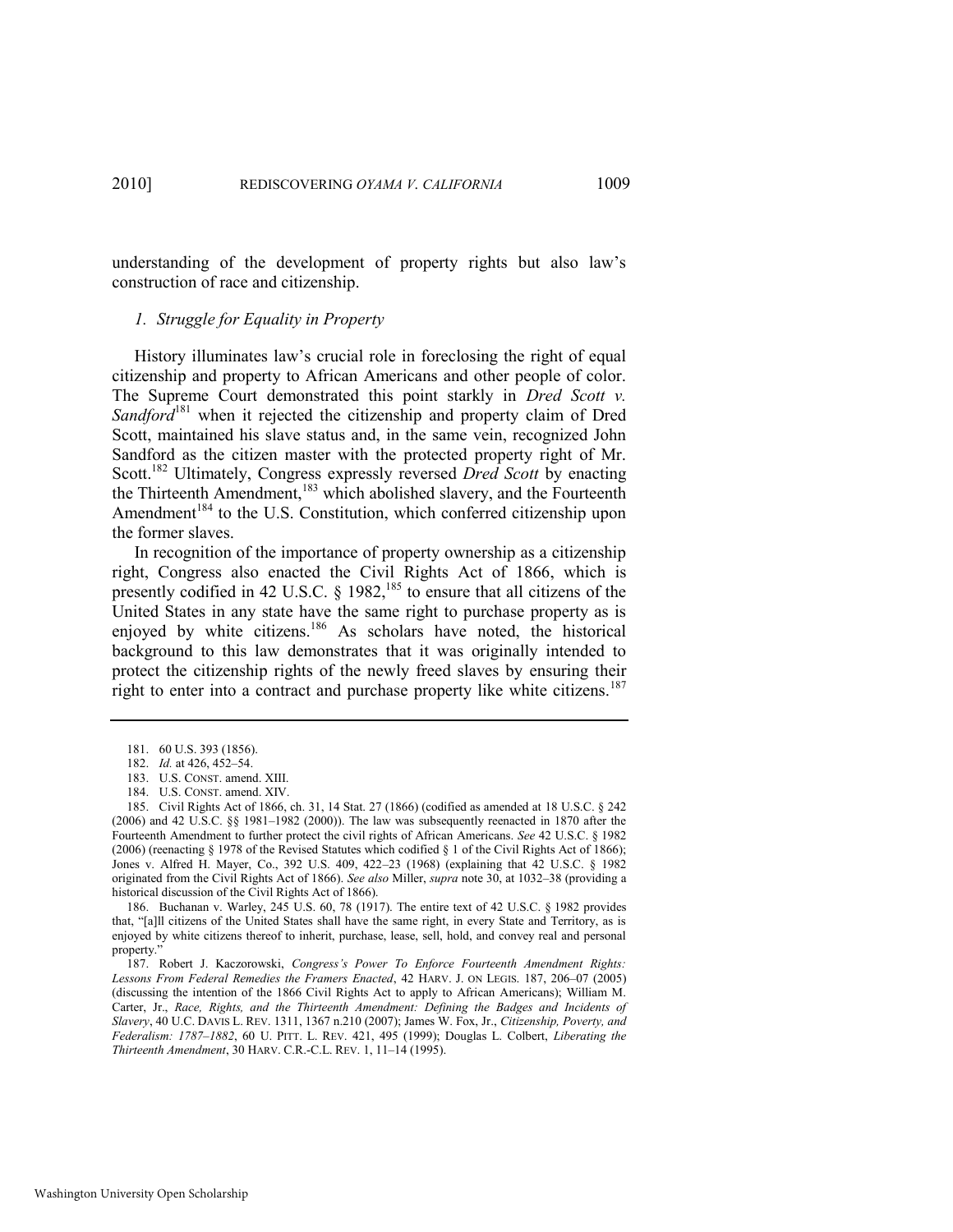The Supreme Court underscored this historical intent when it decided *Buchanan v. Warley*. <sup>188</sup> Relying on the concept of equal citizenship, the Court invalidated public residential segregation laws to affirm the rights of African Americans to have the same access to property as white citizens.<sup>189</sup> By aiming to remove the use of race in the public regulation of property law, the Court's opinion in *Buchanan* constituted a significant victory for equal access to property ownership and, by extension, equal citizenship.

As history made evident, *Buchanan* did not necessarily lead to the full attainment of equal citizenship in property ownership.<sup>190</sup> It took several more years before the Supreme Court utilized *Buchanan—*and *Oyama* as previously discussed—to bolster the right of African Americans to equality in property by holding unenforceable private racial covenants in Shelley v. Kraemer.<sup>191</sup> And, it would take another twenty years before the Supreme Court recognized that the Civil Rights Act of 1866 applied to private racial discrimination in the sale of property.<sup>192</sup> Indeed, that same year, Congress had to pass the Fair Housing Act of  $1968^{193}$  to further invalidate racially discriminatory practices that continued even after the Supreme Court decided *Shelley*.<sup>194</sup> Finally, today, racial disparities in housing indicates that racism continues to play a crucial role in denying African Americans and other people of color equal access to property and,

<sup>188.</sup> *Buchanan*, 245 U.S. at 78–79.

<sup>189.</sup> *Id.* at 78–79 ("Colored persons are citizens of the United States and have the right to purchase property and enjoy and use the same without laws discriminating against them solely on account of color.").

<sup>190.</sup> One argument that may help to explain the limits of *Buchanan* is through the lens of interest convergence. The case involved the ability of a white seller to sell his property to whoever he wanted, including an African American family. *Id.* at 69–71. Using Derrick Bell's interest-convergence theory, one could argue that the Supreme Court invalidated the racial segregation law because it affected a white family's ability to alienate property. The case has had restrained impact, however, in protecting the property rights of people of color. See Derrick A. Bell, Jr., Comment, Brown v. Board of Education *and the Interest-Convergence Dilemma*, 93 HARV. L. REV. 518 (1980), for an articulation of interest-convergence theory.

<sup>191. 334</sup> U.S. 1, 11 (1948). For a fuller discussion of *Shelley,* see Carol M. Rose, *The Story of* Shelley v. Kraemer, *in* PROPERTY STORIES 169 (GERALD KORNGOLD & ANDREW P. MORRISS eds., 2004).

<sup>192.</sup> *See Jones, 392 U.S. at 413 (holding that 42 U.S.C. § 1982 "bars all racial discrimination,* private as well as public, in the sale or rental of property, and that the statute, thus construed, is a valid exercise of the power of Congress to enforce the Thirteenth Amendment"); Miller, *supra* note [30,](#page-8-0) at 1017–18 (discussing the majority's opinion in *Jones*).

<sup>193. 42</sup> U.S.C. §§ 3601–3619, 3631 (2006).

<sup>194.</sup> *See* Villazor, *supra* not[e 37,](#page-12-0) at 823 n.144; Brian Patrick Larkin, Note, *The Forty-Year ―First Step‖: The Fair Housing Act as an Incomplete Tool for Suburban Integration*, 107 COLUM. L. REV. 1617, 1619–28 (2007); Jennifer C. Johnson, *Race-Based Housing Importunities: The Disparate Impact of Realistic Group Conflict*, 8 LOY. J. PUB. INT. L. 97, 104 (2007).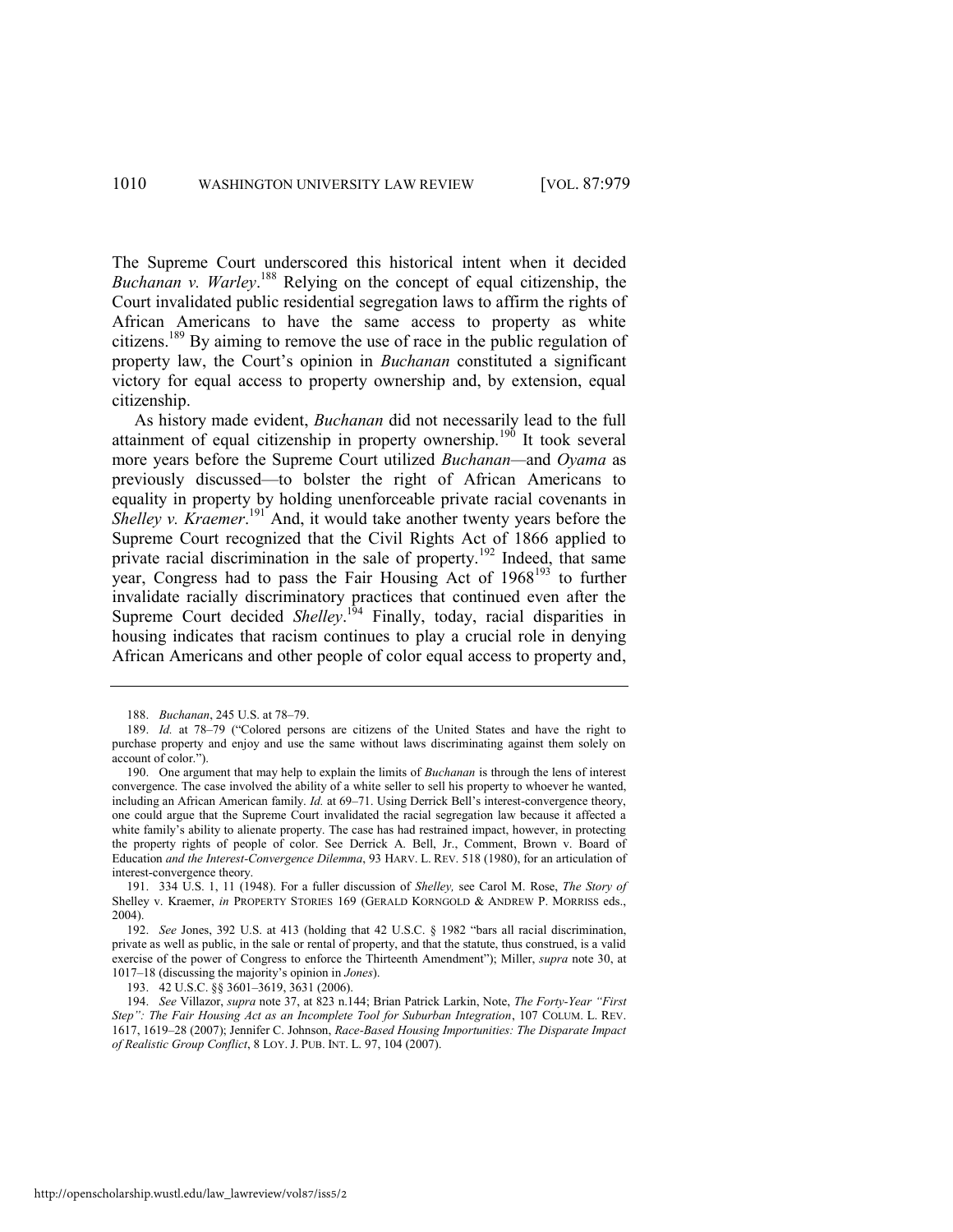by extension, equal citizenship rights.<sup>195</sup> As this brief discussion of the racialized history of property rights development illustrated, the intersection of race and property law functioned to subordinate racial minorities and deny them equal citizenship.

#### *2. Immigration and Naturalization Law's Interjection*

Yet, an analysis of the denial of property and equal citizenship on account of race would be incomplete without recognizing how other forces subordinated the property rights of other racialized groups.<sup>196</sup> In the case of Japanese Americans, immigration and naturalization law interjected in ways that impacted property rights differently from other people of color. Specifically, the Civil Rights Act of 1866 interacted with the 1875 naturalization law to legally construct the scope of equality in property law in the nineteenth and early twentieth century.

The first naturalization statute limited the privilege of attaining U.S. citizenship to "free white person $[s]$ ."<sup>197</sup> After the passage of the Fourteenth Amendment, which provided that "[a]ll persons born or naturalized in the United States . . . are citizens of the United States,"<sup>198</sup> Congress amended the naturalization statute to also allow persons of African nativity or ancestry to apply for citizenship.<sup>199</sup> Eventually, Congress extended the right of citizenship in 1940 to immigrants from the Western Hemisphere,<sup>200</sup> in 1943 to persons from China,<sup>201</sup> and in 1946 to immigrants from the Philippines and India.<sup>202</sup> Eventually, in 1952 Congress formally lifted the last racial bars to naturalization when it passed the Immigration and Nationality Act.<sup>203</sup>

<sup>195.</sup> Roithmayr, *supra* note [159,](#page-27-0) at 375–76; Dorothy A. Brown, *Shades of the American Dream*, 87 WASH. U. L. REV. 329, 351–53 (2009) (examining ongoing racial discrimination in homeownership).

<sup>196.</sup> It should be noted, for example, how colonialism facilitated the loss of property and sovereignty of indigenous peoples in the United States. *See* Villazor, *supra* not[e 37,](#page-12-0) at 808–14.

<sup>197.</sup> Act of March 26, 1790, ch. 3, 1 Stat. 103.

<sup>198.</sup> The Fourteenth Amendment intentionally overturned *Dred Scott v. Sandford*, 60 U.S. 393 (1857), which held that the framers of the Constitution did not intend for persons of African descent to acquire U.S. citizenship.

<sup>199.</sup> The racial requirements for citizenship to the first naturalization cases that demonstrated the law's role in socially constructing race. *See* HANEY-LÓPEZ, *supra* not[e 36,](#page-12-1) at 35–53.

<sup>200. 54</sup> Stat. 1140 (1940).

<sup>201. 57</sup> Stat. 601 (1943).

<sup>202. 60</sup> Stat. 416 (1946).

<sup>203. 8</sup> U.S.C. § 1101 (2006). But, the 1952 Act retained restrictive quotas that imposed limitations on a country-of-origin basis and consequently operated to restrict the number of Asian immigrants. These limitations were removed in 1965. Act of Oct. 3, 1965, Pub. L. No. 89-236, § 2, 79 Stat. 911– 12. It should be noted, however, that arguably, the Immigration and Nationality Act continues to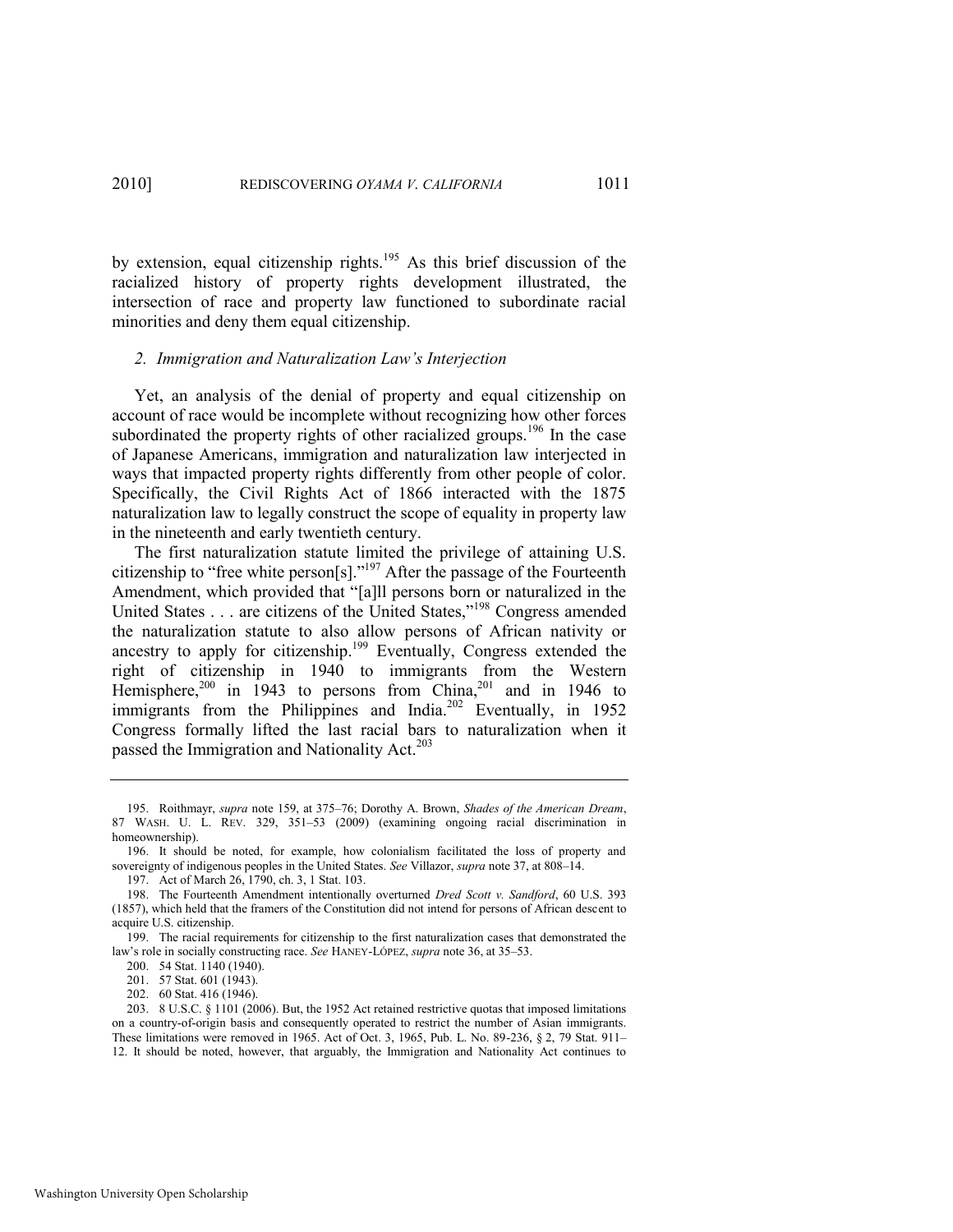Discussions of the passage of the 1875 naturalization law, however, have marginalized the ways in which this fundamentally shaped the property rights of noncitizens. Without doubt, the enactment of the naturalization law theoretically opened up the right to own, lease, and purchase property to African Americans.<sup>204</sup> Yet, at the same time, it legally narrowed the property rights of those persons who fell outside of the Black/White requirement of citizenship. California exemplifies the formal constriction of the right to property caused by the naturalization law. The original Constitution of California provided that foreigners who were bona fide residents of the state would enjoy the same rights to property as native born citizens.<sup>205</sup> Section 671 of the California Civil Code, which was enacted a few years before that original Constitution was adopted, similarly provided that citizens and foreigners would have equal rights with respect to the acquisition of property.<sup>206</sup> Yet, in 1879, after Congress amended the naturalization law in 1875, California passed a new constitution.<sup>207</sup> Article 1 of the new constitution provided that only ―[f]oreigners of the white race or of African descent, eligible to become citizens of the United States under the naturalization laws thereof . . . shall enjoy the same rights in respect to the possession, enjoyment and inheritance of property, as native born citizens."<sup>208</sup> Conditioning property rights on citizenship—then open only to whites and those of African descent—meant that noncitizens who could not naturalize were precluded from enjoying the rights and privileges of property. Critically, although facially "neutral," California's law intended to deny Asian immigrants, particularly Chinese immigrants, the right to own land.<sup>209</sup>

209. *See* Angela P. Harris, *Equality Trouble: Sameness and Difference in Twentieth-Century Race Law*, 88 CAL. L. REV. 1923, 1944–46 (2000) (discussing various anti-Chinese proposed legislation

include a racial restriction. *See* 8 U.S.C. § 1359 (2006) ("Nothing in this subchapter shall be construed to affect the right of American Indians born in Canada to pass the borders of the United States, but such right shall extend only to persons who possess at least 50 per centum of blood of the American Indian race.‖); Paul Spruhan, *The Canadian Indian Free Passage Right: The Last Stronghold of Explicit Race Restriction in United States Immigration Law*, 85 N.D. L. REV. 301, 314–16 (2009) (contending that 8 U.S.C. § 1359 constitutes an immigration racial restriction).

<sup>204.</sup> By conferring citizenship on former African slaves, they were no longer considered property. Additionally, the law provided that they will have the right to acquire property.

<sup>205.</sup> *See* CAL. CONST. of 1849, art. 1, § 20.

<sup>206.</sup> CAL. CIV. CODE § 671 (West 2010) ("Any person, whether a citizen or alien, may take, hold, and dispose of property, real or personal, within this State.").

<sup>207.</sup> The original California constitution, which was adopted in November of 1849, prior to California achieving statehood in 1850, was totally superseded by the current constitution adopted in 1879. *See* Juan F. Perea, *Buscando America: Why Integration and Equal Protection Fail to Protect Latinos*, 117 HARV. L. REV. 1420, 1429 (2004) (noting that the 1879 California Constitution replaced the 1849 constitution).

<sup>208.</sup> CAL. CONST. art. 1, § 17, *repealed by* CAL. CONST. art. 1, § 20.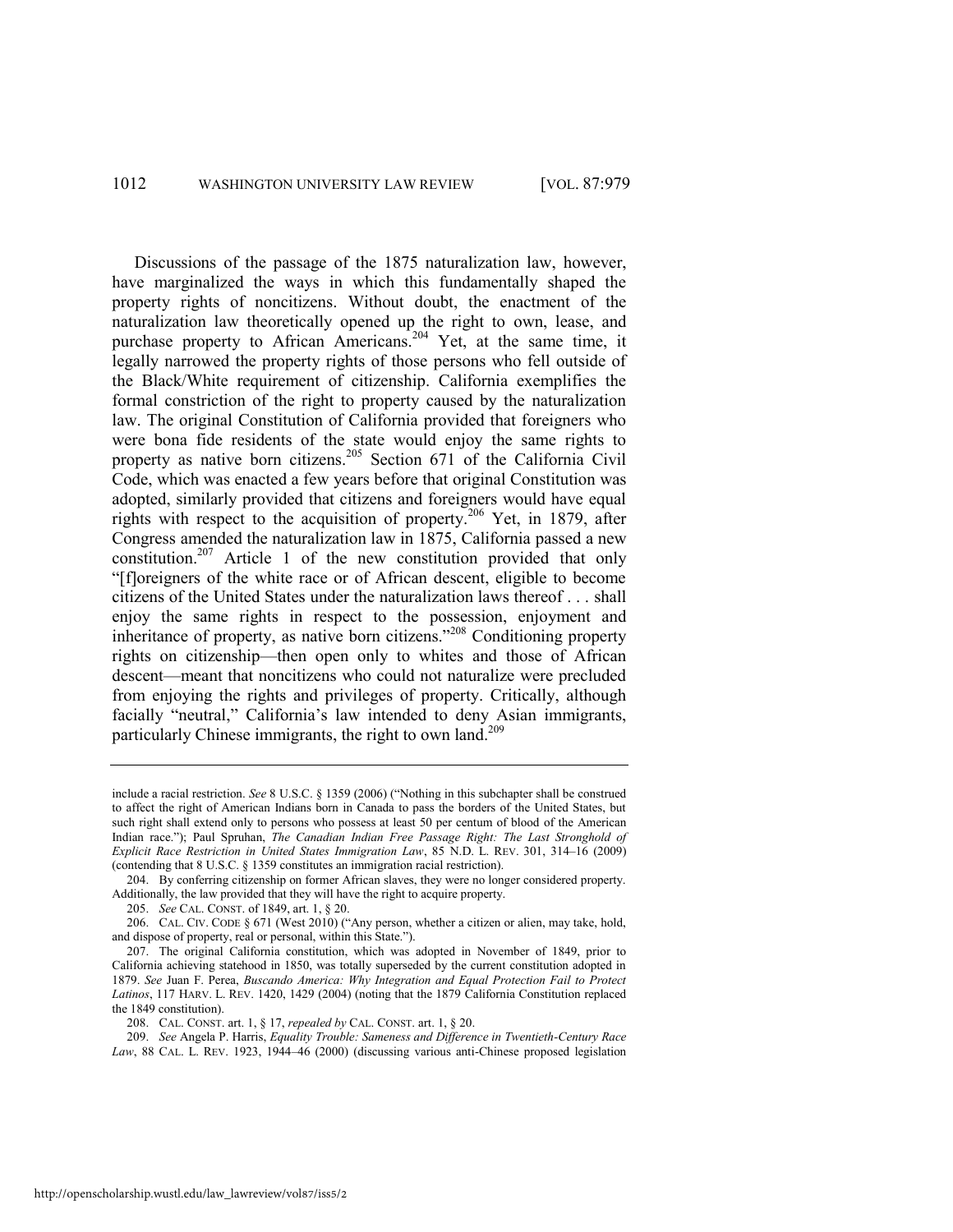2010] REDISCOVERING *OYAMA V. CALIFORNIA* 1013

Although the law directly targeted Chinese, it is possible that this law could have been applied to Japanese who later immigrated to California who, similar to Chinese, experienced both public and private discrimination. Specifically, since Japanese were not considered "white" for purposes of the 1875 citizenship law—as later held by the Supreme Court in *Ozawa v. United States*,<sup>210</sup> it is probable that Kajiro Oyama, as a foreigner who was neither White nor Black, would have been deemed ineligible to own property under the state constitution.<sup>211</sup> Apparently, the constitutional restriction insufficiently assured those white farmers who were threatened by Japanese farmers that they might lose California land to Japanese.<sup>212</sup> Consequently, they lobbied for the passage of the Alien Land Law and its more vigorous enforcement after  $1942$ <sup>213</sup> Thus, although the Civil Rights Act of 1866 formally enlarged the prized right of property to the newly freed slaves and now citizens of the United States, it did not expand the property rights of those aliens who fell outside of the binary racial requirement of citizenship.<sup>214</sup> Indeed, it foreclosed those rights to them.

In sum, including *Oyama* in the property law canon expands our understanding of the entangled relationship of race, citizenship, and property law. The Supreme Court's dismantling of the Alien Land Law's discriminatory impact on Japanese Americans constituted an important triumph in the protracted history of struggle for equality in property rights faced by Japanese Americans. *Oyama* uncovers a more complex picture of how property rights developed, particularly how immigration, race, and citizenship shaped the conception of property rights of racialized citizens.

during the California constitutional convention).

<sup>210. 260</sup> U.S. 178, 198 (1922).

<sup>211.</sup> *Cf. id.* at 198 ("The appellant, in the case now under consideration, however, is clearly of a race which is not Caucasian and therefore belongs entirely outside the zone on the negative side."). For a fuller exploration of *Ozawa v. United States* and its role in the racialization of Japanese, see Carbado, supra note [30,](#page-8-0) at 636 (stating that the "inability of Japanese people to become citizens--their unnaturalizability—was not a *natural* fact but a *legally produced* reality" and that "Takao Ozawa was not born yellow[;] [h]e became yellow—at least in part by law").

<sup>212.</sup> *See* Aoki, *supra* not[e 24,](#page-7-0) at 38–39.

<sup>213.</sup> *See id.* at 67–68.

<sup>214.</sup> *See* Perea, *supra* not[e 32,](#page-9-0) at 1215. Interestingly, the companion statute to Section 1982 of the Civil Rights Act of 1866—Section 1981—provided equal protection to all *persons* in making and enforcing contracts. *See* 42 U.S.C. § 1981(a) (2006) ("All persons within the jurisdiction of the United States shall have the same right in every State and Territory to make and enforce contracts, to sue, be parties, give evidence, and to the full and equal benefit of all laws and proceedings for the security of persons and property as is enjoyed by white citizens, and shall be subject to like punishment, pains, penalties, taxes, licenses, and exactions of every kind, and to no other."). By contrast, Section 1982's protection is limited to citizens. *See* 42 U.S.C. § 1982 (2006).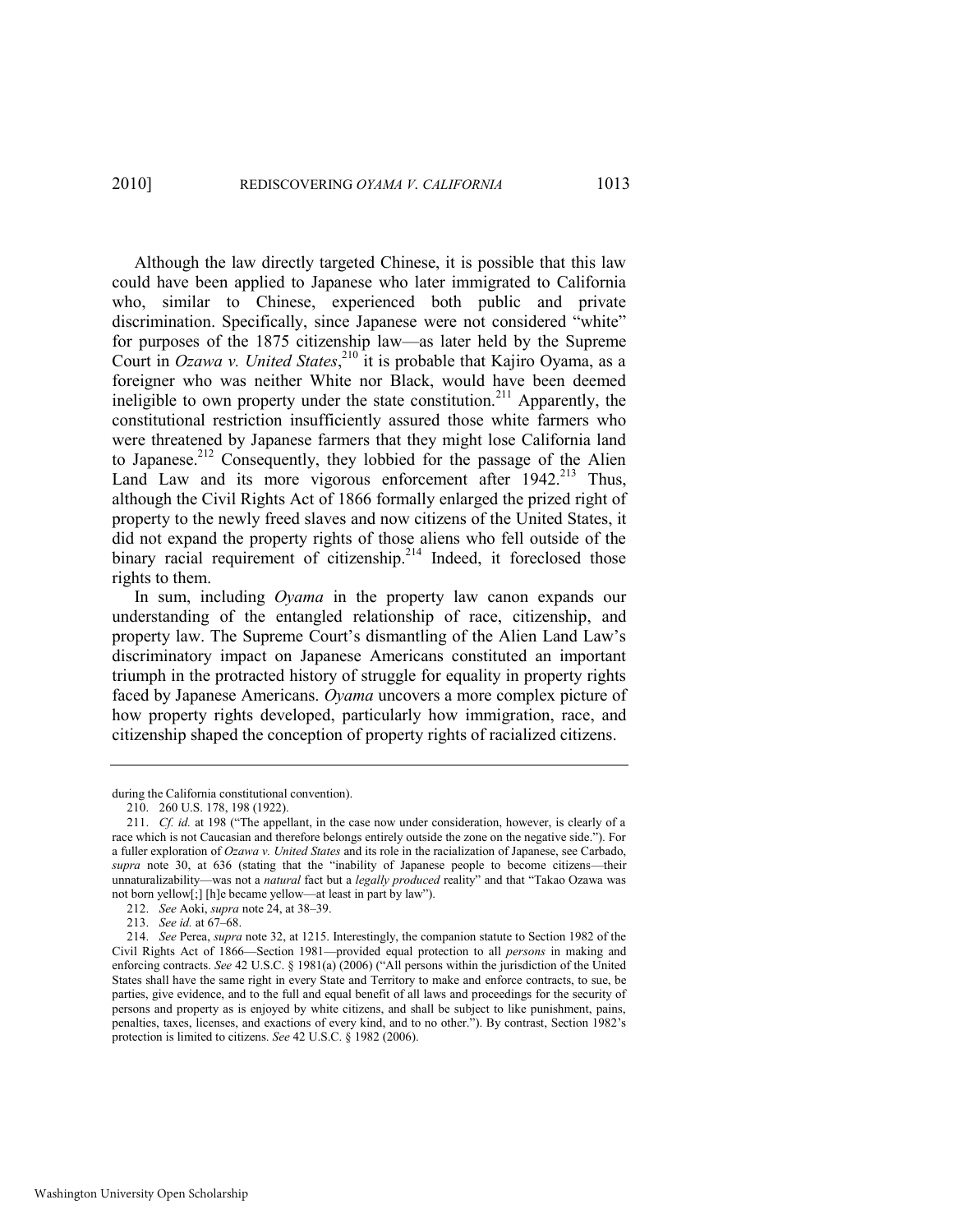## III. EXAMINING THE BOUNDARIES OF STATE POLICE POWERS IN REGULATING NONCITIZENS' PROPERTY RIGHTS

The previous discussions examined how *Oyama* provides a more complex understanding of the ways in which property law, immigration, race, and citizenship shaped relations among persons. Scholarly and pedagogical discussions of these laws would thus benefit tremendously from further exploration of *Oyama*'s doctrinal contribution to law's construction of the underlying link between property and citizenship. In this Part, I show that an examination of *Oyama* prompts an opportunity to go even deeper into property law by revisiting a question that the case left unanswered: when does a state's restriction on a noncitizen's property right constitute a violation of equality principles? Put differently, why should a state be required to treat all citizens equally, but be allowed to place restrictions on noncitizens' ability to acquire a property interest? These questions were raised before the Supreme Court in *Oyama* in order to seek to overturn its earlier opinions in *Terrace* and progeny. Although the Supreme Court in *Oyama* had the opportunity to reconsider the application of the Equal Protection Clauses on these laws, the majority chose not to do so. $^{215}$ 

<span id="page-36-0"></span>As a result, the Supreme Court let stand its previous opinions upholding the validity of alien land laws in Washington and California<sup>216</sup> and, importantly, left unresolved the equal protection implication of state restrictions on land ownership by noncitizens. It also evaded the question of whether the Alien Land Law constituted a regulation of immigration law, an area of law that has long been considered to fall within the purview of the federal government.<sup>217</sup> These questions, as Part IV makes clear, remained contested and are now at the center of doctrinal debates about when property regulation has shifted towards unlawful immigration regulation.<sup>218</sup> Reconsidering the limits of states' powers in land tenure

<sup>215.</sup> *See* Oyama v. California, 332 U.S. 633, 647 (1948) (explaining that it chose not to address the question of whether "the Alien Land Law denies ineligible aliens the equal protection of the laws  $\cdot$ ").

<sup>216.</sup> As discussed in Part I *supra*, the Supreme Court upheld the validity of the alien land laws in a trilogy of cases. *See supra* not[e 61](#page-15-2) (discussing Terrace v. Thompson, 263 U.S. 197 (1923), Porterfield v. Webb, 263 U.S. 225 (1923), Webb v. O'Brien, 263 U.S. 313 (1923), and Frick v. Webb, 263 U.S. 326 (1923)).

<sup>217.</sup> De Canas v. Bica, 424 U.S. 351 (1976). Recent scholarship, however, seeks to challenge the view that the federal government should have exclusive authority to regulate immigration law. *See*  Clare Huntington, *The Constitutional Dimension of Immigration Federalism*, 61 VAND. L. REV. 787; Rodríquez, *supra* not[e 7.](#page-4-0)

<sup>218.</sup> *See infra* Part IV.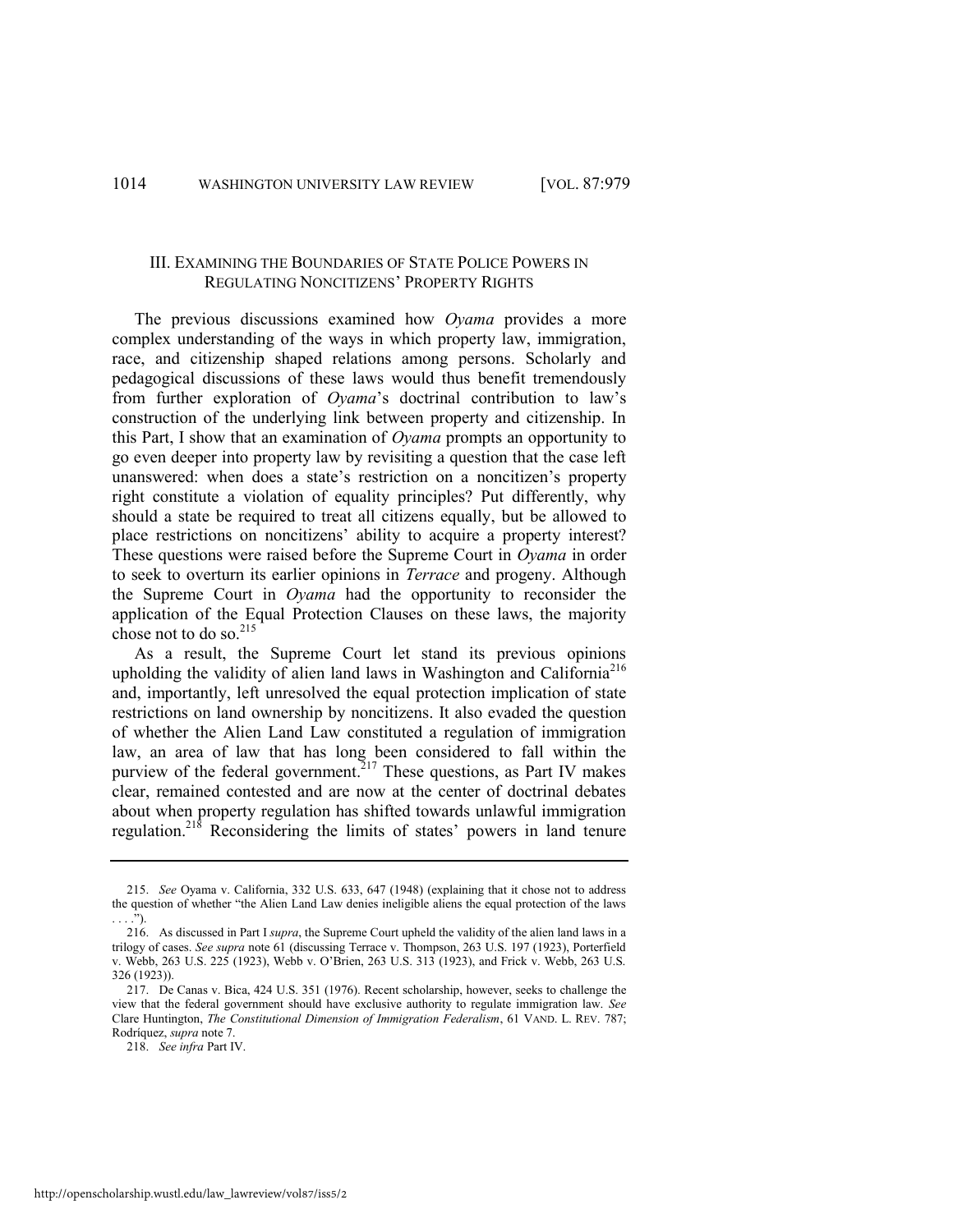matters, particularly the regulation of noncitizens' property rights is thus particularly necessary to more fully understand the legal debates about the validity of these contemporary state and local laws.<sup>219</sup>

<span id="page-37-1"></span>Accordingly, this Part considers some of the questions left unanswered by the *Oyama* Court. It tackles these questions by examining and comparing various alien land laws in history to explore their underlying reasons for conditioning the acquisition of property rights on citizenship.<sup>220</sup> Ultimately, the Part argues that an analysis of these laws yields a normative theory that may help distinguish permissible from impermissible state property restrictions grounded on noncitizenship.

#### *A. State Regulation of Noncitizens' Property Rights*

<span id="page-37-0"></span>At the outset, it is crucial to emphasize that courts have long recognized that states have the authority to restrict the ability of noncitizens to own property. Rules that limit the alienability of property were, as they are still today, generally disfavored under the common law.<sup>221</sup> Yet, restraints on the alienability of lands to owners who were not U.S. citizens were not only common practice, but were in fact deemed necessary steps toward integrating a noncitizen into the U.S. polity.<sup>222</sup> Inalienability property rules based on noncitizen status originated from the English feudal system, $^{223}$  were subsequently adopted in the colonial and post-Revolutionary period,<sup>224</sup> and ultimately accepted as appropriate property restrictions by judges up until the nineteenth century.<sup>225</sup> By the middle of the nineteenth century, many states codified what were then long-recognized common law restrictions on property rights.<sup>226</sup>

<sup>219.</sup> *See id*.

<sup>220.</sup> Although there has been scholarship on various alien land laws, there has not been substantive examination of how general alien land laws that restricted the ability of noncitizens to own property differed from the anti-Japanese alien land laws of the early to mid-1900s. *See* Leti Volpp, *Divesting Citizenship: On Asian American History and the Loss of Citizenship Through Marriage*, 53 UCLA L. REV. 405, 427 n.112 (2005) (explaining that these laws "have not been studied in relationship to one another"). Additionally, to date, no one has sought to connect both the general alien land laws and California's Alien Land Law to contemporary restrictions on property rights of noncitizens.

<sup>221.</sup> *See* SINGER, *supra* note [31](#page-9-1), at 10 ("It is a fundamental tenet of the property law system that property should be 'alienable,' meaning that it should be transferable from one person to another.").

<sup>222.</sup> Polly J. Price, *Alien Land Restrictions in the American Common Law: Exploring the Relative Autonomy Paradigm*, 43 AM. J. LEGAL HIST. 152, 156 (1999) (quoting Crane v. Reeder, 21 Mich. 24, 67 (Mich. 1870)).

<sup>223.</sup> *Id.* at 157.

<sup>224.</sup> *Id.* at 159.

<sup>225.</sup> *Id.* at 159, 167.

<sup>226.</sup> *Id.* at 169–71.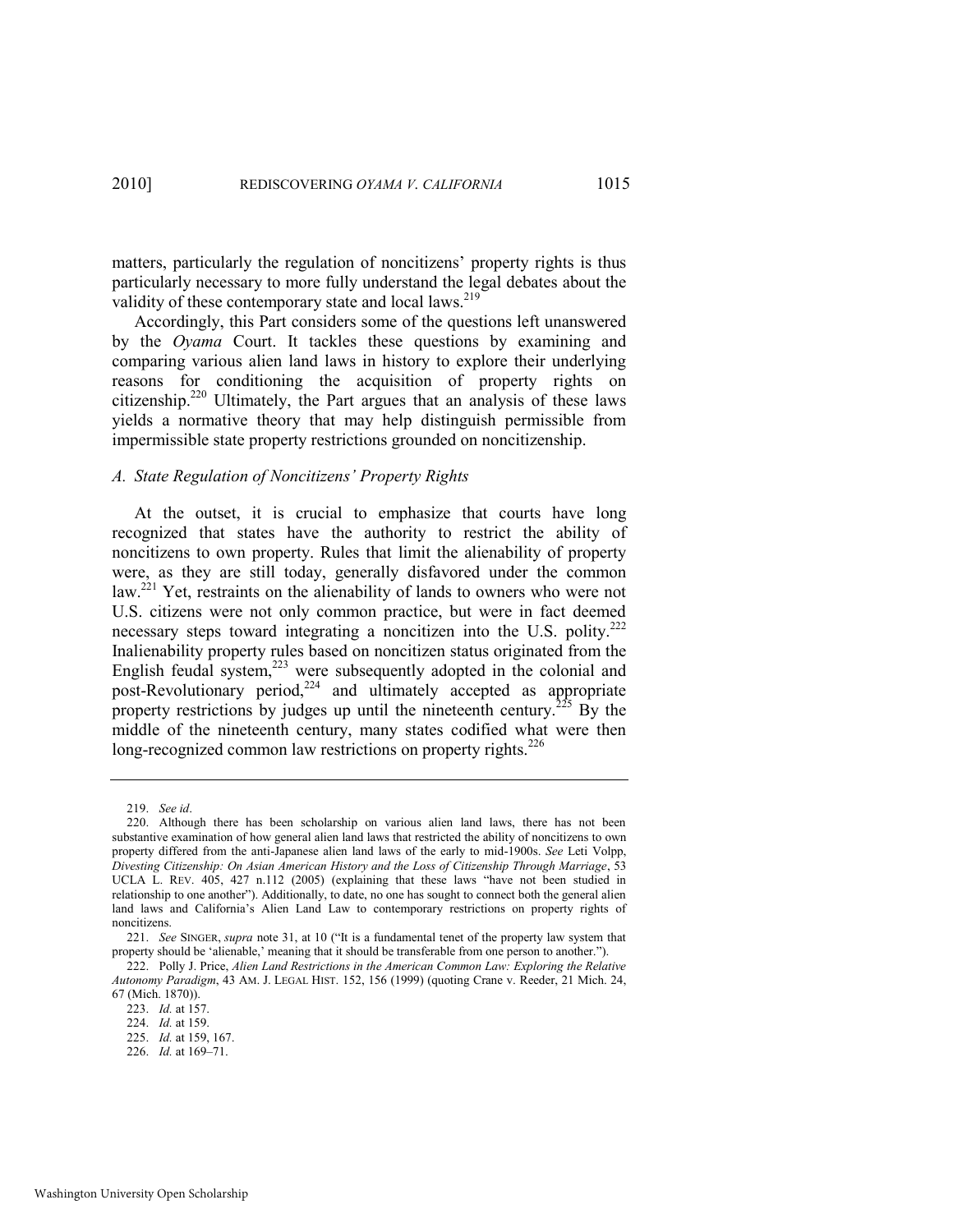The origins of state restrictions on foreigners' ability to own land may be traced to the feudal system, which recognized the King not only as the head of the state, but also the owner of all the lands in England.<sup>227</sup> As ruler and owner of the entire kingdom, the King gave estates of land to various subjects, particularly lords, who in turn pledged fealty to the King and provided him with goods or services, such as the provision of protection for the empire.<sup>228</sup> The exchange of allegiance to the King for land ownership formed the basis of restrictions on the ability of foreigners to own property in England.<sup>229</sup> Without fealty to the King, foreigners could not acquire any land.<sup>230</sup> This feudal based restriction was later adopted in the British common law, which similarly prohibited foreigners from owning lands by purchase or inheritance.<sup>231</sup> Purchased lands were subject to escheat by the state, and inherited lands were considered void *ab initio*. 232

<span id="page-38-0"></span>The early British colonists implemented the rule against a foreigner's ownership of land when they settled in North America.<sup>233</sup> These rules proved problematic, however, as a result of acquisition of lands by non-English residents who did not owe allegiance to the King.<sup>234</sup> Ultimately, these dilemmas led to naturalization as a method of removing one's prescribed disability to own property and essentially correcting a defective title.<sup>235</sup> Nevertheless, disputes over ownership of lands between British and non-British subjects continued and eventually led to problems that helped facilitate the American Revolution.<sup>236</sup>

Despite their collective break from England, the American states continued to impose prohibitions on land ownership by foreigners. As Polly Price has documented, the general restriction on noncitizens' property rights pervaded the common law. Cases that were decided during this period illustrated the extent to which one's lack of citizenship affected the ability of a person to acquire and transfer land.<sup>237</sup> Noncitizens who did

<sup>227.</sup> *Id.* at 157.

<sup>228.</sup> *Id.* 

<sup>229.</sup> *Id.*

<sup>230.</sup> *Id.*

<sup>231.</sup> James R. Mason, Jr., Note, "PSSST, Hey Buddy, Wanna Buy a Country?" An Economic and *Political Policy Analysis of Federal and State Laws Governing Foreign Ownership of United States Real Estate*, 27 VAND. J. TRANSNAT'L L. 453, 457 (1994); Price, *supra* not[e 222,](#page-37-0) at 157.

<sup>232.</sup> *See id.* at 457; Price, *supra* not[e 222,](#page-37-0) at 160–62.

<sup>233.</sup> Price, *supra* not[e 222,](#page-37-0) at 153; Mason, *supra* not[e 231,](#page-38-0) at 458.

<sup>234.</sup> *See* Mason, *supra* not[e 231,](#page-38-0) at 458.

<sup>235.</sup> *See id.* 

<sup>236.</sup> *See id.* 

<sup>237.</sup> *See* Price, *supra* note [222,](#page-37-0) at 160–66.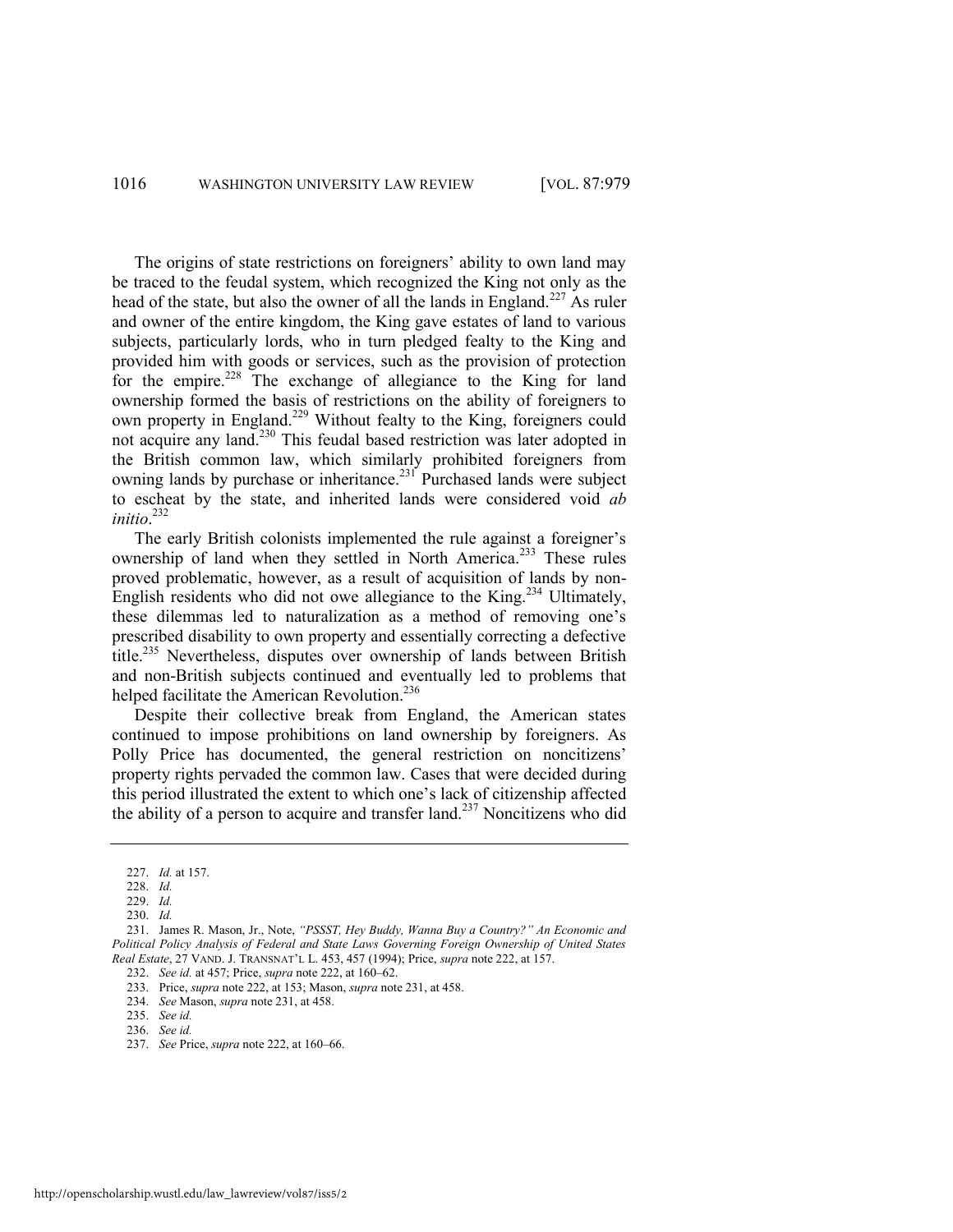not naturalize essentially had a defeasible estate during their lifetime, because at any point, the state could acquire the property through a proceeding known as "inquest by office."<sup>238</sup> Other foreigners who died without a will had their lands escheat to the state, even if they had heirs who were U.S. citizens.<sup>239</sup> Even some U.S. citizen heirs of aliens who were devised property under a will found themselves unable to inherit the land.<sup>240</sup> Finally, heirs of U.S. citizens who happened to be aliens were at times deemed to lack "inheritable blood" and unable to acquire property left for them by their citizen relative. $241$ 

Thus, in the early common law, noncitizen status constituted a bar to acquiring property.<sup>242</sup> The lack of citizenship and inability to own land mutually served to reinforce one's nonmembership in the community.<sup>243</sup> Consequently, naturalization became a method by which one gained the right to own land.<sup>244</sup>

In the nineteenth century, states subsequently codified and modified the common law restriction on foreigners' ability to own land.<sup>245</sup> For example, noncitizens who swore allegiance to the State of South Carolina were allowed to have a form of life estate in that the state would not exercise its right to forfeit ownership during the foreigner's lifetime.<sup>246</sup> A North Carolina statute enabled property owned by foreigners who failed to become U.S. citizens to pass to distant relatives who were U.S. citizens if their heirs were noncitizens, thus, ultimately keeping the property from going to the state. $247$ 

As with the common law, the motivation behind these laws was the desire of states to encourage foreigners to become citizens and thus, become formal members of the state. Some state constitutions, for example, expressly conditioned one's ability to own land on the

241. *See id.* 

245. Price, *supra* not[e 222,](#page-37-0) at 170.

246. *See id.* at 170–71 (describing a South Carolina law that allowed foreigners to keep their lands during their lifetime by pledging their loyalty to the state).

247. *See id.* at 171 (explaining the North Carolina law that enabled U.S. citizen relatives to inherit property of noncitizens).

<sup>238.</sup> *See id.* at 160.

<sup>239.</sup> *Id.* at 163.

<sup>240.</sup> *See id.* at 164.

<sup>242.</sup> Fairfax's Devisee v. Hunter's Lessee, 11 U.S. 603, 620 (1812) ("[I]t is now settled that a British subject born before, cannot, since the revolution, take lands by descent in the United States."). 243. *See* Price, *supra* note [222,](#page-37-0) at 157–60 (discussing the historical linkage between allegiance to

the United States and landholding).

<sup>244.</sup> *See* discussion *infra* Part III (explaining that states required residents to become citizens before becoming eligible to own property).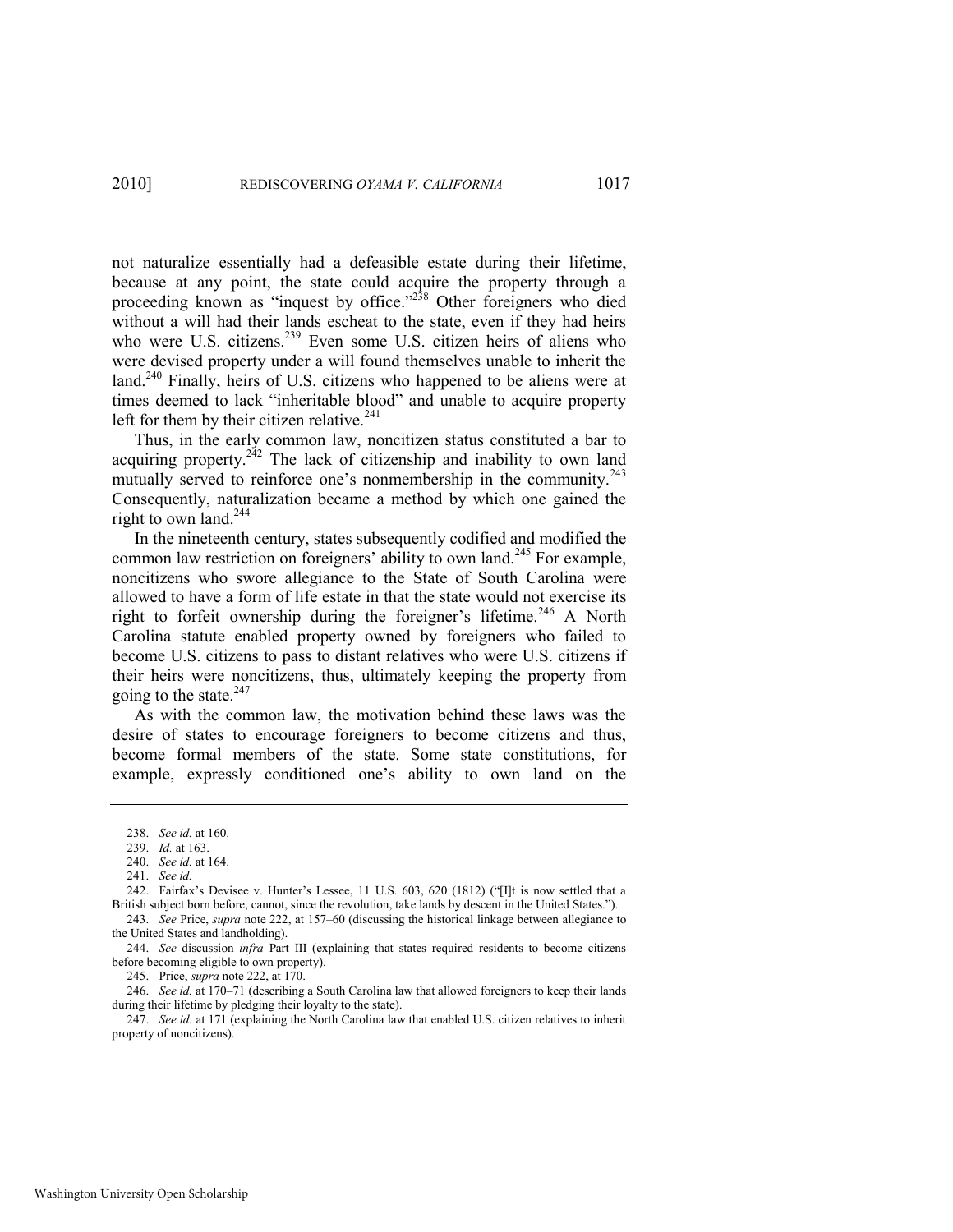foreigner's intent to become a citizen.<sup>248</sup> A few western states enticed foreigners to settle in their states by affording them rights to property as if they were citizens, demonstrating that although the immigrants were noncitizens,<sup>249</sup> they acquired property rights that arguably made them substantive members of the new states. Of course, as discussed in Part II, it must be recalled that some of these laws defined noncitizens according to federal naturalization law.<sup>250</sup> Yet, generally speaking, at least under the common law and the early nineteenth century state statutes, the primary stated reason for limiting noncitizens' access to property rights was their failure to choose to become citizens. Critically, the lack of citizenship was a disability that could be overcome.

In short, states have long enjoyed the ability to determine what rights, if any, noncitizens may have with respect to the acquisition of property within the state's jurisdiction. As the Supreme Court aptly stated in one of the early cases regarding the land rights of foreigners, restraints on ownership of land on noncitizens are "nothing more than an exercise of the power which every state and sovereignty possesses, of regulating the manner and term upon which property real or personal within its dominion may be transmitted.<sup>3251</sup> Importantly, this historical tradition points to the scope of what local governments may do with respect to the property rights of noncitizens within their jurisdictions, including the potential to encourage a person's membership to the polity through property ownership or possession.

#### *B. Comparison to the California Alien Land Law*

The question of whether the California Alien Land Law and a similar law, Washington's Alien Land Law, constituted appropriate types of noncitizen property restrictions was brought before the Supreme Court in 1923. As noted previously, the Supreme Court ruled in *Terrace v. Thompson*<sup>252</sup> and three other cases<sup>253</sup> that they did.<sup>254</sup> In *Terrace*,

<sup>248.</sup> *See id.* at 168–69 (discussing the constitutions of North Carolina and Pennsylvania, which encouraged foreigners to take the oath of allegiance or intent to become a citizen prior to gaining the right to own real property).

<sup>249.</sup> *See id.* at 169 (discussing the 1850 constitution of Michigan which accorded equal property rights to citizens and noncitizens).

<sup>250.</sup> *See supra* Part II and accompanying notes.

<sup>251.</sup> Mager v. Grima, 49 U.S. 490, 493 (1850). Indeed, the California Supreme Court relied on the state's "right to regulate the tenure and disposition of real property within its boundaries" when it upheld the constitutionality of the Alien Land Law. People v. Oyama, 29 Cal. 2d 164, 174 (Cal. 1946). 252. 263 U.S. 197 (1923).

<sup>253.</sup> Frick v. Webb, 263 U.S. 326 (1923); Webb v. O'Brien, 263 U.S. 313 (1923); Porterfield v.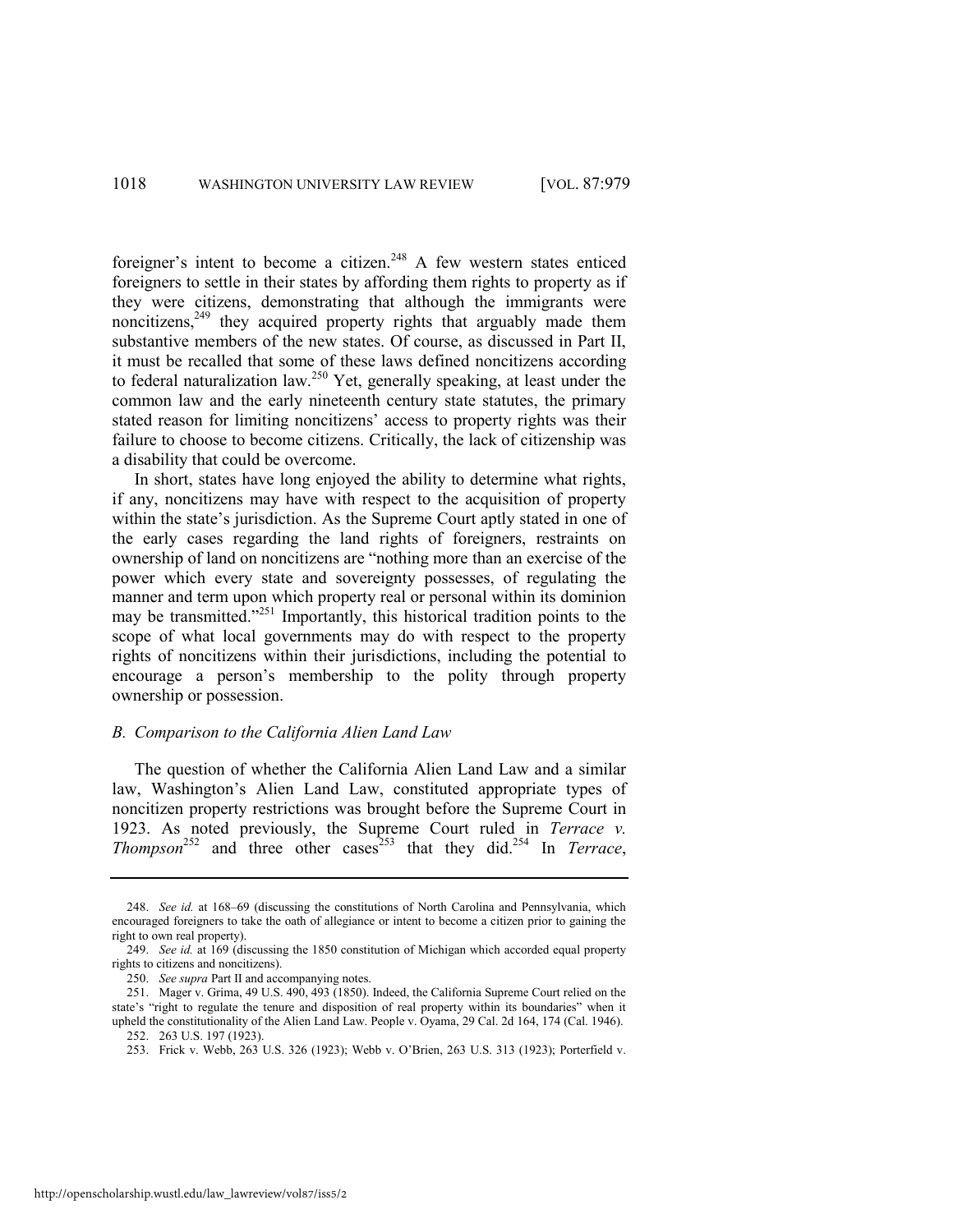petitioners contended that the Washington Alien Land Law violated the Equal Protection Clause because the law's proscription against noncitizen landholding "divided [aliens] into two classes—those who may and those who may not become citizens, one class being permitted, while the other is forbidden, to own land."<sup>255</sup> The Supreme Court rejected their argument, relying on the power of states to determine the necessary measures for the protection and promotion of "safety, peace and good order of its people."<sup>256</sup> Moreover, the Supreme Court emphasized that one's lack of citizenship suggested her lack of loyalty to the state. Quoting from the Washington Supreme Court, the Supreme Court explained,

It is obvious that one who is not a citizen and cannot become one lacks an interest in, and the power to effectually work for the welfare of, the state, and, so lacking, the state may rightfully deny him the right to own and lease real estate within its boundaries.<sup>257</sup>

While emphasizing the state's authority to control noncitizens' property rights, the Supreme Court completely obscured in *Terrace* how the alien land laws that targeted against Japanese fundamentally differed from the earlier common law and nineteenth century restrictions on noncitizens' land ownership rights. Regrettably, the *Oyama* Court did not address this crucial point as well. First, unlike the California Alien Land Law, their earlier counterparts were intended to encourage citizenship. The laws served as a reminder that one could have declared her allegiance to the nation and become an American citizen. In other words, the earlier alien land laws may be viewed to have operated to integrate noncitizens into the American polity.

In contrast to the intent of the earlier alien land laws to encourage noncitizens to become members of the polity, the California Alien Land

Webb, 263 U.S. 225 (1923).

<sup>254.</sup> *See Terrace*, 263 U.S. at 217; *Porterfield*, 263 U.S. at 232–33; *Webb,* 263 U.S. at 321–23; *Frick*, 263 U.S. at 333.

<sup>255.</sup> *Terrace*, 263 U.S. at 216. Thus, the equal protection claim of the noncitizen in *Terrace* is different from the argument made in *Oyama* in that the latter claimed a violation of the Equal Protection Clause on the basis of race. *See* Brief for Petitioners at 8, Oyama v. California, 332 U.S.  $633$  (1948) (No. 44), 1947 WL 44264 ("The Alien Land Law is race legislation aimed directly at the Japanese and . . . [u]se of the term 'aliens ineligible to citizenship' is merely a guise.").

<sup>256.</sup> *Terrace*, 263 U.S. at 217. The Court further explained that the state was merely relying on classifications already established by Congress and thus, the "state properly may assume that the considerations . . . are substantial and reasonable." *Id.* at 220.

<sup>257.</sup> *Id.* (quoting Terrace v. Thompson, 274 F. 841, 849 (W.D. Wash. 1921)). The Supreme Court also agreed with the Washington Supreme Court's conclusion that without the alien land law, "it is within the realm of possibility that every foot of land within the state might pass to the ownership or possession of noncitizens." *Id.* at 220–21 (quoting *Terrace*, 274 F. at 849).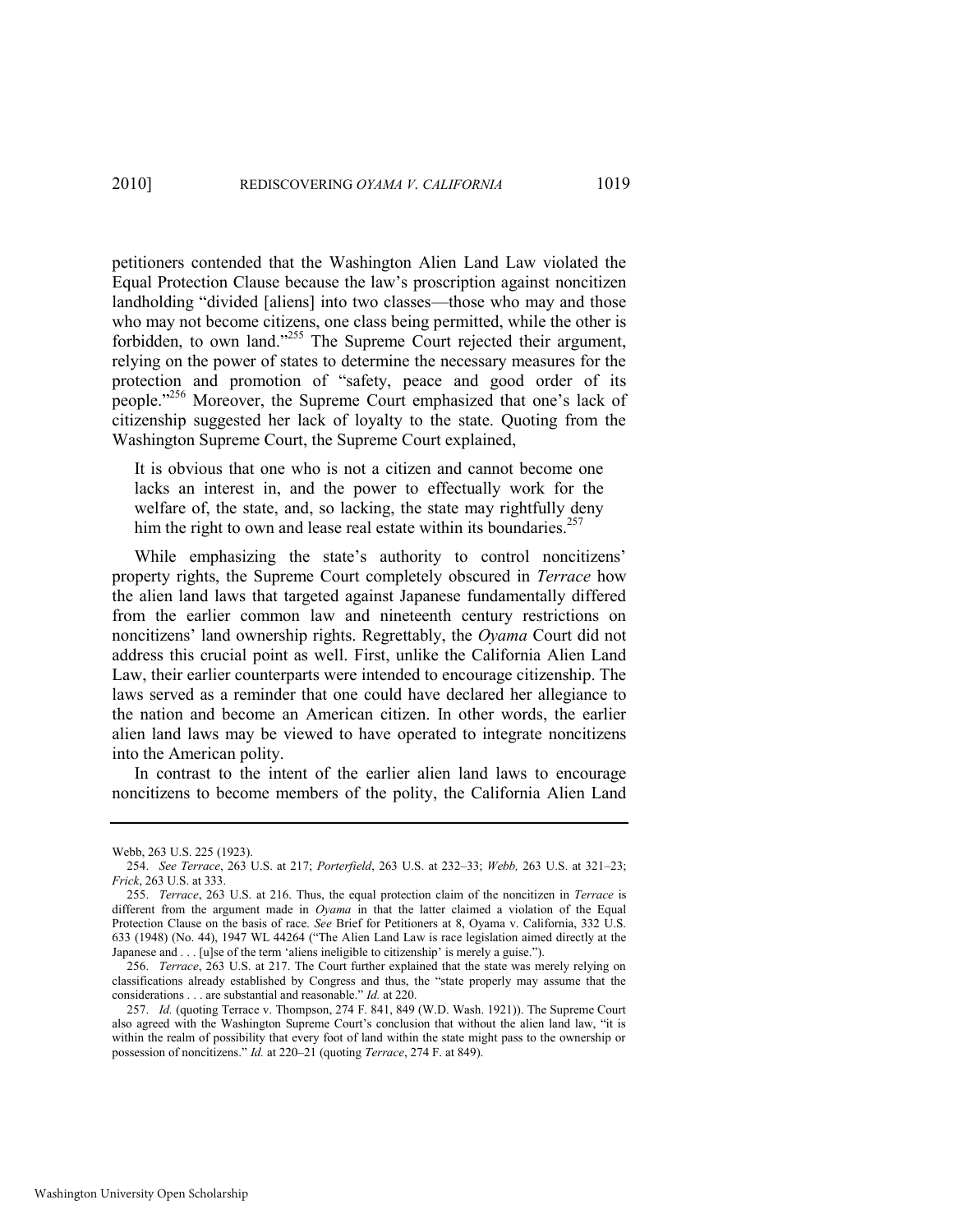Law functioned to expressly exclude noncitizens whom the state deemed racially inferior. The law worked in tandem with similarly exclusionary federal immigration laws to ensure that Japanese formally and functionally remained outsiders in the country. Thus, unlike the former laws designed to persuade membership to the political system, the Alien Land Law sought to perpetuate exclusion.<sup>258</sup>

Critically, unlike the earlier alien land laws, the California Alien Land Law intended to discriminate on the basis of race. Justice Murphy's stinging dissent emphasized this point in his concurring opinion.<sup>259</sup> He opined that,

Moreover, there is nothing to indicate that the proponents of the California law were at any time concerned with the use or ownership of farm land by ineligible aliens other than those of Japanese origin. . . . The Alien Land Law, in short, was designed to effectuate a purely racial discrimination, to prohibit a Japanese alien from owning or using agricultural land solely because he is a Japanese alien.<sup>260</sup>

Justice Murphy, however, did not have the support of the majority of the Supreme Court to articulate the position that noncitizen Japanese should also be entitled to own property and, importantly, that the basis of the restriction should be not because of their race or ancestry. Accordingly, although *Oyama* radically restricted states' powers with respect to the treatment of U.S. citizens of Japanese descent, it failed to delineate the boundaries of states' powers over noncitizens' rights and why their property rights should be treated differently from U.S. citizens.

### *C. Towards an Integrationist Theory of Property*

*Oyama*'s acquiescence of the citizen/noncitizen distinction in property rights points to the need to develop a framework that could explain not only why citizenship or some other accepted form of membership within a polity should be a necessary condition of property ownership, but also how a state may appropriately construct limitations on nonmembers' property rights. Here, this Part introduces a normative theory that arises

<sup>258.</sup> *See* Volpp, *supra* not[e 220,](#page-37-1) at 427–28 n.112.

<sup>259.</sup> For fuller exploration of Justice Murphy's strong criticism of laws in the 1940s that racially discriminated against Japanese including Executive Order 9066 and California's Alien Land Law, see Kennedy, *supra* note [136;](#page-23-0) Matthew J. Perry, *Justice Murphy and the Fifth Amendment Equal Protection Doctrine: A Contribution Unrecognized*, 27 HASTINGS CONST. L.Q. 243 (2000).

<sup>260.</sup> Oyama v. California, 332 U.S. 633, 660–62 (1948) (Murphy, J., concurring).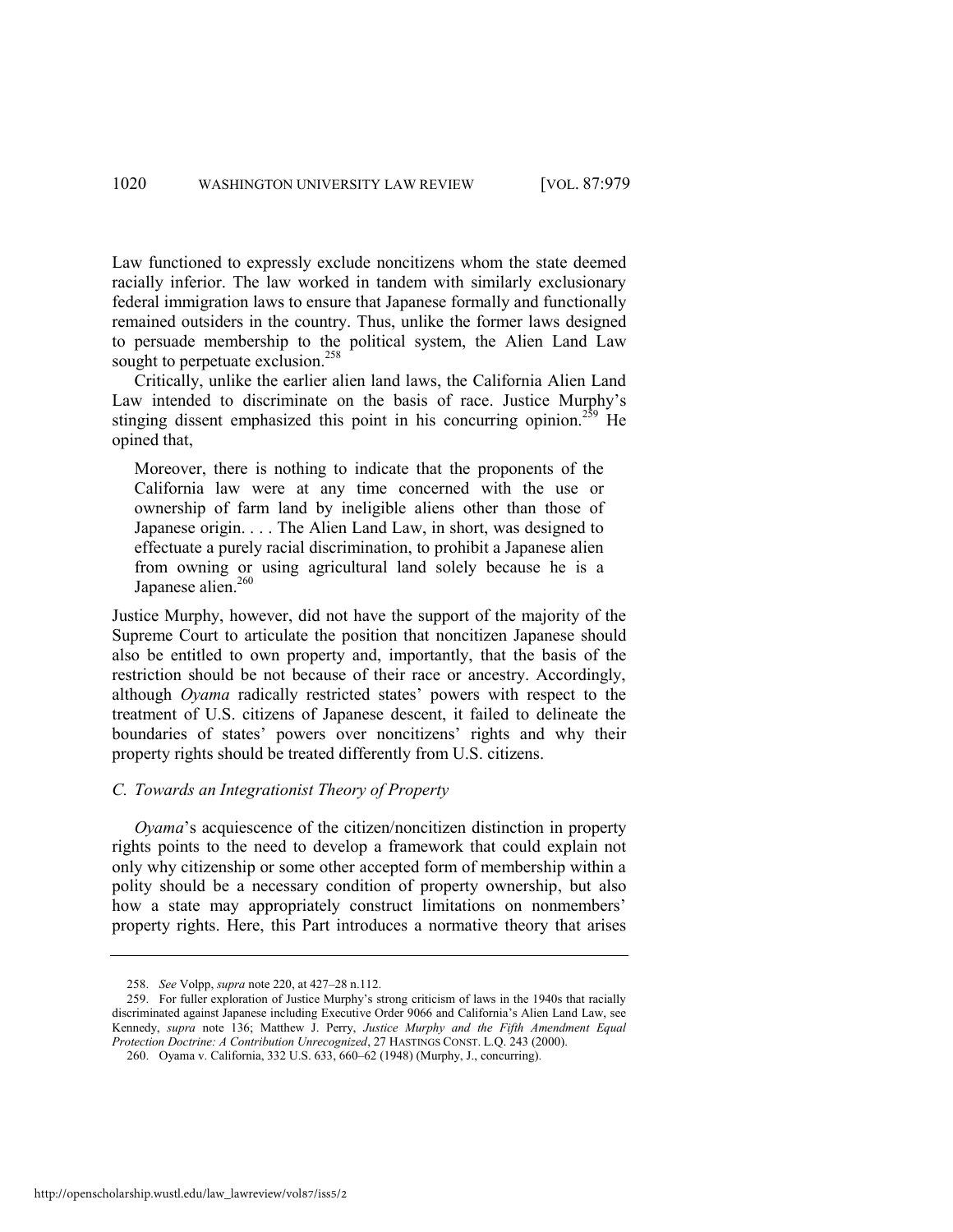from the common law's ability to arguably integrate noncitizens into the polity by enticing them with land ownership vis-à-vis naturalization. This theory, what this Part refers to here as the "integrationist theory of property," might provide a way of balancing a state's interests in protecting the general safety and welfare of her residents and also recognize the need to include those noncitizen persons already within the state's borders as full members of their polity.

Property law's integrationist approach is arguably already reflected in contemporary state property restrictions on noncitizens' ability to own and lease property. For example, some states prohibit ownership of land by noncitizens if they are not residents of the state.<sup>261</sup> The principle is that although one is a noncitizen, she may still become a participant within the state by becoming a resident. Seven states have this "resident alien" rule.<sup>262</sup> Consistent with an integrationist approach, these restrictions show that the conditioning of property ownership based on noncitizenship relates to ensuring that owners of property ultimately become members of the state community.<sup>263</sup>

Interestingly, four states—Georgia, Kentucky, New Jersey, and Pennsylvania—have "friendly alien" property rules.<sup>264</sup> In Georgia, a "friendly alien" can own land as if she were a US citizen.<sup>265</sup> Pennsylvania allows a "friendly alien" to purchase property, though limited to 5000 acres.<sup>266</sup> Under the Kentucky<sup>267</sup> and New Jersey rules,<sup>268</sup> foreigners not

<sup>261.</sup> HAW. REV. STAT. §§ 206-9(c)(1) (LexisNexis 2008), 516-33(b) (LexisNexis 2006); KY. REV. STAT. ANN. §§ 381.290–340 (LexisNexis 2002); MINN. STAT. ANN. § 500.221 (West 2002); MISS. CODE ANN. § 29-1-75 (2008); N.H. REV. STAT. ANN. § 477:20 (2001); OKLA. STAT. tit. 60, § 122 (1994); S.C. CODE ANN. § 43-2A-5 (2004).

<sup>262.</sup> Twelve states have what I label a "no distinction" rule. The laws of these states express that noncitizens would be treated as if they were citizens with respect to ownership of land. ALA. CODE § 35-1-1 (1991) (Alabama); CONN. GEN. STAT. ANN. § 47-7(a) (West 2009) (Connecticut); DEL. CODE ANN. tit. 25, § 306 (2009) (Delaware); IND. CODE ANN. § 32-22-2-5 (West 2002) (Indiana); ME. REV. STAT. ANN. tit. 33, § 451 (1999) (Maine); MASS. GEN. LAWS ANN. ch. 184, § 1 (West 2003) (Massachusetts); MICH. COMP. LAWS ANN. § 554.135 (West 2005) (Michigan); R.I. GEN. LAWS § 34- 2-1 (1995) (Rhode Island); TENN. CODE ANN. § 66-2-101 (West 2004) (Tennessee); UTAH CODE ANN. § 75-2-111 (West 1993) (Utah); WASH. REV. CODE ANN. § 64.16.005 (West 2005) (Washington); W. VA. CODE ANN. § 36-1-21 (West 2005) (West Virginia).

<sup>263.</sup> In Iowa, Missouri, and South Dakota, foreigners must be residents in order to be eligible to purchase agricultural land. IOWA CODE § 91.3 (1996); MO. ANN. STAT. §§ 442.571, 442.586 (West 2000); S.D. CODIFIED LAWS § 43-2A-5 (2004). In South Dakota, if a non-resident becomes a bona fide resident, she may own lands. § 43-2A-5. Otherwise, nonresident aliens may own no more than 160 acres of land. S.D. CODIFIED LAWS § 43-2A-2 (2004). What constitutes a "bona fide resident" is based on state law.

<sup>264.</sup> GA. CODE ANN. § 1-2-11 (2000); KY. REV. STAT. ANN. § 381.320 (LexisNexis 2002); N.J. STAT. ANN. § 46:3-18 (West 2003); 68 PA. CONS. STAT. ANN. § 28 (West 2004).

<sup>265.</sup> GA. CODE ANN. § 1-2-11 (2000).

<sup>266. 68</sup> PA. CONS. STAT. ANN. § 28 (West 2004).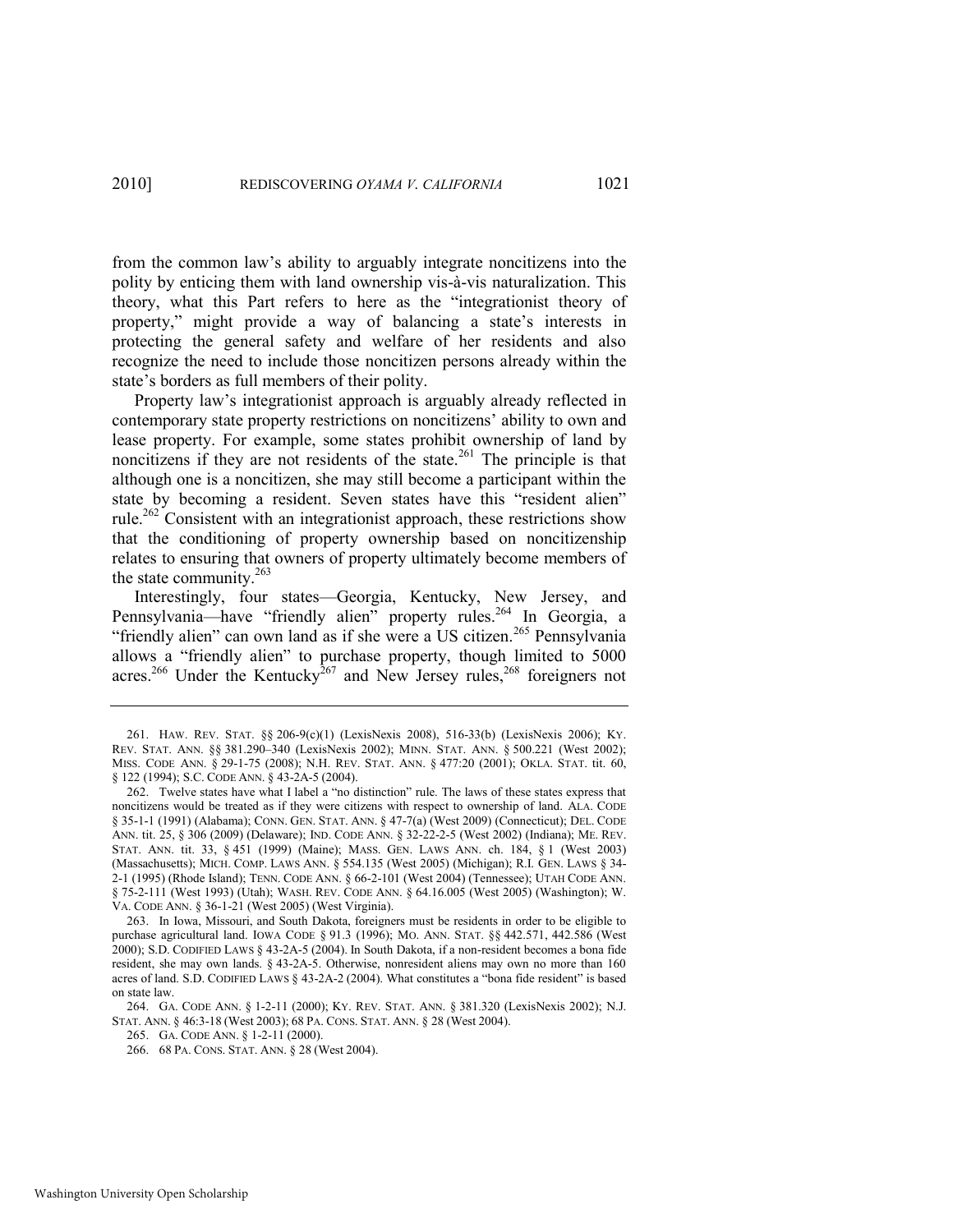only have to be residents of the state, but they must also be subjects of countries that are friendly to the state.<sup>269</sup> Of course, these laws can prove to be problematic because of their potential to invite prejudiced thinking about what noncitizens might be considered not "friendly" or, in other words, an "enemy alien." Yet, the underlying notion of encouraging residency shows the laws' ability to formally integrate noncitizens into the state even if they are not U.S. citizens.

Notably, there are still some laws that show distrust to the noncitizen but these laws may arguably also aim to protect core local interests. Acreage limitations, for instance, seem to address these concerns. Limitations on how much land a noncitizen may purchase show the state's willingness to allow them to invest in the state, but similarly protect U.S. citizens and other residents' interests in their land.<sup>270</sup> Thus, acreage limitations are at times combined with types of lands, as in Nevada where only U.S. citizens and legal permanent residents may own 160 acres or more of public land or South Dakota where nonresident aliens are limited to 160 acres of agricultural land.<sup>271</sup>

Indeed, state restrictions on property ownership based on citizenship may ultimately be removed and instead impose limitations on land use. Many state laws currently express that one's alien status is no longer a bar to inheriting property within the state.<sup>272</sup> Still, some states impose land use

<sup>267.</sup> KY. REV. STAT. ANN. § 381.320 (LexisNexis 2002). Note also that in Kentucky, one must become a United States citizen in eight years or the property escheats. KY. REV. STAT. ANN. § 381.300 (LexisNexis 2002).

<sup>268.</sup> N.J. STAT. ANN. § 46:3-18 (West 2003).

<sup>269.</sup> KY. REV. STAT. ANN. § 381.320 (LexisNexis 2002); N.J. STAT. ANN. § 46:3-18 (West 2003). Thus, today resident foreigners from Iraq, Afghanistan, and North Korea would arguably be unable to own land in Kentucky and New Jersey. *See also* N.D. CENT. CODE § 47-10.1-02 (1999).

<sup>270.</sup> Acreage limitations from as little as five acres in Missouri to as big as 500,000 acres in South Carolina aim to ensure that land in these states owned by foreigners are circumscribed. *See* MO. ANN. STAT. §§ 442.560, 442.566(1) (West 2000); S.C. CODE ANN. § 27-13-30 (2007).

<sup>271.</sup> *See* NEV. REV. STAT. ANN. § 324.120 (West 2000); *see also* S.D. CODIFIED LAWS § 43-2A-2 (2004). Other acreage limitations include Arizona and Louisiana laws, which provide that noncitizens may own only up to 640 acres of land, a Pennsylvania law, which limits noncitizens' ownership of land to 5000 acres provided that such noncitizens must be an "alien . . . not . . . at war" with the United States, and a California law, which proscribes foreigners from owning more than 150,000 acres of land unless it is used for agricultural educational purposes. ARIZ. REV. STAT. ANN. § 37-240(A) (2003); LA. REV. STAT. ANN. § 41:1216 (2006); 68 PA. CONS. STAT. ANN. § 28 (West 2004); CAL. PUB. RES. CODE § 8105 (West 2001).

<sup>272.</sup> ALASKA STAT. § 13.12.111 (2007); DEL. CODE ANN. tit., 25 §§ 306–08 (2009); FLA. STAT. ANN. § 732.1101 (West 2004) (but may be subject to regulation?—still good law as of now); ME. REV. STAT. ANN. tit. 18-A, § 2-112 (1999); MINN. STAT. ANN. § 524.2-111 (West 2002); MISS. CODE ANN. § 89-2-23 (2008) (must be citizen of either Syria or Lebanon); NEB. REV. STAT. § 76-405 (2003) (all such acquired land must be sold within five years of receipt); N.J. STAT. ANN. § 3B:5-12 (West 2003); N.M. STAT. ANN. § 45-2-111 (2009); N.Y. REAL PROP. LAW § 15 (McKinney 2006); N.C. GEN. STAT. ANN. § 64-3 (West 2008) (unless no reciprocity); 68 PA. CONS. STAT. ANN. § 22 (West 2004), 20 PA.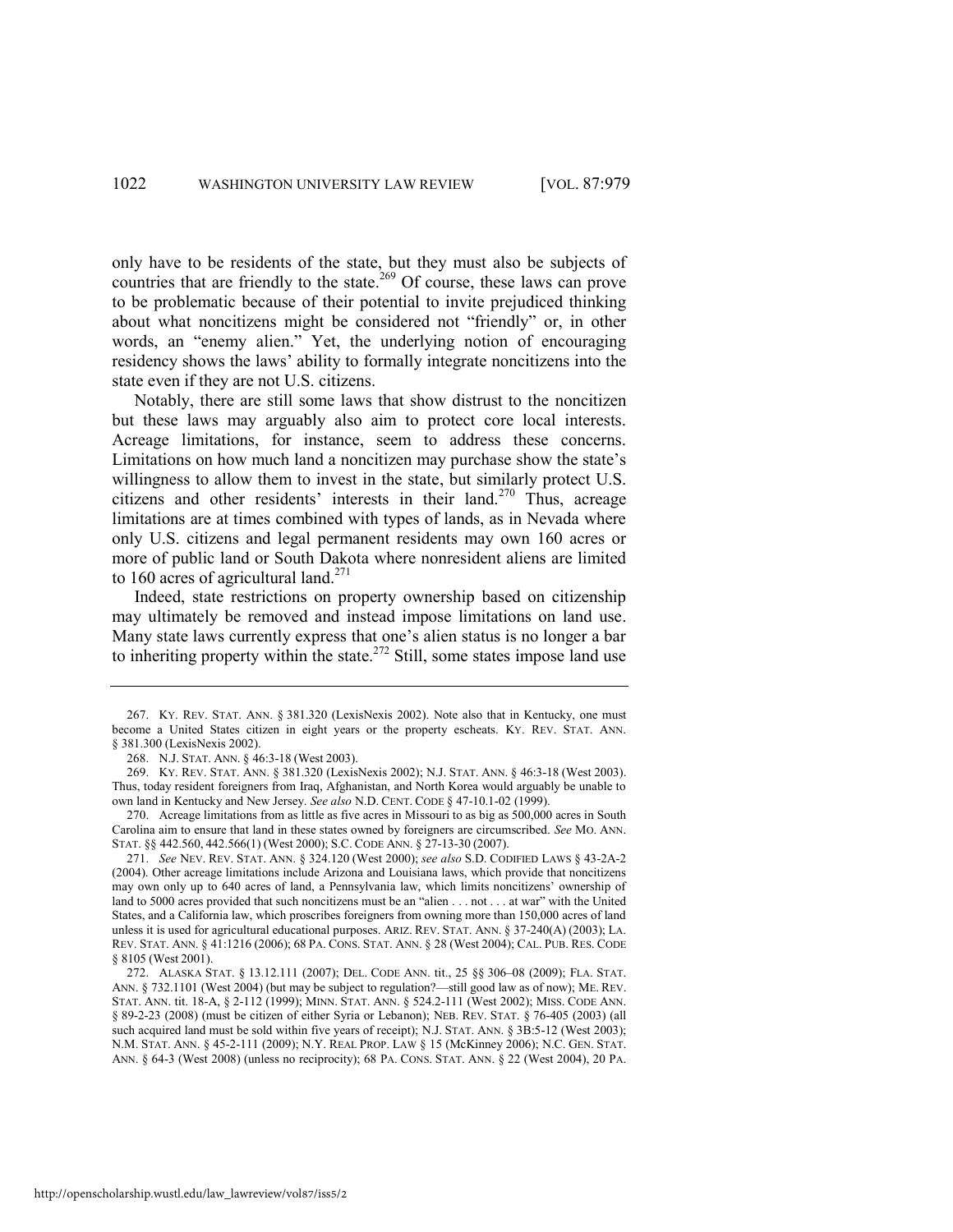restrictions such as mining and timber constraints<sup>273</sup> or even owning property that may be used as an airport.<sup>274</sup> And still, others have retained a possibility of regulation where a noncitizen's property rights may ultimately be made subject to state regulation.<sup>275</sup> Finally, some states restrict noncitizens' property rights in the form of disclosure, registration, and reporting requirements. $^{276}$ 

In brief, *Oyama* left untouched an important part of state regulatory powers. Here, the proposed modest normative approach that promotes integration of noncitizens and contemplates the needs of local residents may provide one way of establishing a limit on the authority of states to regulate noncitizens' property rights. So long as states do not utilize an impermissible factor such as race in determining property rights, as California did in its Alien Land Law, states may arguably continue to restrict noncitizens' access to property within their borders. At least one challenge to this approach, as the next Part considers, is how to address circumstances when seemingly "nonracial" factors, such as unauthorized immigration status, are in practical terms functioning to discriminate on the basis of race.

# IV. IMPLICATIONS ON CONTEMPORARY STATE AND LOCAL "ANTI-ILLEGAL‖ IMMIGRANT LAWS

Thus far, the previous sections explored *Oyama*'s contributions to our understanding of the relationships among race, citizenship, and property. Part II illustrated how *Oyama* expands our knowledge of racism's harmful effects on the property rights of Japanese Americans. Part III further explained the ways in which states may condition property rights based on

CONS. STAT. ANN. §§ 2104(8), 2518 (West 2004); TEX. PROP. CODE ANN. § 41 (Vernon 2000); VA. CODE ANN. § 64.1-4 (2007); WASH. REV. CODE ANN. § 64.16.005 (West 2005); W. VA. CODE ANN. § 36-1-21 (LexisNexis 2005); WYO. STAT. ANN. § 2-4-105 (2009) (but must be reciprocal).

<sup>273.</sup> ALASKA STAT. § 38.05.190 (2007) (noncitizens are prohibited from mining in Alaska unless reciprocal laws in foreign country); MONT. CODE ANN. § 77-3-305 (2009) (noncitizens are prohibited from mining coal in Montana unless reciprocal laws in foreign country); N.Y. PUB. LANDS LAW § 81 (McKinney 1993) (only U.S. citizens can apply to mine in New York); TEX. TAX CODE ANN. § 23.77(2) (Vernon 2008) (noncitizens prohibited from timber production in Texas); *see* OR. REV. STAT. ANN. § 517.010 (West 2003) (noncitizens are prohibited from mining in Oregon).

<sup>274.</sup> GA. CODE ANN. § 6-3-20.1 (1995).

<sup>275.</sup> FLA. CONST. art. 1, § 2; KAN. CONST. bill of rights, § 17; MISS. CONST. art. 4, § 84; NEB. CONST. art. I, § 25; WYO. CONST. art. 1, § 29 (guaranteeing rights to only resident aliens).

<sup>276. 765</sup> ILL. COMP. STAT. ANN. 50/3 (West 2001) (must report within ninety days); IOWA CODE ANN. § 9I.8 (West 2008) (must file by March 31 of every year); OHIO REV. CODE ANN. § 5301.254 (West 1994) (must register within thirty days if nonresident owns more than three acres); WIS. STAT. ANN. §§ 710.02(4),(7) (West 2001) (reporting required if files with the federal government).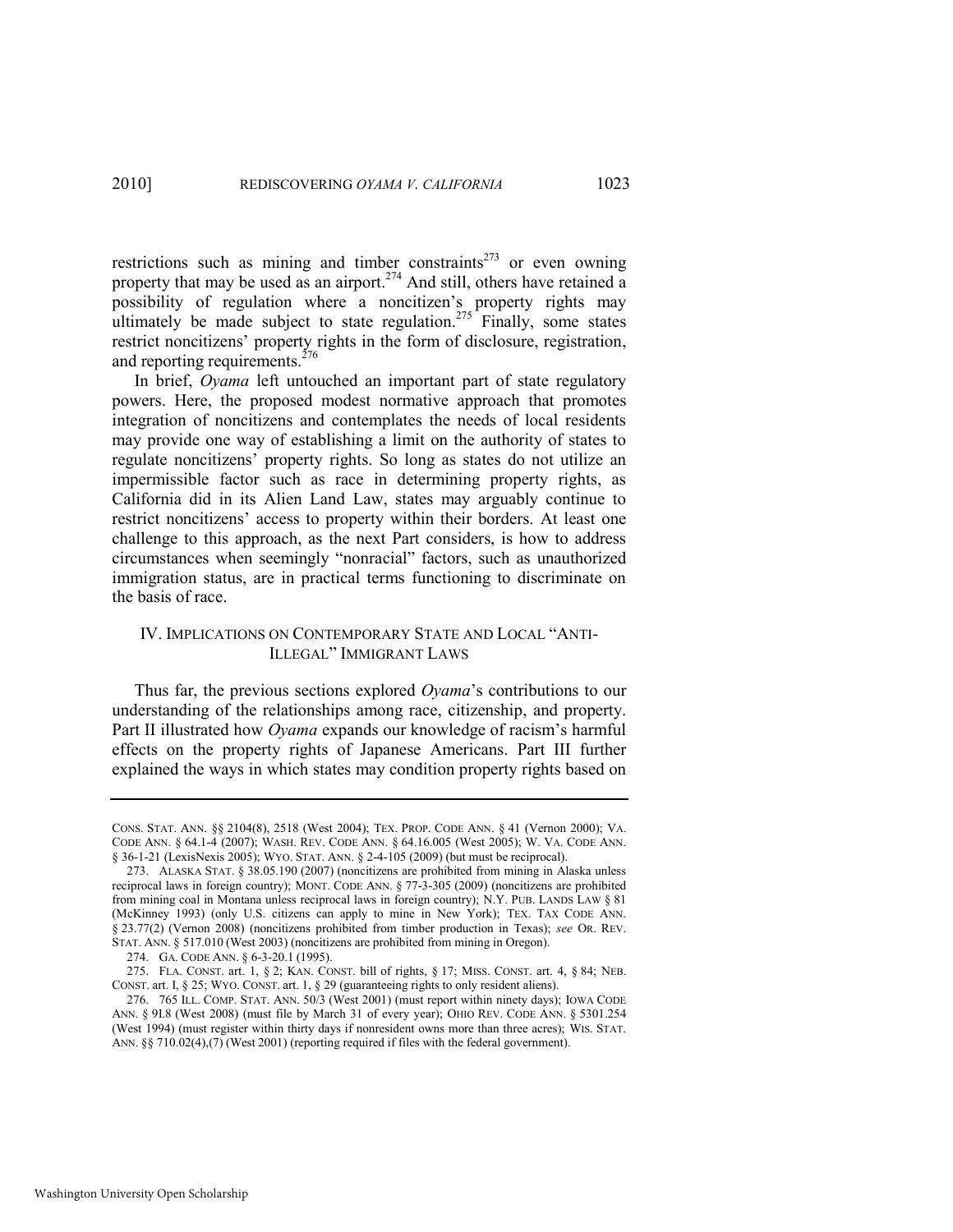noncitizenship as long as such restrictions do not racially discriminate. Overall, the foregoing analyses employed *Oyama* to reconstruct our historical comprehension of property rights as they related to citizenship and race.

This final Part shifts the conversation to current legal issues and considers *Oyama*'s contemporary implications on local housing restrictions designed to exclude unauthorized immigrants. As noted in the Introduction, in the last few years, various towns and states have enacted laws that illustrate how immigration, race, and property law are once again converging. By threatening landlords with penalties, fines, and loss of lease license, these ordinances aim to deter undocumented immigrants from residing within their borders.

Using *Oyama* as a frame of reference, this Part examines these local ordinances and considers how *Oyama* sheds new light on ways of thinking about these laws. In particular, this Part highlights normative and prescriptive approaches that may be explored in future challenges to these laws. Part IV.A conducts a comparative analysis of local housing restrictions against undocumented immigrants and California's Alien Land Law and reveals the striking parallels between them. Situated against current frustration with illegal immigration, these modern limitations on undocumented immigrants' lease rights facially seek to enforce immigration law. Closer examination of these laws, however, reveals their racialized intent to exclude Latina/os, regardless of immigration status, from particular jurisdictions. Thus, as Part IV.B more fully explains, similar to the alien land laws, these contemporary housing restrictions also implicate the property rights of U.S. citizens, including U.S. citizen children. Accordingly, Part IV.B considers the ways in which *Oyama*'s legacy of protecting the rights of citizens may help counteract contemporary local housing restrictions against undocumented tenants.

## *A. ―Illegal‖ Immigrant Relief Acts—The New Alien Land Laws*

Currently, an estimated eleven million undocumented immigrants live in the United States.<sup>277</sup> Despite calls for legislation that will not only

<sup>277.</sup> JEFFREY S. PASSEL, PEW HISPANIC CTR., THE SIZE AND CHARACTERISTICS OF THE UNAUTHORIZED MIGRANT POPULATION IN THE U.S. 2 (2006), http://pewhispanic.org/files/reports/ 61.pdf (reporting that the number of undocumented immigrants in the United States is approximately 11.1 million); Michael Hoefer et al., Dep't of Homeland Sec., *Estimates of the Unauthorized Immigrant Population Residing in the United States: January 2006*, at 1 (Aug. 2007), *available at*  http://www.dhs.gov/xlibrary/assets/statistics/publications/ill\_pe\_2006.pdf ("[t]here were an estimated 11.6 million unauthorized immigrants living in the United States as of January 2006."). It should be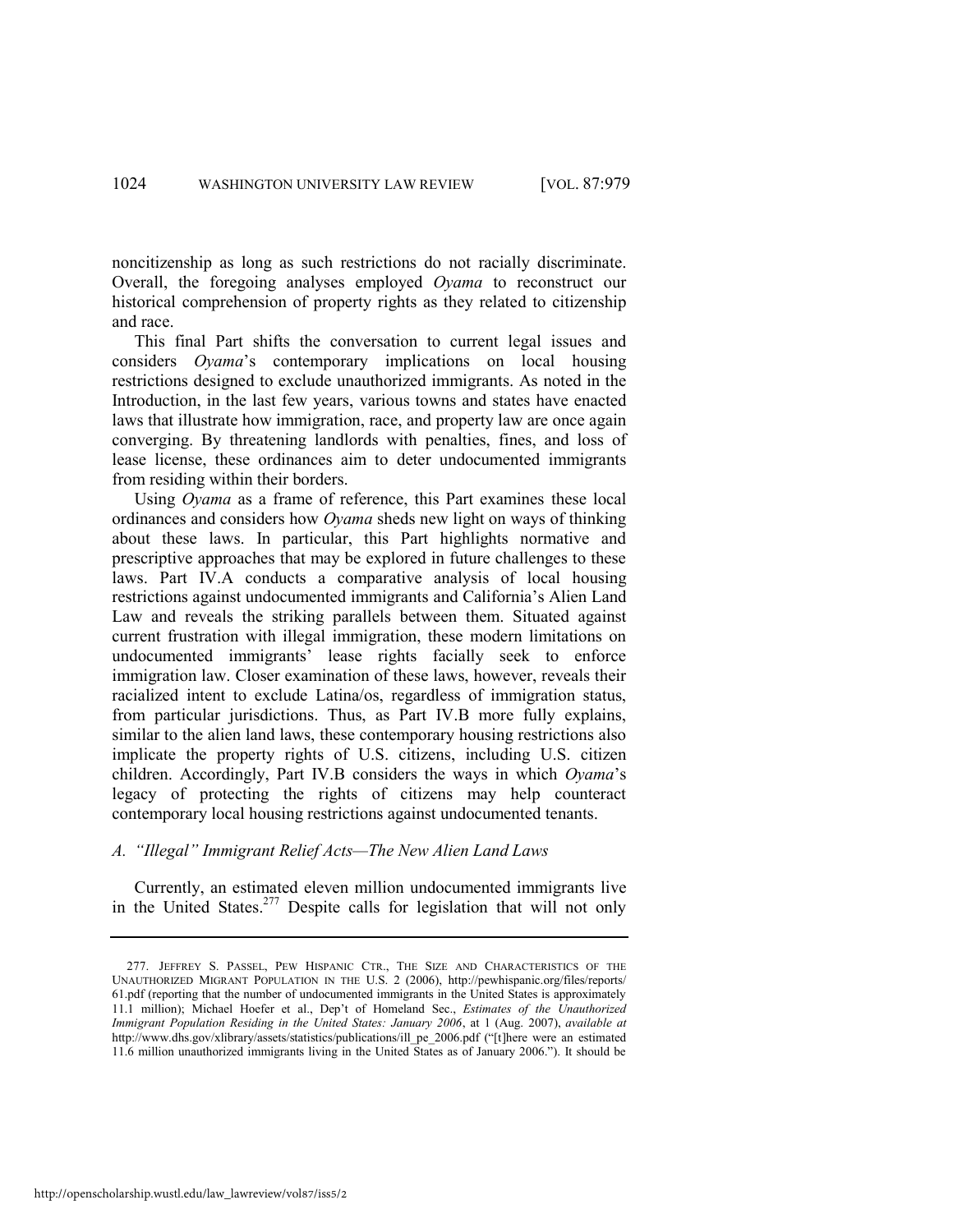determine the status of undocumented immigrants but also discourage the migration of new unauthorized noncitizens through stricter border protection, Congress has failed to pass comprehensive immigration reform.<sup>278</sup> Frustrated by Congress's legislative inaction, several cities enacted laws that sought to limit the influx of undocumented immigrants to their municipalities. In 2006 alone, states and local governments adopted more than 550 state laws and eighty local ordinances in an ad hoc attempt to limit illegal immigration.<sup>279</sup> Initiated by San Bernardino, California and popularized by Hazleton, Pennsylvania, $280$  some of these ordinances have been entitled "Illegal Immigrant Relief Acts" (IIRAs). Expressly promulgated to discourage undocumented immigrants from residing in the towns that enacted them, at least some IIRAs also sought to prevent the ability of undocumented immigrants to gain employment within the towns.<sup>281</sup> At large, these IIRAs and other local housing restrictions are part of a larger trend today of government actors limiting individual property rights in order to enforce immigration law. More narrowly, these laws demonstrate the contemporary intersection of property and immigration law.

noted that the number of unauthorized immigrants may be lower than currently estimated because there are unauthorized immigrants who have been included in these estimates even though they have claims to legal status. *See* DAVID A. MARTIN, MIGRATION POLICY INST., TWILIGHT STATUSES: A CLOSER EXAMINATION OF THE UNAUTHORIZED POPULATION 1–8 (2005), http://www.migrationpolicy. org/pubs/MPI\_PB\_6.05.pdf (arguing for estimates of unauthorized immigrants to take into account those immigrants with claims to legal status such as those spouses and children of legal permanent residents).

<sup>278.</sup> Robert Pear & Carl Hulse, *Immigrant Bill Dies in Senate; Defeat for Bush*, N.Y. TIMES, June 29, 2007, at A1 (reporting that proposed federal legislation that "called for the biggest changes to immigration law in more than 20 years, offering legal status to millions of illegal immigrants while trying to secure borders" failed to "move toward final passage.").

<sup>279.</sup> Dianne Solis, *Cities, States Tackle Illegal Immigration on Their Own: Conflicting Laws and a Bitter Divide Emerge*, DALLAS MORNING NEWS, Aug. 26, 2006, at 1A.

<sup>280.</sup> For additional information about the Hazleton, Pennsylvania ordinance, see McKanders, *supra* not[e 12.](#page-5-0) 

<sup>281.</sup> *See infra* Part IV.A. Interestingly, many of these laws have been passed in small towns that have experienced an increased population of Latino residents. For example, in Hazelton, Pennsylvania, the total population decreased from 24,730 in 1990 to 23,329 in 2000, but the Latino/Hispanic population grew from 249 to 1132 in that same time frame (an increase from one percent to nearly five percent of the total population). Other examples include Farmers Branch, Texas, which had an increase in the Latino population from 4895 to 10,241 between 1990 and 2000 (going from twenty percent to over thirty-seven percent), Riverside, New Jersey where the total population grew by only seventeen people between 1990 and 2000 while the Latino population grew by 114 people, Avon Park, Florida, which saw its Latino population nearly triple in that decade rising from 6.9% to 18.7%, Escondido, California where the Latino population more than doubled from 25,380 (1990) to 51,693 (2000) and Valley Park, Missouri, which also nearly doubled its Latino population in that decade. *See* BUREAU OF THE CENSUS, U.S. DEP'T OF COMMERCE, U.S. CENSUS REPORT (1990); BUREAU OF THE CENSUS, U.S. DEP'T OF COMMERCE, U.S. CENSUS REPORT (2000).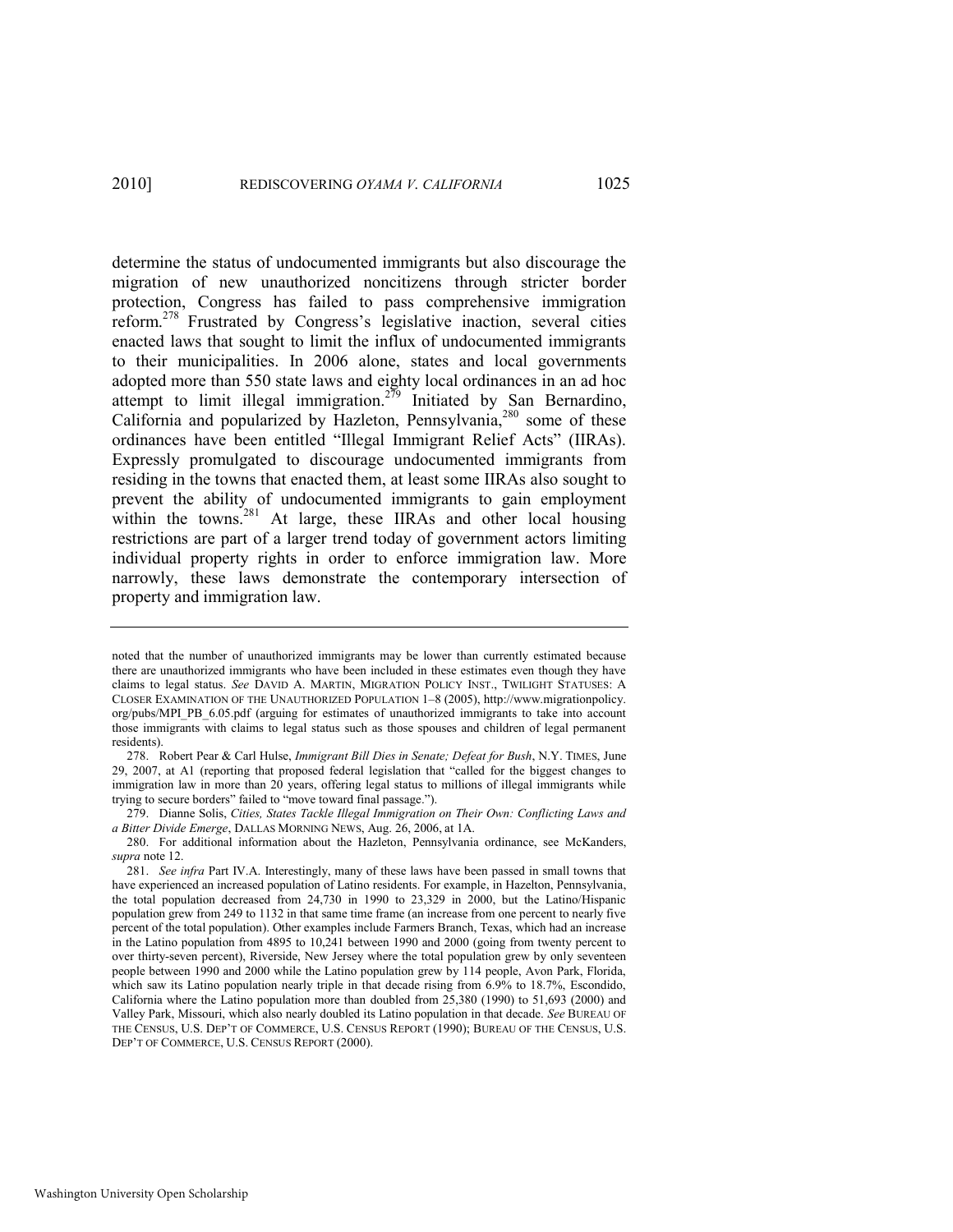Notably, closer examination of these local housing ordinances illustrates their striking similarities to the anti-Japanese alien land laws. First, local towns, and increasingly, state governments, are using a "neutral" immigration language as the basis for denying property rights.<sup>282</sup> Second, legislative history and surrounding circumstances demonstrate that the IIRAs target a racial group, in this case, mainly Latino immigrants.<sup>283</sup>

#### *1. ―Neutral‖ Language*

Similar to the alien land laws, IIRAs employ an immigration-related category to restrict noncitizens' property rights. Specifically, IIRAs use terms such as "citizenship or eligible immigration status,"<sup>284</sup> "either a U.S. citizen or an alien lawfully present"<sup>285</sup> and "illegal alien[s]"<sup>286</sup> to deny a noncitizen who lacks valid immigration status the ability to rent property.<sup>287</sup> Although these terms appear neutral, they are analogous to the "impartial" label "ineligible to citizenship" of the California Alien Land Law.

An examination of two related ordinances passed in the City of Farmers Branch, Texas—Ordinance 2903<sup>288</sup> and Ordinance 2952<sup>289</sup> illustrates the ways in which municipalities today have utilized property

287. The use of citizenship or legal status in obtaining a leasehold is not new. The U.S. Department of Housing Urban Development (HUD) requires evidence of citizenship or immigration status to qualify for HUD's Section  $\bar{8}$  housing program, which provides for "a uniform and nondiscriminatory certification process for citizenship and immigration status.‖ *See* Farmers Branch, Tex., Ordinance No. 2903, § 1 (May 22, 2007) (referencing 24 C.F.R. §§ 5.001–5.504 (2008), which outline the general HUD provisions including the requirement of citizenship or legal immigration status for assistance). It should be emphasized, however, that Ordinance No. 2903 was broader in scope because it applied to rental agreements in the private apartment market.

288. Ordinance 2903 repealed two earlier versions, Ordinances 2892 and 2900. *See* Villas at Parkside Partners v. City of Farmers Branch, 577 F. Supp. 2d 858, 861–62 (N.D. Tex. 2008) (explaining that Ordinance 2903 replaced Ordinances 2892 and 2900). The city council repealed the earlier ordinances because a "state court issued a temporary restraining order enjoining implementation of Ordinance 2892 . . . finding that [it] ‗may have been approved and adopted in violation of the Texas Open Meetings Act." *Id.* at 861.

289. Farmers Branch, Tex., Ordinance No. 2952, § 1(B)(5) (Jan. 22, 2008), *available at*  http://www.ci.farmers-branch.tx.us/sites/default/files/Ordinance%20No%202952.pdf.

<sup>282.</sup> *See infra* Part IV.A.1*.* 

<sup>283.</sup> *See infra* Part IV.A.2*.*

<sup>284.</sup> Farmers Branch, Tex., Ordinance No. 2903, § 3(B)(1) (May 22, 2007).

<sup>285.</sup> Hazleton, Pa., Ordinance 2006-40, § 7 (Dec. 13, 2006); *see also* Farmers Banch, Tex., Ordinance No. 2952 § 1(B)(5) (Jan. 22, 2008).

<sup>286.</sup> Riverside, N.J., Ordinance 2006-16, § 5 (July 27, 2006) (prohibiting renting property to "illegal alien[s]"); Escondido, Cal., Ordinance No. 2006-38 R, § 16E-1 (Oct. 10, 2006) (proscribing "harboring [of] illegal aliens"); County of Cherokee, Ga., Ordinance No. 2006-003, § 18-503 (Dec. 5, 2006) (same).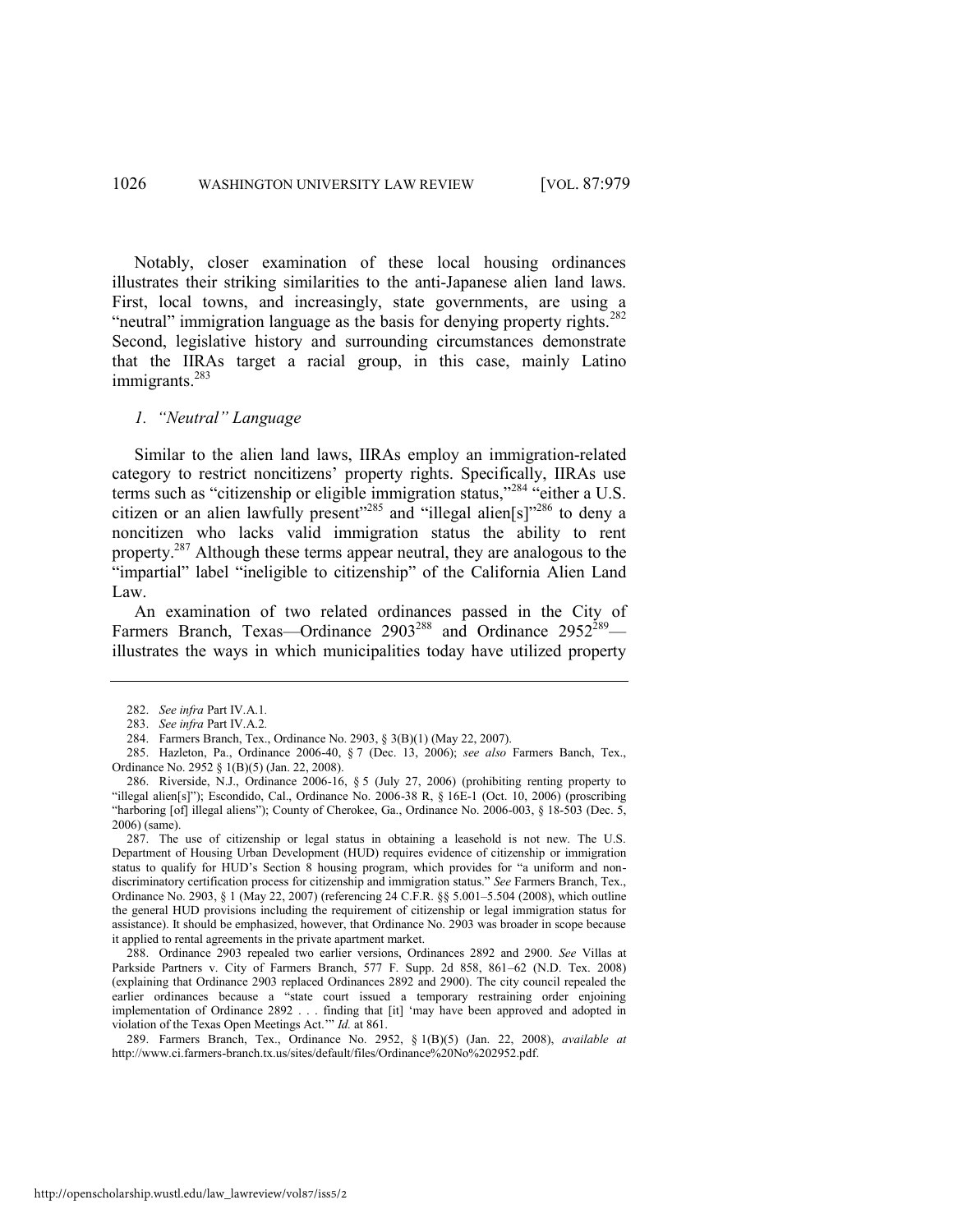law in tandem with federal immigration law to restrict the property rights of undocumented immigrants. Although they differ in some ways, they both demonstrate the intent of denying undocumented immigrants the ability to reside within the city.<sup>290</sup>

The Farmers Branch City Council adopted Ordinance 2903 on January 22,  $2007^{291}$  and, in a local election held on May 12, 2007, nearly seventy percent of Farmers Branch voters approved the ordinance.<sup>292</sup> Ordinance 2903 solely targeted rental lease agreements.<sup>293</sup> Under the ordinance, the owner or property manager must obtain evidence of citizenship or eligible immigration status prior to entering into any new leases or rental renewals from each tenant family.<sup>294</sup> Indeed, the law required each resident—except for family members who are minor children or sixty-two years of age or older—to submit such evidence.<sup>295</sup> United States citizens or nationals may submit a signed declaration of U.S. citizenship or U.S. nationality along with the presentation of a U.S. passport "or other appropriate documentation in a form designated" by the Immigration and Customs Enforcement Department ("ICE").<sup>296</sup> "Non-citizens" (defined as persons who are neither a citizen nor a national) must sign a declaration of eligible immigration status,<sup>297</sup> "[a] form designated by ICE as acceptable evidence of immigration status,<sup> $298$ </sup> and "[a] signed verification consent form."<sup>299</sup> The owner or property manager would then have to review the original forms to verify U.S. citizenship or immigration status and retain photocopies for at least two years after the end of the lease. $300$  Any

<sup>290.</sup> *See id.* at pmbl. ("WHEREAS, aliens not lawfully present in the United States, as determined by federal law, do not meet such conditions as a matter of law when present in the City of Farmers Branch  $\dots$ .").

<sup>291.</sup> *See Villas at Parkside*, 577 F. Supp*.* at 861 (stating that the Farmers Branch City Council repealed Ordinance 2892 and adopted Ordinance 2903). Around that same time, Farmers Branch also passed Resolution No. 2006-130, entitled "Resolution Declaring English as the Official Language of the City of Farmers Branch." To date, twenty-seven states have passed laws declaring English to be the official language. Howard Witt, *English-only Movement Worries Latino*, SAN JOSE MERCURY NEWS, Oct. 15, 2006.

<sup>292.</sup> The ordinance provided for an election that would enable the voters of Farmers Branch to approve or reject the law. *See Villas at Parkside*, 577 F. Supp. 2d at 861. On May 12, 2007, the results of the election showed that 4058 of the voters voted in favor of the law and 1941 voted against it. *Id. See also* Stephanie Sandoval, *Immigrant Proposal Wins Easily*, DALLAS MORNING NEWS, May 13, 2007, at 1A.

<sup>293.</sup> *See Villas at Parkside*, 577 F. Supp. 2d at 861.

<sup>294.</sup> Farmers Branch, Tex., Ordinance No. 2903, §§ 2, 4(i) (May 22, 2007).

<sup>295.</sup> *Id.* § 3(B)(3).

<sup>296.</sup> *Id.* § 3(B)(3)(i).

<sup>297.</sup> *Id.* § 3(B)(3)(ii)(a).

<sup>298.</sup> *Id.* § 3(B)(3)(ii)(b).

<sup>299.</sup> *Id.* § 3(B)(3)(ii)(c).

<sup>300.</sup> *Id.* § 3(B)(4)(i).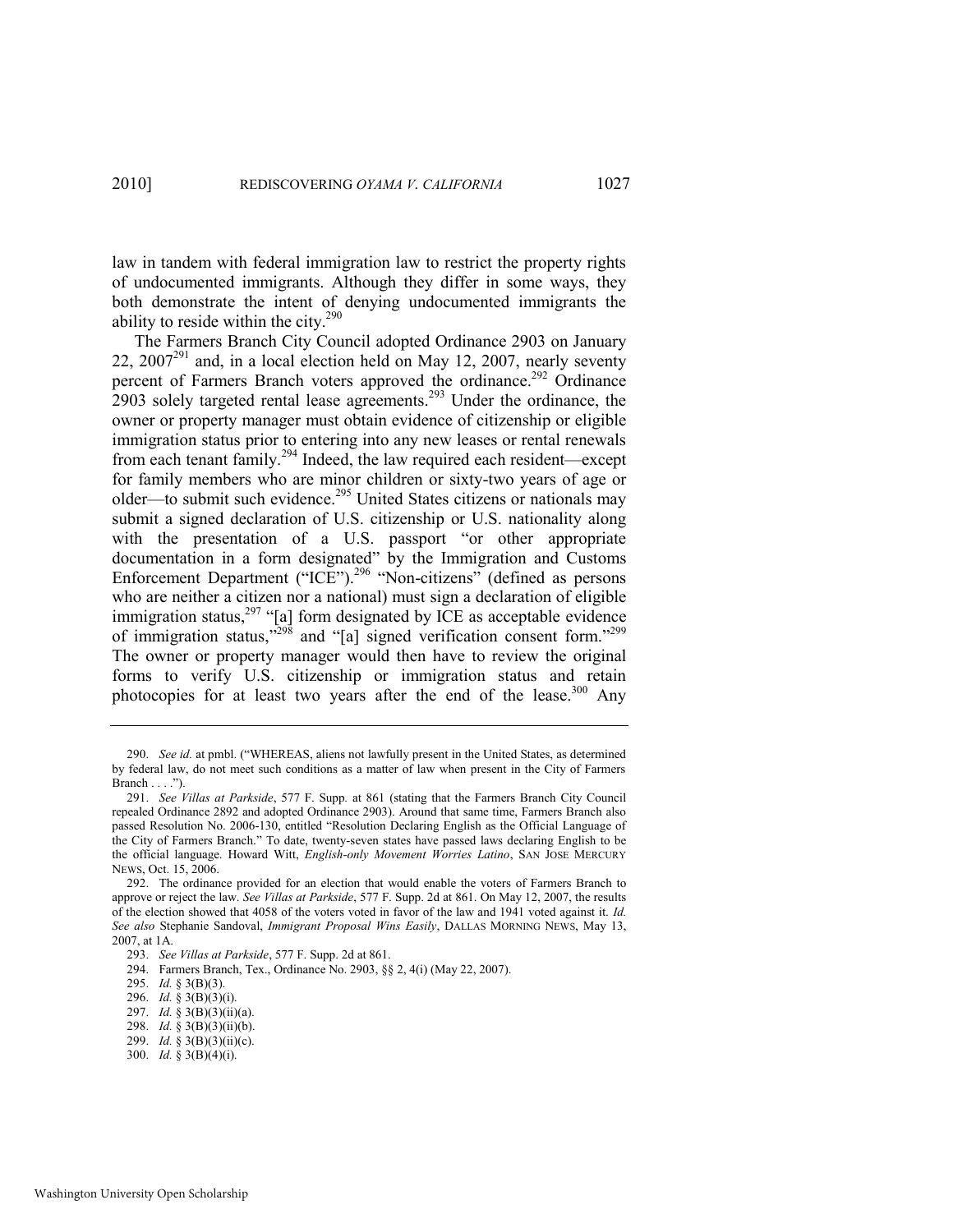violation of the law would constitute a misdemeanor, carrying a maximum penalty of \$500 for each day "on which a violation occurs or continues."301

Ordinance 2952 emerged in the wake of Ordinance 2903 while the latter was embroiled in litigation.<sup>302</sup> While waiting for a court to decide the constitutionality of Ordinance 2903, Farmers Branch decided to pass Ordinance 2952. Similar to its earlier counterpart, Ordinance 2952 aimed to limit the ability of undocumented immigrants to live in Farmers Branch. It differed, however, in at least two respects. First, the city sought to create a residential occupancy license that all persons age eighteen or older would need to obtain prior to "occupying any leased or rented singlefamily residence<sup>303</sup> or  $\cdot$ any leased or rented apartment.<sup>304</sup> The ordinance proscribed landlords from renting their homes or apartments to persons who did not have a residential occupancy license.<sup>305</sup> Charging a fee of five dollars for the issuance of the license, the city mandated all occupants to submit to a building inspector an application that included a signed declaration of one's U.S. citizenship or nationality. A person who was not a U.S. citizen or national had to provide to a building inspector an ―identification number assigned by the federal government that the occupant believes establishes his or her lawful presence in the United States."<sup>306</sup> A person, however, could still obtain a license after declaring that she did not know of any federally-issued identification number. $307$ 

Second, Ordinance 2952 differed from Ordinance 2903 by placing the obligation on the city and not private landlords the obligation of verifying a tenant's authorized immigration status.<sup>308</sup> That is, the ordinance requires the building inspector, a local employee, to contact the federal government to determine her lawful presence by submitting the occupant's identity and other information.<sup>309</sup> Establishing procedures that the building inspector must follow concerning the verification process, Ordinance 2952 ultimately mandates revocation of the residential occupancy license to both occupant and landlord or lessor if the federal government reports that the occupant lacks lawful presence.<sup>310</sup>

- 309. *Id.* § 1(D)(1).
- 310. *Id.* § 1(D)(4).

<sup>301.</sup> *Id.* § 6.

<sup>302.</sup> *See infra* Part IV.B.1.

<sup>303.</sup> Farmers Branch, Tex., Ordinance No. 2952, § 1(B)(1).

<sup>304.</sup> *Id.* § 3(B)(1).

<sup>305.</sup> *Id.* § 1(C)(4); *see also id.* § 3(C)(4).

<sup>306.</sup> *Id.* § 1(B)(5); *see also id.* § 3(B)(5).

<sup>307.</sup> *Id.* § 1(B)(5); *see also id.* § 3(B)(5).

<sup>308.</sup> *Id.* § 1(D); *see also id.* § 3(D).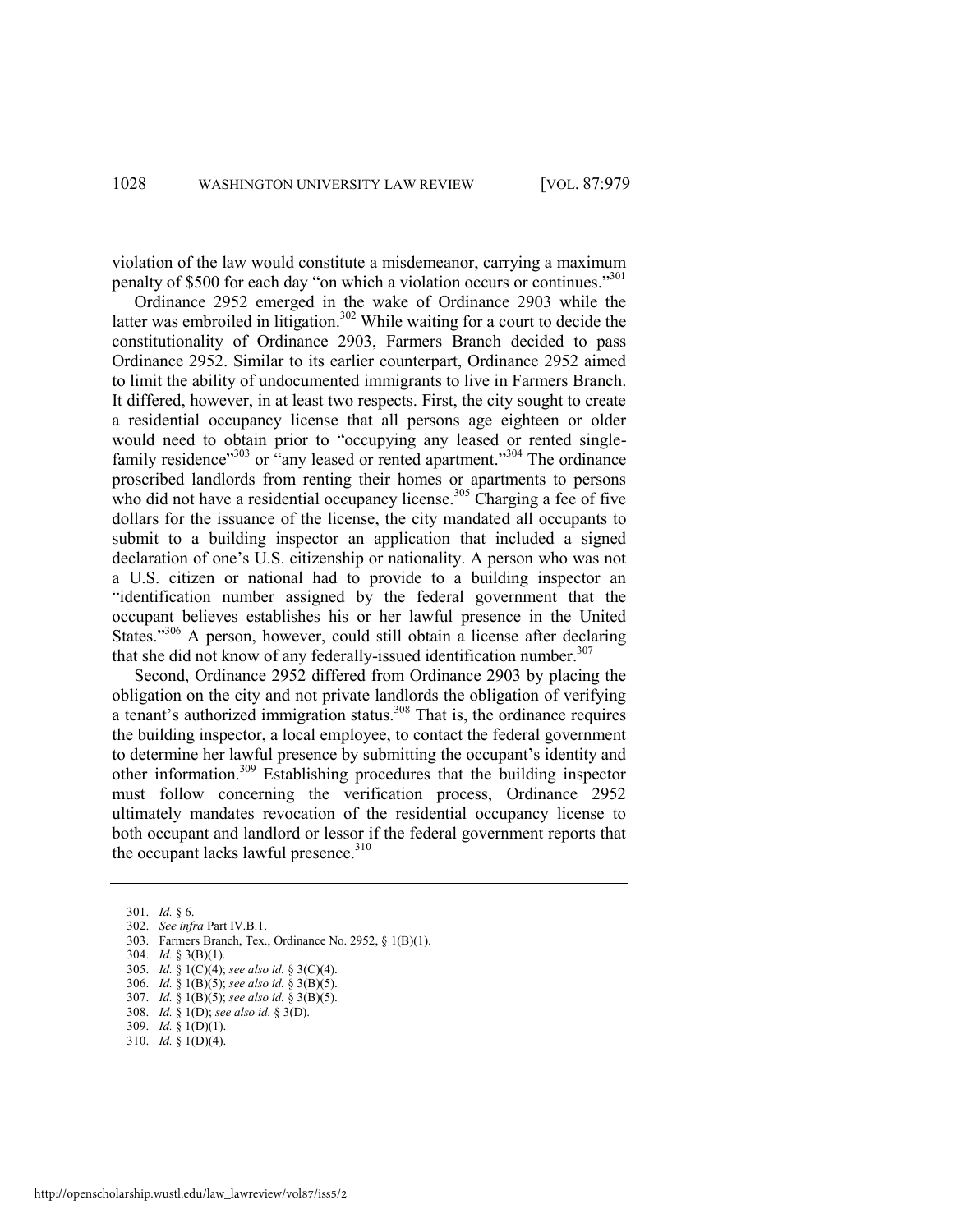As the foregoing discussion made clear, both Ordinance 2903 and 2952 condition one's ability to rent property on proof of valid immigration status. Notably, by limiting a noncitizen's access to property, both ordinances are analogous to the alien land laws. Admittedly, in at least two respects, the ordinances differ from the alien land laws both with regard to the nature of the property restriction as well as the type of immigration status at issue. The form of property restriction under both ordinances limiting the right to rent property—is distinct from the restriction under the California Alien Land Law which proscribed the right to own property. The difference between the type of property interest at stake—ownership and lease—is, of course, not an inconsiderable difference.<sup>311</sup> The right to own property, particularly in the nature of fee simple absolute, is considered a "bigger stick" within the bundle of property rights than the right to rent property.<sup>312</sup>

Nevertheless, the ability to rent property confers an individual and her family with important attributes of membership in the community in the same way that the right to own property has historically provided a person with membership rights.<sup>313</sup> For instance, and perhaps most important today, the right to reside in a community either vis-à-vis home ownership or renting someone else's property enables one's child to acquire a public education. Indeed, as Goodwin Liu has argued, the right to equal educational opportunity is linked to notions of membership in a community. $314$ 

Moreover, the California Alien Land Law's "ineligible to citizenship" provision is recognizably distinguishable from the restriction based on "immigration status" under Ordinances 2903 and 2952. The first, of course, focuses on a noncitizen's inability to become a formal member of the country. The latter refers to a noncitizen who is considered here without proof of valid status because she either entered the country without authorization or overstayed her authorized visitation. Unlike the noncitizen ineligible for citizenship, the undocumented immigrant is not

<sup>311.</sup> Indeed, home ownership is "held in high cultural esteem, as American as apple pie and baseball." D. Benjamin Barros, *Home as a Legal Concept*, 46 SANTA CLARA L. REV. 255, 255 (2006).

<sup>312.</sup> *See* Joseph William Singer, *No Right to Exclude: Public Accommodations and Private Property*, 90 Nw. U. L. REV. 1283, 1473 (1996) (calling fee simple absolute ownership "capacious" and best "captures the concept of property rights that are contextually defined"). *Cf.* Des Moines City Ry. Co. v. City of Des Moines, 159 N.W. 450, 453 (Iowa 1916) ("An estate which may last forever is a fee. If it may end on the happening of a merely possible event, it is a determinable or qualified fee.").

<sup>313.</sup> *See supra* Part III.

<sup>314.</sup> *See* Goodwin Liu, *Education, Equality, and National Citizenship*, 116 YALE L.J. 330, 344–48 (2006).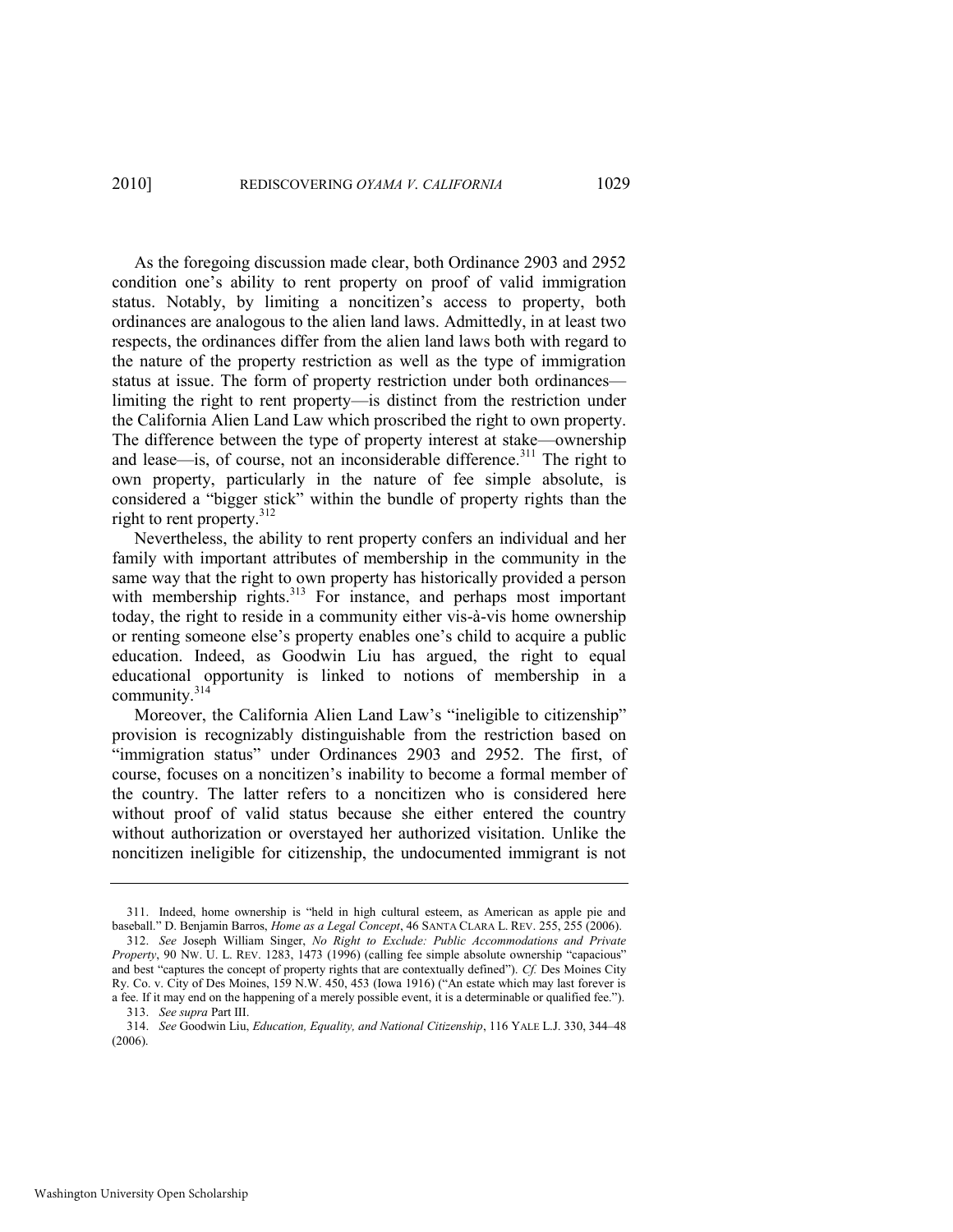authorized to remain in the country and consequently has limited claim to remain in the country.

Despite these acknowledged differences, the intersection between immigration law and property law is evident. Both Ordinance 2903 and Ordinance 2952, like the California Alien Land Law, utilize an immigration-related category to limit a noncitizen's property right. Similar to California, the City of Farmers Branch invoked its police powers to pass the law.<sup>315</sup> Claiming local authority over the regulation of property law, Farmers Branch argued that ultimately, the housing restrictions fell within the traditionally held powers of the city to protect the safety and welfare of its citizens.<sup>316</sup> Critically, this position articulates the earlier arguments of California and Washington regarding their authority to restrict noncitizens' rights to own property that the Supreme Court upheld in *Terrace* and did not revisit in *Oyama.* 

#### *2. Legislative History Demonstrates Racial Bias*

The Farmers Branch ordinances are also comparable to California's Alien Land Law upon further examination of their legislative history and intended effect to exclude racialized noncitizens. Because Ordinance 2903 is the precursor to Ordinance 2952, they share the same legislative origin. In passing Ordinance 2903, the Farmers Branch City Council expressed that "in response to the widespread concern of future terrorist attacks following the events of September 11, 2001, landlords and property managers throughout the country have been developing new security procedures to protect their buildings and residents."<sup>317</sup> Consequently, it concluded that a necessity existed to "adopt citizenship and immigration certification requirements for apartment complexes to safeguard the public<sup>3318</sup> and "to promote the public health, safety, and general welfare of the citizens of the [City of Farmers Branch]. $\frac{319}{2}$ 

Yet, closer analysis of both Ordinance 2903 and Ordinance 2952's common legislative history reveals evidence of animus against undocumented immigrants, specifically Latino immigrants. In this way, Ordinance 2903 is analogous to the California Alien Land Law's goal of

316. *See id.* 

318. *Id.* 

<sup>315.</sup> *See* Farmers Branch, Tex., Ordinance No. 2952 (Jan. 22, 2008) ("The City of Farmers Branch is authorized to adopt ordinances pursuant to its police power to protect the health, safety, and welfare of its citizens  $\dots$ .").

<sup>317.</sup> Farmer's Branch, Tex., Ordinance No. 2903 (May 22, 2007).

<sup>319.</sup> *Id.*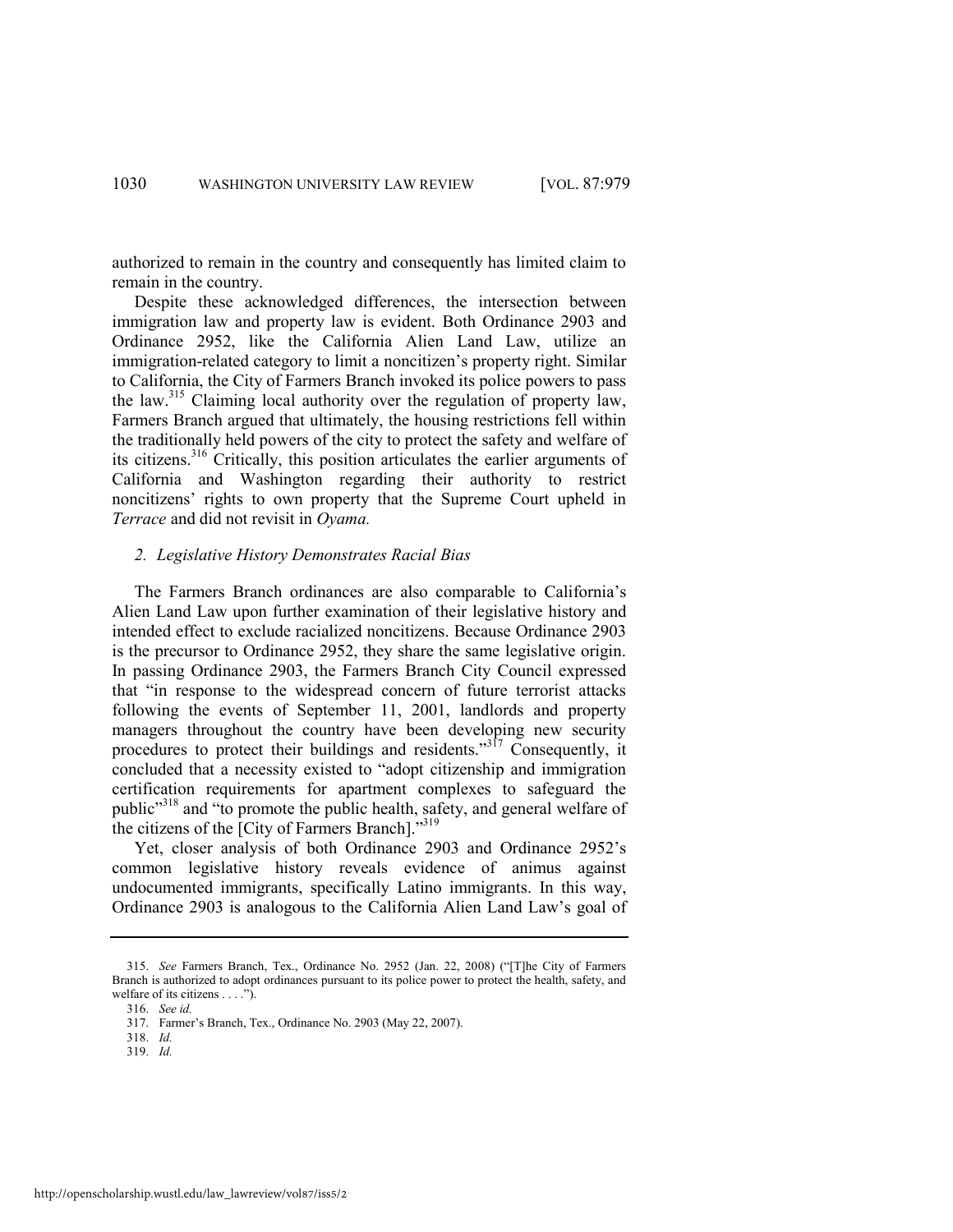excluding Japanese Americans from California. Farmers Branch City Council member Tim O'Hare, the sponsor of the original bill, $320$  summed up the general consensus: Farmers Branch will be "better off without illegal immigrants because they have caused an increase in crime, lowered property values and lowered standards in local schools."<sup>321</sup> Mr. O'Hare claimed that real estate agents and teachers have told him in private that undocumented immigrants have hurt the city. $322$ 

Additional statements from Mr. O'Hare illustrate that by "undocumented immigrants," he meant Latinos. He stated in particular, for example, that the city's commercial center "just kept filling up with Spanish-speaking businesses and restaurants . . . You don't need seven or eight Mexican restaurants in one center. . . . If you have 10 restaurants three blocks from your house, do you want all of them to be Italian?"323 Other supporters of Ordinance 2903 indicated their concern about declining quality in public schools due to undocumented immigrants, particularly those with limited English proficiency.<sup>324</sup> Indeed, the student population increased by twenty-two percent in the past ten years, and the amount of limited English-speaking students doubled from twelve percent to twenty-four percent.<sup>325</sup> Finally, some residents have expressed concerns about undocumented immigrants showing "a general lack of respect" and "are part of drug and gang problems."<sup>326</sup>

Those who supported restrictions on housing for undocumented immigrants shared similar sentiments when the Farmers Branch City Council enacted Ordinance 2952. In helping to unanimously pass the ordinance, Council member David Koch explained that the city was

<span id="page-53-1"></span><span id="page-53-0"></span>

<sup>320.</sup> Mr. O'Hare is now the mayor of Farmers Branch. *See* Brandon Formby & Ian McCann, *Tim O'Hare Wins Farmers Branch Mayor's Race*, DALLAS MORNING NEWS, May 11, 2008, *available at* http://www.dallasnews.com/sharedcontent/dws/news/politics/local/stories/051108dnmetimmigmayors. e9ebdfc7.html.

<sup>321.</sup> Thomas Korosec, *Backers Hope Laws Reverse Suburb's Decline*, HOUSTON CHRONICLE, Nov. 19, 2006, at A15 (reporting on a previous interview with Tim O'Hare).

<sup>322.</sup> Patrick McGee, *Public Opinion Doesn't Follow the Numbers*, FORT WORTH STAR-TELEGRAM, Feb. 5, 2007, at 11A. O'Hare claims to dispute the negative effect of illegal aliens is "just" plain ignorant." See id.

<sup>323.</sup> Patrick McGee, *Texas City Divided over Illegal Immigration*, CHARLESTON GAZETTE AND DAILY MAIL, Jan. 27, 2007, at 1C. Mr. O'Hare adds, "you look at who's in the school, and you can figure it out pretty quick . . . [t]here's no question Farmers Branch has a lot of illegal immigrants here." *Id.* 

<sup>324.</sup> McGee, *supra* note [322,](#page-53-0) at 11A. "A lot of times, the teachers are focusing on the students who don't speak English very well," said Farmers Branch resident Rick Johnson. *Id.* Tom Bohmier pointed to the soaring student population due to the over-packing of illegal immigrants into apartments. *See id.*

<sup>325.</sup> *See id.*

<sup>326.</sup> McGee*, supra* note [323,](#page-53-1) at 1C.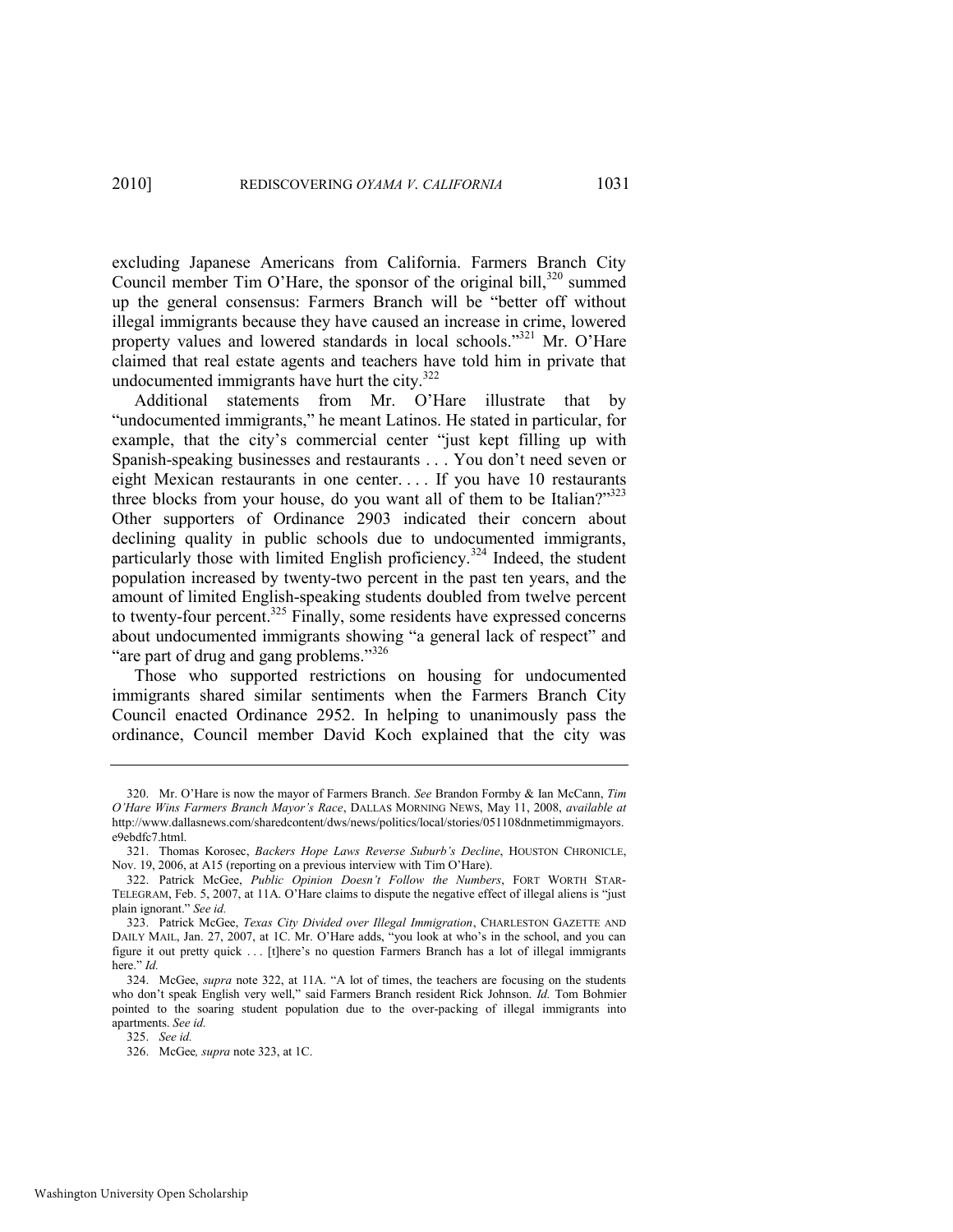"willing to stop the insanity . . . of doing nothing, the insanity of turning a blind eye towards illegal immigration and impact."<sup>327</sup> Another Council member, Jim Smith, expressed the desire to also ban employers from hiring undocumented workers.<sup>328</sup>

Collectively, these statements illuminate animus toward unauthorized immigrants in ways reminiscent of the sentiments expressed during the enactment of California's Alien Land Law.<sup>329</sup> The animosity against Latinos becomes even more prominent when one examines the local interests that the ordinance is asserted to protect. The rise of unauthorized immigrants in Farmers Branch, for example, has been blamed for declining property values, increased crimes and lower educational system. Yet, studies have shown that, in fact, property values have gone up, crimes have decreased and the educational system has improved in Farmers Branch<sup>330</sup>

#### *B. Oyama's Legacy*

The unmistakable similarities between the California Alien Land Law and IIRAs call for an examination of how *Oyama* contributes to contemporary analysis of these laws. Ultimately, as this Part contends, *Oyama* serves to remind us of how apparently "neutral" laws designed to restrict noncitizens property rights may easily curb the rights and privileges of citizens on the basis of race or national origin. Thus, through the lens of citizenship, *Oyama* offers a warning signal of the ease with which local housing laws may easily slip from denying housing to undocumented immigrants to also excluding Americans.

Contemporary litigation and doctrinal framing of the underlying legal issues surrounding the IIRAs have focused primarily on how these local laws violate the preemption doctrine.<sup>331</sup> Strategically, relying on the

http://openscholarship.wustl.edu/law\_lawreview/vol87/iss5/2

<sup>327.</sup> *See* Stephanie Sandoval, *Farms Branch Bans Illegal Immigrants from Renting Houses*, DALLAS MORNING NEWS, Jan. 23, 2008, *available at* [http://www.dallasnews.com/sharedcontent/dws/](http://www.dallasnews.com/sharedcontent/dws/dn/latestnews/stories/012308dnmetfbrentals.2c1fcca.html)  [dn/latestnews/stories/012308dnmetfbrentals.2c1fcca.html](http://www.dallasnews.com/sharedcontent/dws/dn/latestnews/stories/012308dnmetfbrentals.2c1fcca.html) (critiquing the city for not adequately addressing illegal immigration).

<sup>328.</sup> *See id.* (proposing the imposition of penalties to employers who continue to hire undocumented workers).

<sup>329.</sup> They are also similar to expressions of anti-Latino hatred by California voters in the early 1990s when Proposition 187 was being debated. *See* Johnson, *supra* not[e 57,](#page-15-3) at 1285–91.

<sup>330.</sup> McGee, *supra* note [322,](#page-53-0) at 11A.

<sup>331.</sup> *See, e.g.*, Villas at Parkside Partners v. City of Farmers Branch, 577 F. Supp. 2d 858, 865–76 (N.D. Tex. 2008) (conducting a preemption analysis of Farmers Branch IIRA); Lozano v. City of Hazleton, 496 F. Supp. 2d 477, 517–33 (M.D. Pa. 2007) (providing a preemption analysis of Hazleton IIRA). For the most part, this approach has been effective because courts have generally accepted the argument that the local governments that have passed the IIRAs are in fact preempted by Congress's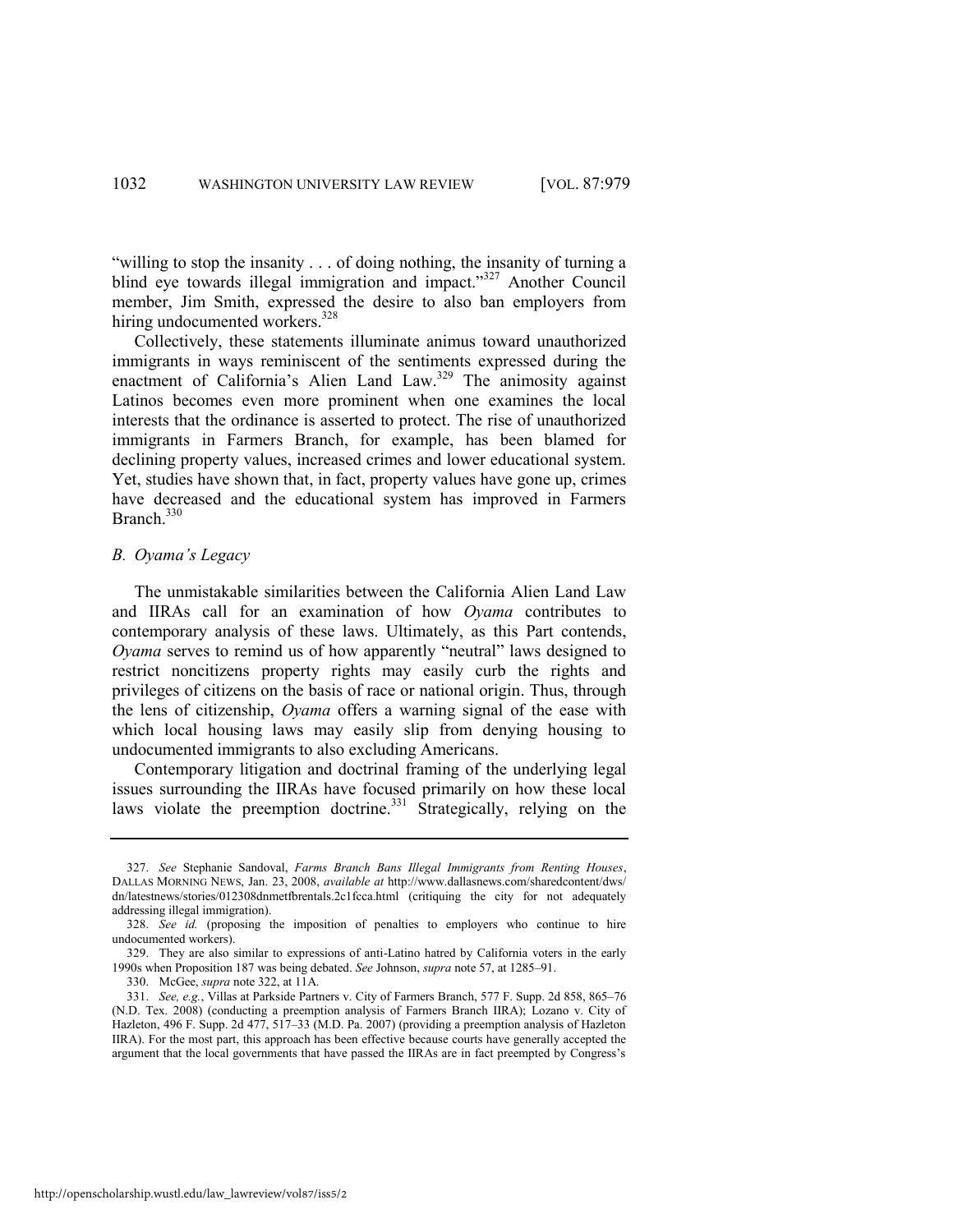<span id="page-55-0"></span>preemption doctrine is preferable because of the difficulty of proving discrimination claims. $332$ <sup>t</sup> Moreover, the application of the preemption doctrine, as previously discussed, has successfully led to the invalidation of some state and local laws that target unauthorized noncitizens.<sup>333</sup>

Yet, the struggle between federal and state/local control over immigration is far from settled and suggests the need to continue to examine equal protection law's ability to address the validity of IIRAs and other local housing restrictions against undocumented immigrants. Indeed, recent federal appellate court decisions reflect a conflict in the courts about the preemption doctrine and the scope of immigration regulation.<sup>334</sup> Consequently, opponents of the IIRAs will need to continue considering other avenues for challenging their constitutionality.<sup>335</sup> *Oyama* offers possibilities for considering how citizenship and equality norms may be utilized to invalidate these contemporary racial barriers to equal property rights.

#### *1. Preemption Doctrine*

The preemption doctrine, rooted in the Supremacy Clause, 336 establishes the power of Congress to preempt state and local laws, specifically those that are expressly preempted by federal law or those that are by implication interfere with or conflict with federal law.<sup>337</sup>

plenary power over immigration. *See Villas at Parkside*, 577 F. Supp. 2d at 876; *Lozano*, 496 F. Supp. 2d at 517–34.

<sup>332.</sup> *See* Serena Mayeri, *Reconstructing the Race-Sex Analogy*, 49 WM. & MARY L. REV. 1789, 1844 (2008) (explaining the difficulties of proving discrimination claims in both race and sex discrimination cases).

<sup>333.</sup> *See supra* Part IV.

<sup>334.</sup> *Compare* Chamber of Commerce v. Edmondson, 594 F.3d 742, 766–67 (10th Cir. 2010) (concluding that Oklahoma state law that enacted sanctions on employers who employed unauthorized noncitizens was preempted), *with* Chicanos Por La Causa, Inc. v. Napolitano*,* 558 F.3d 856, 864 (9th Cir. 2009) (stating that Arizona's law that enabled the state to revoke business licenses was not preempted by federal law)*.* 

<sup>335.</sup> A few scholars have already explored the validity of IIRAs in contexts other than the preemption doctrine. *See, e.g.*, Oliveri, *supra* not[e 12](#page-5-0) (considering IIRAs under the Fair Housing Act); L. Darnell Weeden, *Local Laws Restricting the Freedom of Undocumented Immigrants as Violations of Equal Protection and Principles of Federal Preemption*, 52 ST. LOUIS U. L.J. 479 (2008) (analyzing IIRAs under the Equal Protection Clause of the Fourteenth Amendment); Kristina M. Campbell, *Local Illegal Immigration Relief Act Ordinances: A Legal, Policy, and Litigation Analysis*, 84 DENV. U. L. REV. 1041 (2007) (examining IIRAs under various laws including the First Amendment, Fair Housing Act, and Title VI of the Civil Rights Act of 1964).

<sup>336.</sup> *See U.S. CONST. art. VI, cl. 2 ("This Constitution, and the Laws of the United States . . . shall* be the supreme Law of the Land . . . .").

<sup>337.</sup> *See* Crosby v. Nat'l Foreign Trade Council, 530 U.S. 363, 372 (2000) ("A fundamental principle of the Constitution is that Congress has the power to preempt state law.").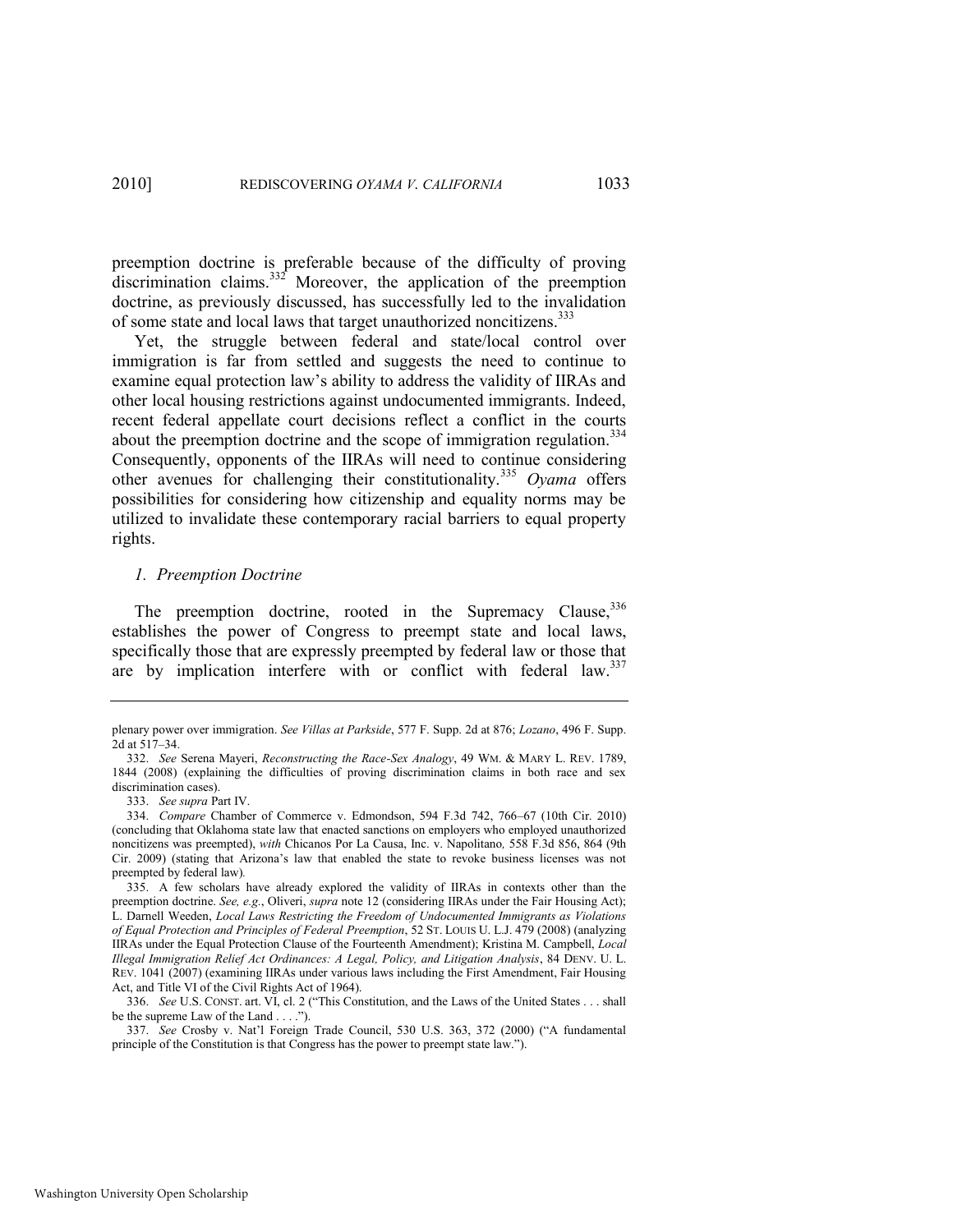Accordingly, courts have employed the preemption doctrine to invalidate state and local laws that seek to regulate immigration law and implicate Congress's sole authority to control immigration.<sup>338</sup> In the seminal case, *De Canas v. Bica*, the Supreme Court recognized that only Congress may expressly determine "who should or should not be admitted into the country, and the conditions under which a legal entrant may remain.<sup>339</sup> To determine whether a state or local law is preempted by Congress's power to regulate immigration law, *De Canas* established three tests to determine a law's validity: whether a law constitutes an impermissible regulation of immigration law, whether a law is occupying a field over which Congress expressly intended to govern, and whether the law serves as an obstacle to accomplishing Congress's goals.<sup>340</sup>

Although these particular preemption doctrinal tests developed many years after the Supreme Court decided *Oyama*, the Court did have occasion to address the federalism tension between state property law and federal immigration law in the decades before  $Oyama$ <sup>341</sup> In particular, in the series of 1923 Supreme Court cases that upheld the validity of the alien land laws of Washington and California, the Court recognized that the laws were passed under the traditional power of the states to regulate property law.

Indeed, the conflict arose a few months after *Oyama* in *Takahashi v. Fish and Game Commission*. <sup>342</sup> Typically invoked to support the exclusive congressional power in immigration law,<sup>343</sup> *Takahashi* in fact clarified the appropriate boundary between state property law and federal immigration law. In this case, the Court examined whether a California law that prohibited the issuance of a fishing license to a person ineligible for citizenship constituted a violation of his equal protection rights under the Fourteenth Amendment.<sup>344</sup> The Court invalidated the law, holding that the law conflicted with the power of Congress to regulate immigration law.<sup>345</sup>

<sup>338.</sup> *See, e.g.*, De Canas v. Bica, 424 U.S. 351 (1976).

<sup>339.</sup> *Id.* at 355.

<sup>340.</sup> League of United Latin Am. Citizens v. Wilson, 908 F. Supp. 755, 768 (C.D. Cal. 1995).

<sup>341.</sup> *See, e.g.*, Terrace v. Thompson, 263 U.S. 197, 217 (1923).

<sup>342. 334</sup> U.S. 410 (1948).

<sup>343.</sup> *See, e.g.*, Complaint, Villas at Parkside Partners v. City of Farmers Branch, 577 F. Supp. 2d 858 (N.D. Tex. 2008) (Nos. 3:06-CV-2371-L, 3:06-CV-2376-L, 3:07-CV-0061-L); Complaint, Villas at Parkside Partners v. City of Farmers Branch, Nos. 3:08-CV-1551-B, 3:03-CV-1615, 2010 WL 1141398 (N.D. Tex. Mar. 24, 2010).

<sup>344.</sup> *See Takahashi*, 334 U.S. 410.

<sup>345.</sup> *Id.* at 419 (stating that "[s]tate laws which impose discriminatory burdens upon the entrance or residence of aliens lawfully within the United States conflict with this constitutionally derived federal power to regulate immigration" law).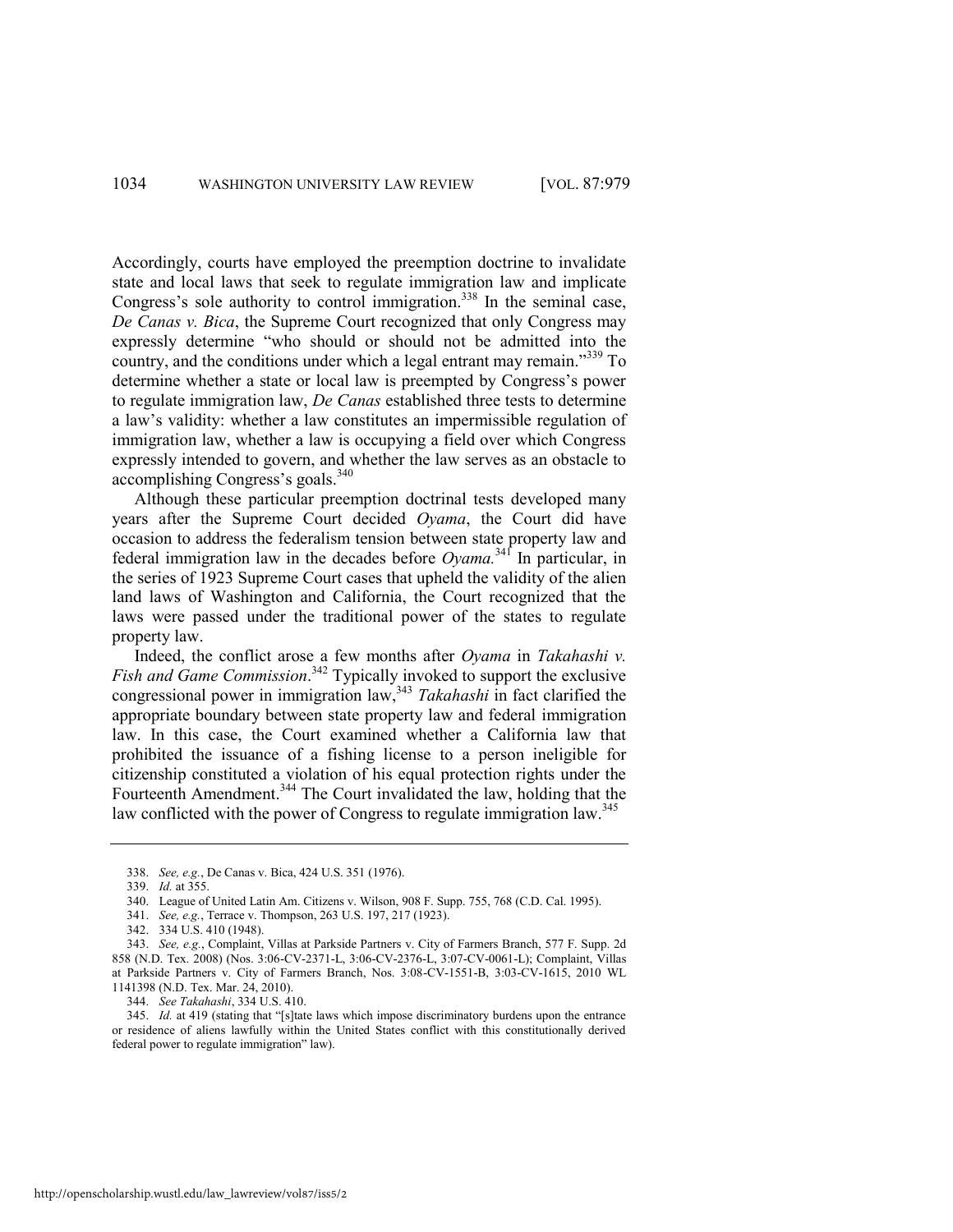Yet, the Supreme Court carefully distinguished the restriction of the Fourteenth Amendment on the provision of fishing licenses by a state  $346$ from "state laws barring aliens ineligible to citizenship from land ownership.<sup>347</sup> Although it cited *Oyama* to hint that its earlier opinion in *Terrace v. Thompson* and subsequent cases had become questionable,<sup>348</sup> the Court nevertheless emphasized that a state's right to determine the property rights of noncitizens was "a power long exercised and supported on reasons peculiar to real property. $349$ 

The Supreme Court's recognition of the authority of states to regulate noncitizens' property acknowledged in the foregoing cases, however, have not been fully considered in contemporary cases analyzing the validity of the IIRAs. Similar to litigation of the alien land laws, the central question examined in lawsuits against current local housing restrictions is whether the laws are valid exercises of state and local government police powers. Ultimately, because the IIRAs directly affect the rights of immigrants, they have been challenged under the preemption doctrine.<sup>350</sup> And, as noted earlier, these lawsuits have been largely effective. For instance, landlords and tenants who argued against the constitutionality of Ordinance 2903 and Ordinance 2952 prevailed in their claim that the law was preempted.<sup>351</sup> In *Villas at Parkside Partners v. City of Farmers Branch*  (*Villas* I), the district court held that Ordinance 2903 constituted an impermissible regulation of immigration law.<sup>352</sup> Employing *De Canas*, the court concluded that the ordinance "adopted federal housing regulations" used to determine noncitizens' eligibility for assistance" which in effect functioned to regulate immigration law.<sup>353</sup> Accordingly, the court permanently enjoined the ordinance.<sup>354</sup>

In holding that Ordinance 2903 was preempted, the court carefully distinguished the law from other local ordinances that have been upheld

352. *Villas* I, 577 F. Supp. 2d at 869.

<sup>346.</sup> *See id.* The Supreme Court also relied on Section 1981 of the Civil Rights Act of 1866. *Id*. at 419–20.

<sup>347.</sup> *Id.* at 422 (citing Terrace v. Thompson, 263 U.S. 197 (1923) and progeny).

<sup>348.</sup> *See id.* 

<sup>349.</sup> *Id.* 

<sup>350.</sup> *See* Villas at Parkside Partners v. City of Farmers Branch, 577 F. Supp. 2d 858, 865–74 (N.D. Tex. 2008) (*Villas* I); Lozano v. City of Hazleton, 496 F. Supp. 2d 477, 517–33 (M.D. Pa. 2007).

<sup>351.</sup> *Villas* I, 577 F. Supp. 2d at 879 (granting permanent injunction of Farmers Branch Ordinance 2903); Villas at Parkside Partners v. City of Farmers Branch, 496 F. Supp. 2d 757, 777 (N.D. Tex. 2007) (granting preliminary injunction of Farmers Branch Ordinance 2903).

<sup>353.</sup> *See id.*

<sup>354.</sup> *See id.* at 879.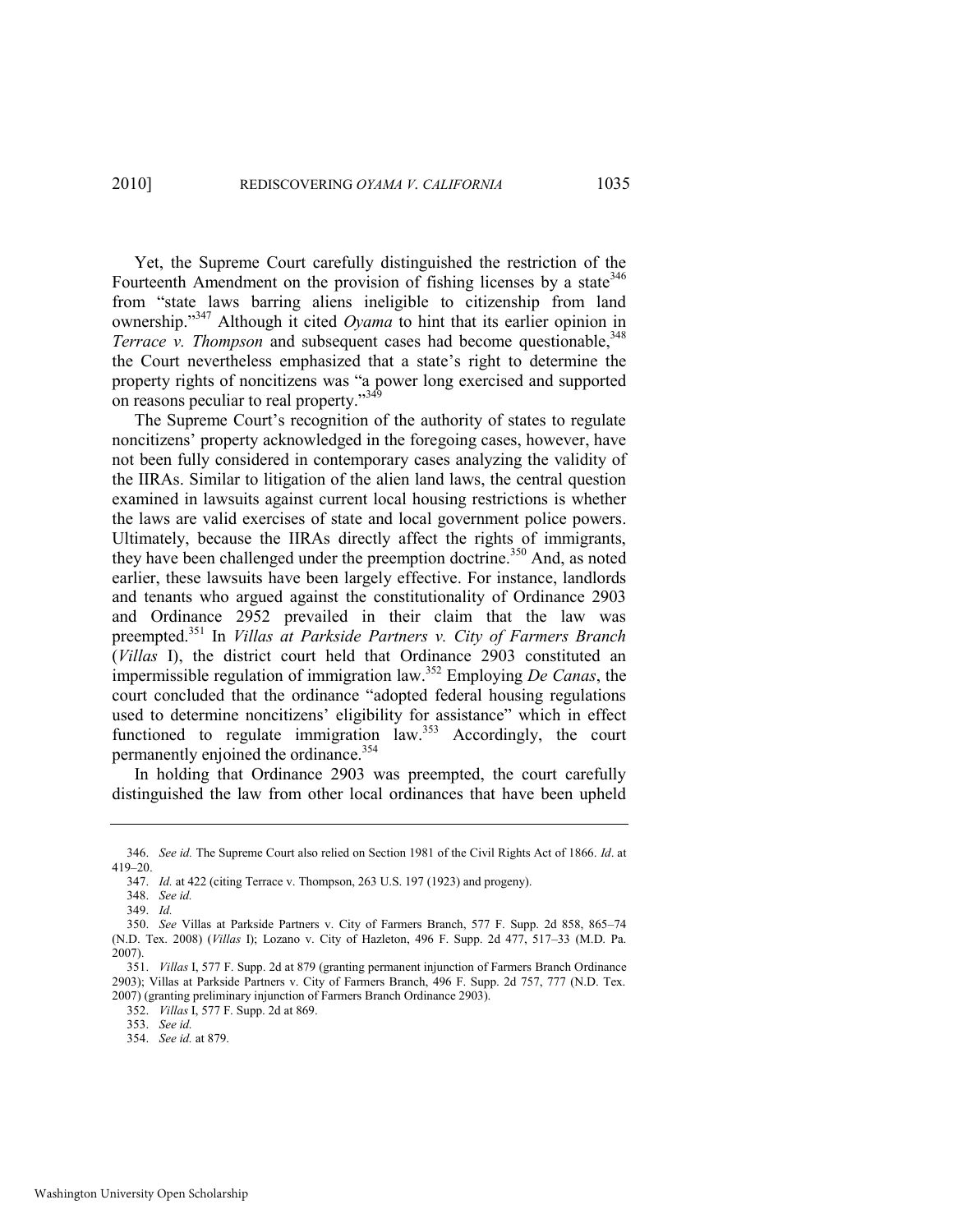recently by other courts.<sup>355</sup> In particular, the court in *Arizona Contractors Association v. Candelaria*<sup>356</sup> upheld a state law that prohibited employers from hiring undocumented employees.<sup>357</sup> In that case, the court held that the law was not preempted because the Immigration Reform and Control Act, according to the court, expressly authorized the law.<sup>358</sup> Similarly, in Gray v. City of Valley Park,<sup>359</sup> the court also upheld the constitutionality of a law that punished employers for hiring unauthorized immigrant workers.<sup>360</sup> Like the court in *Arizona Contractors*, the *Gray* court concluded that the Valley Park ordinance was consistent with the preemption doctrine.<sup>361</sup> In distinguishing the employment-related laws upheld in *Gray* and *Arizona Contractors* from Ordinance 2903, the court in *Villas at Parkside* emphasized that Ordinance 2903 applied to landlords, not employers.<sup>362</sup>

Recently, a district court struck down Ordinance 2952 and, in doing so, similarly invalidated the law under the preemption doctrine. In *Villas at Parkside Partners v. City of Farmers Branch (Villas II)*,<sup>363</sup> the district court utilized the three tests under *De Canas* to conclude that the ordinance was expressly and impliedly preempted by the Congress's immigration powers.<sup>364</sup> First, the court held that although the ordinance

356. *See Ariz. Contractors Ass'n*, 534 F. Supp. 2d at 1043.

357. *Id.* at 1052.

358. *Id.* at 1045–46.

359. No. 4:07CV00881 ERW, 2008 WL 294294 (E.D. Mo. Jan. 31, 2008) (regarding a law that suspends business licenses of employers who knowingly recruit, hire, or employ undocumented workers).

<sup>355.</sup> Gray v. City of Valley Park, Mo., No. 4:07CV00881 ERW, 2008 WL 294294, at \*31 (E.D. Mo. Jan. 31, 2008) (affirming local law that proscribed the employment of undocumented workers); Ariz. Contractors Ass'n, Inc. v. Candelaria, 534 F. Supp. 2d 1036, 1061 (D. Ariz. 2008) (same).

<sup>360.</sup> *Id.* at \*31.

<sup>361.</sup> *Id.* at \*19.

<sup>362.</sup> Villas at Parkside Partners v. City of Farmers Branch, 577 F. Supp. 2d 858, 865 (N.D. Tex. 2008). Additionally, the court stressed that the laws challenged in *Gray* and *Arizona Contractors* used a federal program established by the Department of Homeland Security, whereas Ordinance 2903 relies on classifications promulgated by the Department of Housing and Urban Development. *See id.* at 865–66.

<sup>363.</sup> Villas at Parkside v. City of Farmers Branch, Nos. 3:08-CV-1551-B, 3:03-CV-1615, 2010 WL 1141398 (N.D. Tex. Mar. 24, 2010).

<sup>364.</sup> *See id.* at \*14–19. In conducting its preemption analysis, the court noted that its analysis turned not on the parties' divergent characterizations of Ordinance 2952 but rather on the "governing legal standards." *Id.* at \*13 (explaining that the "parties [had] starkly differing characterizations of the Ordinance").

In addressing the ways in which the parties described the purpose of Ordinance 2952, the court illuminated the intersection between property and immigration. The court explained: "Plaintiffs argue the Ordinance is the latest in a series of attempts by the City to regulate the presence of illegal aliens; the City counters that the Ordinance, though touching on immigration, is instead a regulation of rental housing." *Id.* at \*13.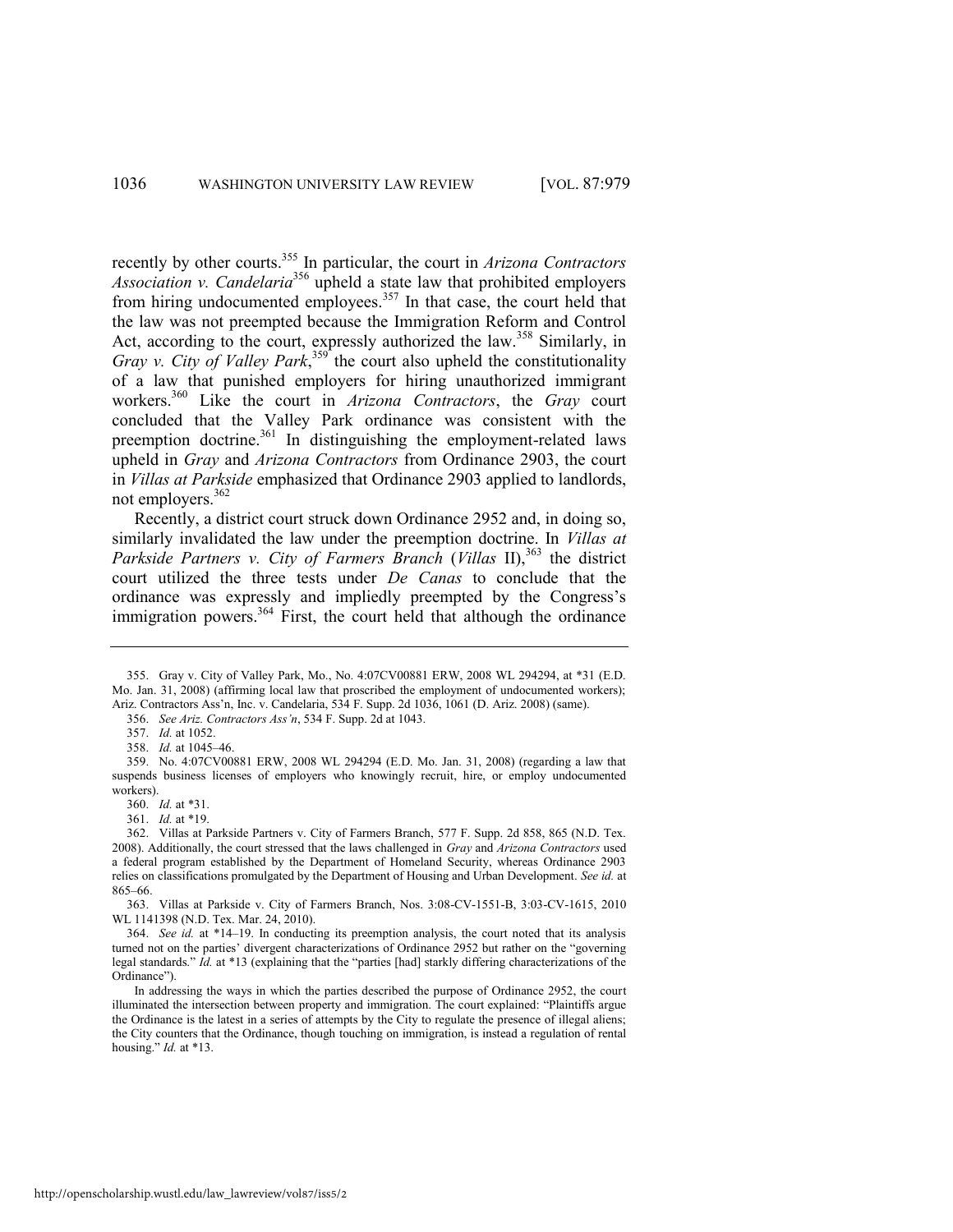relies upon federal immigration classifications of noncitizens, it nevertheless constitutes "invalid regulation of immigration" because it uses those classifications in ways not "authorized or contemplated by federal law."<sup>365</sup> Specifically, according to the court, the ordinance's new requirements imposed additional local requirements on those noncitizens who desired to live in Farmers Branch. Rejecting the city's arguments that the local housing restriction was akin to valid local laws that deny public benefits or constrain employment of undocumented noncitizens, the court explained that "[r]estrictions on residence directly impact immigration in a way that restrictions on employment or public benefits do not.<sup>3566</sup> Unlike the context of laws regarding public benefits or employment of noncitizens that may be based on expressed provisions of the Immigration and Nationality Act, Ordinance 2952 lacks such authority or source of congressional law.<sup>367</sup>

Evidently, the preemption doctrine has been successful in halting these local restrictive housing laws. From a broad perspective, federalism concerns have taken part in confirming the prominence of federal regulation of immigration and its impact on local governments' invocation of their police powers to refuse noncitizens the privilege of residing in their jurisdictions. By holding that the federal government preempts local governments from imposing such restrictions not contemplated by the federal law, courts have employed the preemption doctrine to curb the continued collision between property and immigration law.

*Oyama*'s acquiescence of the citizen/noncitizen distinction in property ownership, however, establishes that the current preemption approach to these local housing ordinances is far more complex than contemporary legal analyses provide. That is, courts have not included in their consideration of the laws the long acknowledged power of states to limit noncitizens' property rights. Arguably, *Oyama* signals the need to incorporate this long history within the preemption analysis to prevent legal decisions that may sweep too broadly and eviscerate an important and historically recognized state right. The exercise of this right, when done appropriately in ways that integrate noncitizens, could serve a powerful way of complementing—not violating—the federal government's immigration regulatory powers.<sup>368</sup>

<sup>365.</sup> *Id.* at \*16.

<sup>366.</sup> *See id.*

<sup>367.</sup> *See id.*

<sup>368.</sup> Thus, property law's integrationist approach contributes to current discussion of how state and local governments may be involved in the regulation of immigration law in ways that do not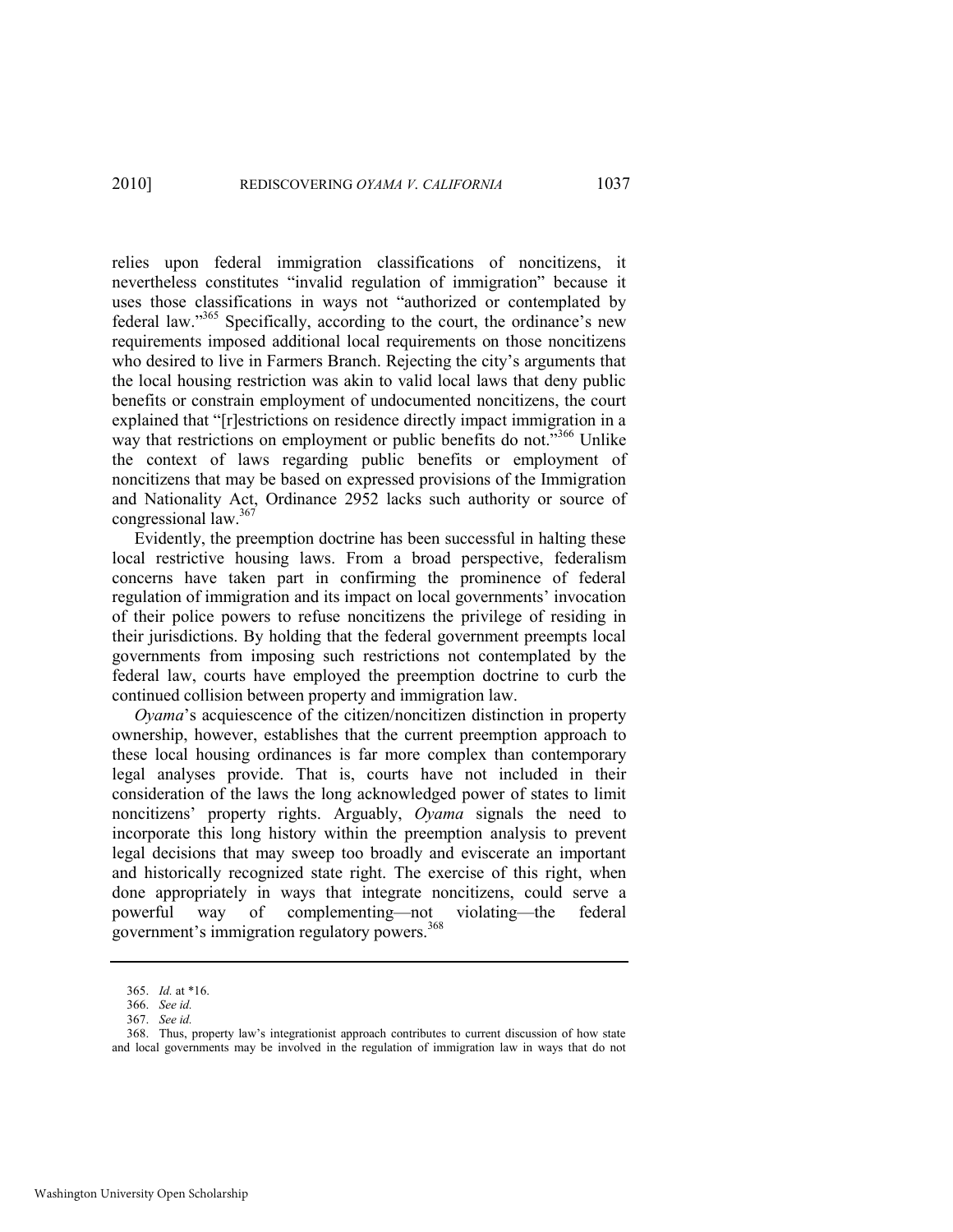Importantly, *Oyama* serves as a reminder that restrictive local housing laws do not only affect noncitizens. They also implicate the property interests of citizens, particularly U.S. citizen children, whose concerns have not been fully explored in current litigation. This final part thus aims to highlight one of the crucial lessons from *Oyama*—the need to protect citizen children's property rights.<sup>369</sup>

#### *2. Promoting Equal Access to Property*

Perhaps the most relevant question that emerges after understanding the connections between the IIRAs and the Alien Land Law is whether *Oyama'*s prescriptions against discriminatory property barriers would be applicable in this context. That is, might *Oyama*'s recognition of the equal protection rights of Japanese American children apply today to U.S. citizen children whose property rights are implicated by laws denying their undocumented immigrant parents from renting property?

To be clear, plaintiffs involved in challenging IIRAs have contended that these laws violate their equal protection rights on the basis of race or national origin because the laws are directed against those persons of Latino descent. For example, in *Lozano v. Hazleton*, <sup>370</sup> the court addressed the plaintiffs' claim that the City of Hazleton's local ordinance violated the Equal Protection Clause of the Fourteenth Amendment.<sup>371</sup> Illustrating the difficulty with which violations of equal protection principles are proven today,<sup>372</sup> the court explained that the plaintiffs were unable to "demonstrate discriminatory intent in passing the amended IIRA."<sup>373</sup> In *Villas*  $I^{374}$  as well as *Villas*  $II^{375}$ , the plaintiffs similarly raised equal protection violations. Neither *Villas* I nor *Villas* II, however, addressed

undermine the federal government's plenary authority over immigration. Accordingly, property law's function in broader discussions of federal/state/local immigration regulation should be explored further. *See, e.g.*, Huntington, *supra* note [217,](#page-36-0) at 789; Rodríguez, *supra* note [7,](#page-4-0) at 569; Huyen Pham, *The Private Enforcement of Immigration Laws*, 96 GEO. L.J. 777 (2008).

<sup>369.</sup> This is not to suggest that citizenship must be the fundamental basis for the conferral and enjoyment of rights. This Part simply points out the need to consider the effects of local housing restriction laws and other IIRAs on U.S. citizens.

<sup>370. 496</sup> F. Supp. 2d 477 (M.D. Pa. 2007).

<sup>371.</sup> *See Lozano*, 496 F. Supp. 2d at 538 (explaining that plaintiffs contended that the city ordinance would use "race, ethnicity or national origin in determining whether a complaint under the Ordinance is 'valid'").

<sup>372.</sup> *See* Mayeri, *supra* not[e 332,](#page-55-0) at 1844.

<sup>373.</sup> *Lozano*, 496 F. Supp. 2d at 540.

<sup>374. 577</sup> F. Supp. 2d 858 (N.D. Tex. 2008) (*Villas* I).

<sup>375.</sup> Nos. 3:08-CV-1551-B, 3:03-CV-1615, 2010 WL 1141398 (N.D. Tex. Mar. 24, 2010) (*Villas* II).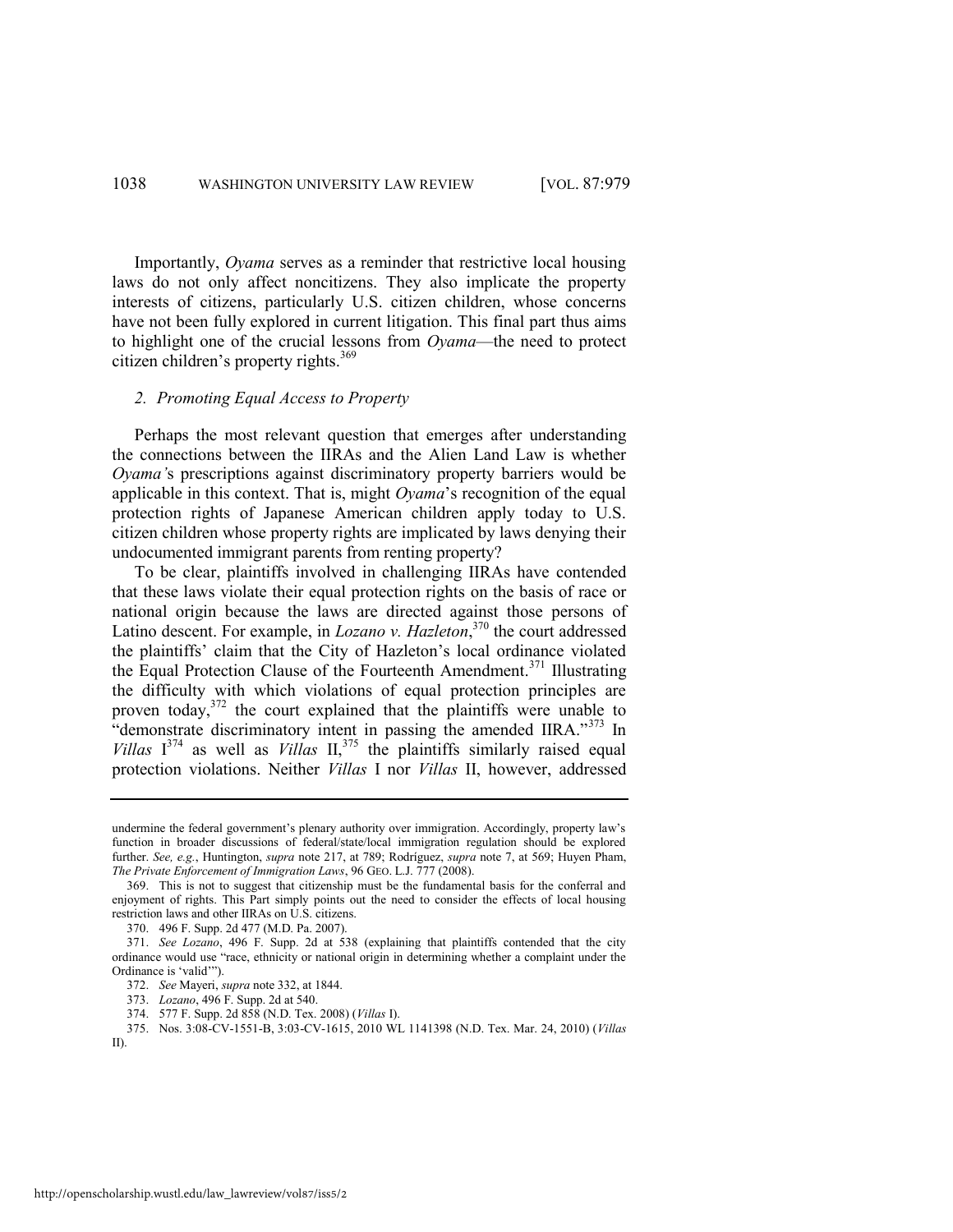their claims and instead focused its analysis primarily on their preemption argument.<sup>376</sup>

The legal rejection or nonrecognition of these equality claims evidences an unfortunate trend. The preemption doctrine, although successful in invalidating these laws, fails to address the racialized purpose and intent of these laws that fuel anti-Latino sentiment and message of non-inclusion of Latinos/as in these cities.<sup>377</sup> An examination of the *Oyama* opinion and the underlying history and purposes of the California Alien Land Law, as this Article has done, shows that indeed, the IIRAs are the new Alien Land Laws of our time.<sup>378</sup> The legacy of *Oyama* in promoting equal access to property regardless of race or ancestry thus alerts us to the need to rethink law's elision of the varied ways in which the IIRAs exclude noncitizens, primarily because they are Latino.

In the end, *Oyama* prescribes two possible doctrinal moves to correct the inequities that result from the IIRAs. The first is the use of 42 U.S.C. Section 1982 to challenge the IIRAs in much the same way as Fred Oyama successfully did sixty years ago.<sup>379</sup> In particular, U.S. citizen children of undocumented immigrants could arguably use Section 1982 to contend that they have been deprived of their equal access to property as white citizens. The fact that the property interest at stake here—lease of a resident—and not ownership in fee simple absolute of land should not diminish in any way the citizen's right to equal treatment in property law.<sup>380</sup> Today, as scholars and policy makers have explained, one's choice of residence directly relates to decisions about where to send her children to school.<sup>381</sup> Thus, the ability of a U.S. citizen's parent to rent an apartment or a house in turn confers the child with the necessary residency

<sup>376.</sup> *See Villas* I, 577 F. Supp. 2d at 864–76; *Villas* II, 2010 WL 1141398, at \*12–19.

<sup>377.</sup> *Cf.* Oyama v. California*,* 332 U.S. 633, 652, 659 (1948) (Murphy, J., concurring) (explaining that the "arrival of the Japanese fanned anew the flames of anti-[Asian] prejudice" and that "[t]he fires of racial animosity were thus rekindled and the flames rose to new heights").

<sup>378.</sup> *See supra* Part IV.A.

<sup>379.</sup> *See supra* Part I.

<sup>380.</sup> Continued racial disparities in home ownership, which cause many African Americans and Latinos to rent homes, signal the need to further explore the implications of racial barriers in the acquisition of property. *See* Roithmayr, *supra* note [159,](#page-27-0) at 383 (noting that the 2000 Census showed that seventy-one percent of whites owned homes but only forty-six percent of African Americans and Latinos were homeowners).

<sup>381.</sup> *See* Terry M. Moe, *Beyond the Free Market: The Structure of School Choice*, 2008 BYU L. REV. 557, 563 (explaining that because parents know that their choice of residence helps to determine where their kids will go to school, they typically buy or rent a house in the right school district). *See also* Roithmayr, *supra* note [159,](#page-27-0) at 385–86 (stating that many potential home buyers pay attention to school and school finance systems because of their impact on property values).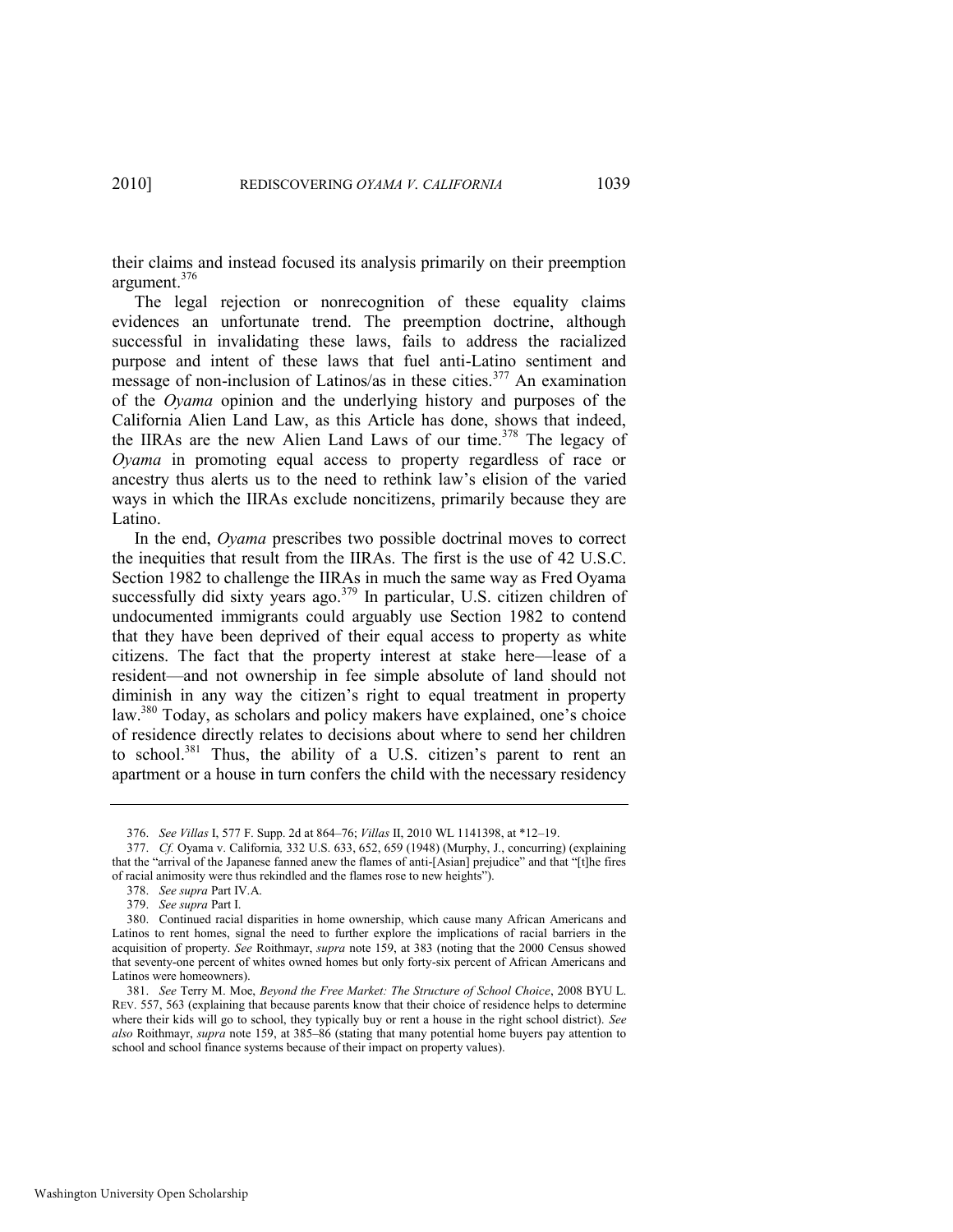requirement to attend public school. Indeed, many families strive to live in neighborhoods that are zoned in good school districts.<sup>382</sup> *Oyama*'s protection of the property rights of citizens might thus be applied in the particular context of ensuring that a U.S. citizen Latino child is given equal access to a home and an education in the same way that other citizens are.<sup>383</sup>

Even more, courts could also look to *Oyama,* specifically the concurring opinion of Justice Murphy, to do something that the Supreme Court failed to do. Specifically, courts could consider ways of extending equal protection to noncitizens seeking access to property.<sup>384</sup> Indeed, Justice Murphy's view of the general applicability of the Equal Protection Clause to persons and not citizens would further support providing protection to noncitizens who are undocumented immigrants and seek equal access to property. It could even be considered the logical extension of *Plyler v. Doe*, which held that the right to an education may not be denied to a child because of her immigration status.<sup>385</sup> If the restriction on rental leases based on undocumented status precludes an immigrant child from obtaining an education, the restriction could be interpreted to run afoul of *Plyler.*<sup>386</sup> In fact, in both *Oyama* and *Plyler*, the Supreme Court expressed the view of the unfairness of punishing children for the mistakes that their parents had made.<sup>387</sup>

Thus, at minimum, courts could turn to *Oyama* as an avenue for invalidating the IIRAs because of the need to affirm the rights of a U.S. citizen to acquire a property interest through a lease. More broadly, *Oyama* encourages the extension of equal protection principles to noncitizens, even those who are unauthorized to be here.

<sup>382.</sup> *See* Roithmayr, *supra* not[e 159,](#page-27-0) at 385–86.

<sup>383.</sup> As the Supreme Court explained in *Plyler v. Doe*, 457 U.S. 202 (1982), "education is perhaps the most important function of state and local governments. . . . It is the very foundation of good citizenship.‖ *Id.* at 222–23 (quoting Brown v. Board of Education*,* 347 U.S. 483, 493 (1954)).

<sup>384.</sup> *See supra* Part I and accompanying notes (examining Justice Murphy's concurrence).

<sup>385.</sup> *Plyler*, 457 U.S. 202 at 230 (explaining that the denial of public education to undocumented children violated the Equal Protection Clause of the Fourteenth Amendment).

<sup>386.</sup> *See id.* 

<sup>387.</sup> *See id.* at 238 (Powell, J., concurring) (noting that the undocumented immigration children were "excluded only because of a status resulting from the violation by parents or guardians of our immigration laws"); Oyama v. California, 332 U.S. 633, 642-44 ("Fred Oyama had to counter evidence that his father was remiss in his duties as guardian. . . . [T]he father's deeds were visited on the son; the ward became the guarantor of his guardian's conduct.").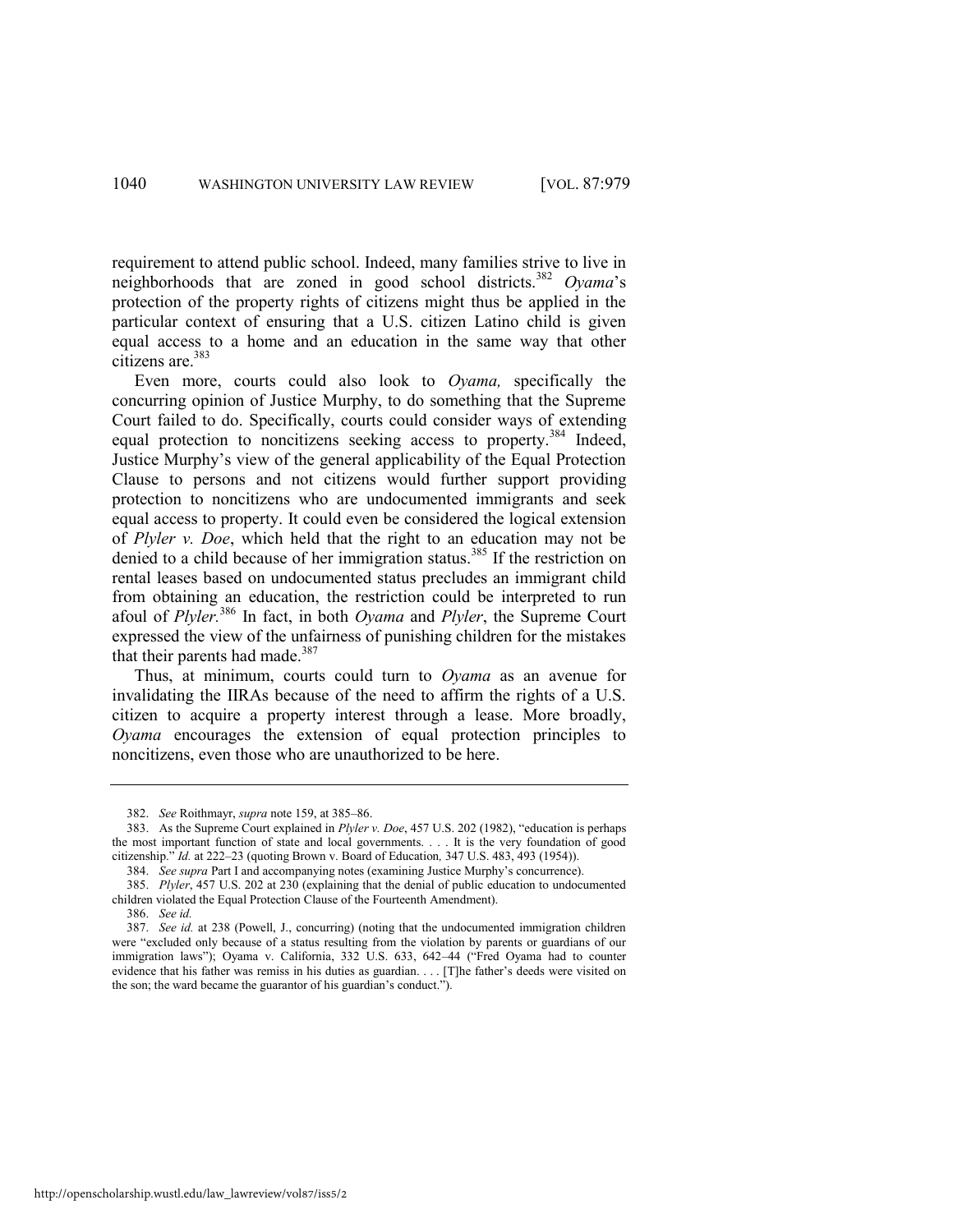#### **CONCLUSION**

Both historically and today, the convergence of property, immigration, and race had shaped the development of equal protection and conceptions of race and citizenship. Yet, much about the intersection of these laws remains undertheorized. Indeed, on a broader level, our understanding of race and racism continues to be limited. As U.S. Attorney General Eric Holder stated in a much-publicized speech over a year ago, we are a "nation of cowards" because "we, average Americans, simply do not talk enough with each other about race."<sup>388</sup> Whether or not one agrees with his statement, the controversy that it generated<sup>389</sup> demonstrates starkly the need to examine more fully the historical and ongoing role of race in law and society.<sup>390</sup>

<span id="page-63-0"></span>One starting point for instantiating a deeper conversation about race and its varied relations to the law is to consider the cases that are included in the first year curriculum.<sup>391</sup> Although such discourses are neither uncontroversial nor easy,  $392$  they prompt opportunities to interrogate the historical and contemporary linkages among law, race, and other factors that promoted subordination.

As this Article argued, *Oyama* is one such case that should be included in the property and constitutional canons. *Oyama* has much to offer our collective knowledge of property, equal protection, race, and citizenship jurisprudence. The case constitutes an important piece of the larger story of non-whites' struggle for equal access to property in the early 1900s. Indeed, it presents narratives of discriminatory laws that have been elided

<sup>388.</sup> Editorial, *‗A Nation of Cowards'? The Attorney General's Speech on Race*, WASH. POST, Feb. 21, 2009, at A12.

<sup>389.</sup> Helene Cooper, *Attorney General Chided for Language on Race*, N.Y. TIMES, Mar. 8, 2009, at A26 (reporting that President Barack Obama "would have used different language" and that "[h]is remarks ignited protest, particularly from conservatives"); Stephen L. Carter, *We're Not 'Cowards*, *We're Just Loud*, N.Y. TIMES, Feb. 25, 2009, at A27 (agreeing with Mr. Holder's statements); *All Things Considered*: *Holder's Cowards' Comments Examined* (NPR radio broadcast Feb. 20, 2009), *available at* http://www.npr.org/templates.story/story.php?storyId=100939348 ("[S]ome have applauded Eric Holder's courage. Others took offense to his description of Americans as cowardly.").

<sup>390.</sup> Calls for scrutiny of the relationship between law and race are, of course, not new. Indeed, legal scholars who helped develop critical race theory more than twenty years ago advocated for deeper analysis of the link between the two. *See generally* CRENSHAW, *supra* note [32,](#page-9-0) at xiii–xxxii. Yet, the interconnections between race and law remain underexplored in legal scholarship. *See* Cheryl I. Harris, *Critical Race Studies: An Introduction*, 49 UCLA L. REV. 1215, 1234 (2002) ("[T]he ways in which race plays a role in legal education and legal scholarship remain insufficiently understood.").

<sup>391.</sup> *See* Harris, *supra* not[e 390,](#page-63-0) at 1234; Ansley, *supra* not[e 37,](#page-12-0) at 1520.

<sup>392.</sup> Indeed, they are to the contrary. *See* Margalynne J. Armstrong & Stephanie M. Wildman, *Teaching Race/Teaching Whiteness: Transforming Colorblindness to Color Insight*, 86 N.C. L. REV. 635, 653–55 (2008) (explaining the challenges of discussing race matters in law school classes).